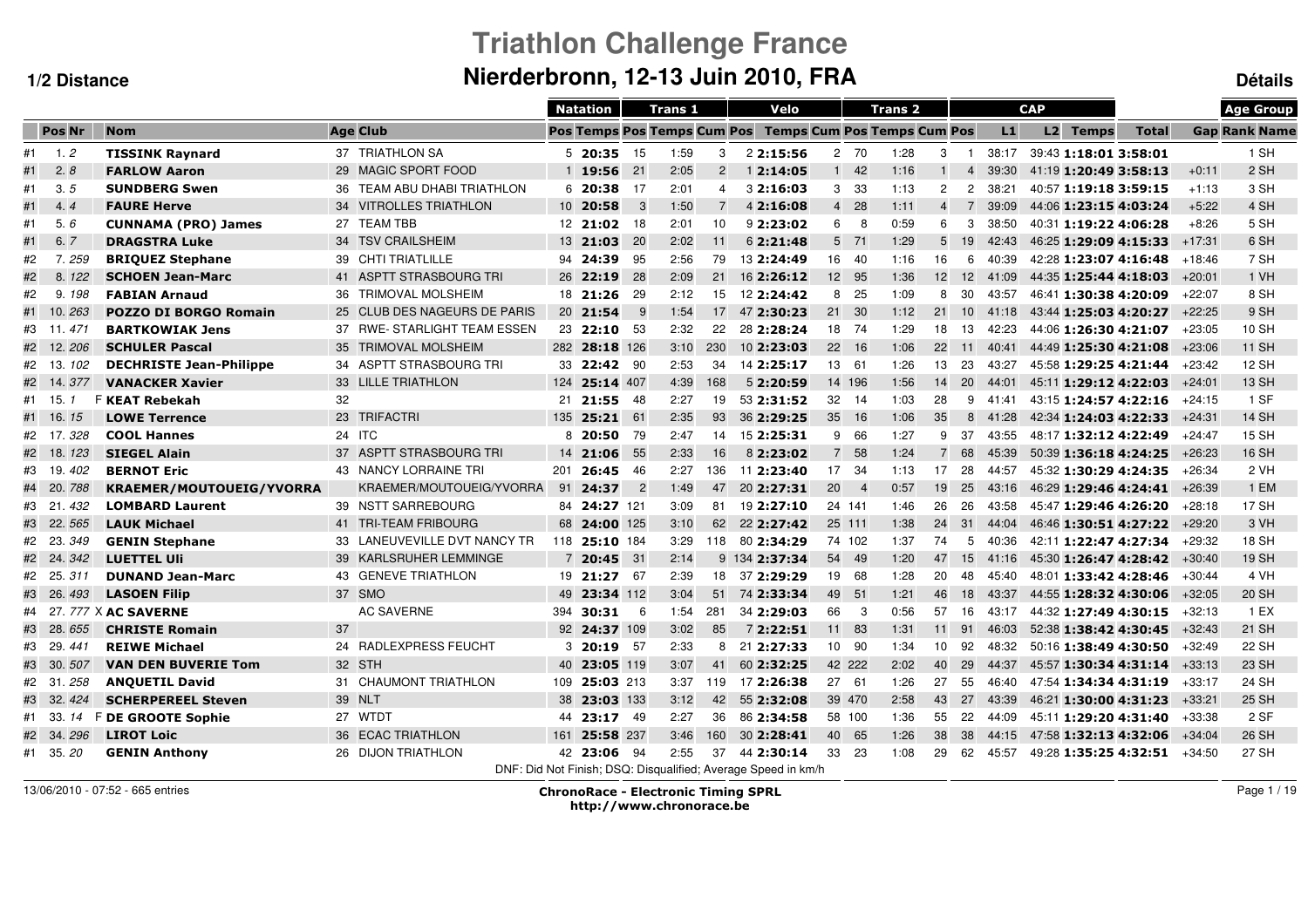# **Triathlon Challenge FranceNierderbronn, 12-13 Juin 2010, FRA Détails**

|                                |                              |                 |                              |                 | <b>Natation</b>                    |                | <b>Trans 1</b> |     | Velo                                                          |         |                                    | Trans <sub>2</sub> |                 |     |       | <b>CAP</b> |                       |                       |          | <b>Age Group</b>     |
|--------------------------------|------------------------------|-----------------|------------------------------|-----------------|------------------------------------|----------------|----------------|-----|---------------------------------------------------------------|---------|------------------------------------|--------------------|-----------------|-----|-------|------------|-----------------------|-----------------------|----------|----------------------|
| <b>Pos Nr</b>                  | <b>Nom</b>                   | <b>Age Club</b> |                              |                 | <b>Pos Temps Pos Temps Cum Pos</b> |                |                |     |                                                               |         | <b>Temps Cum Pos Temps Cum Pos</b> |                    |                 |     | L1    |            | <b>L2 Temps</b>       | <b>Total</b>          |          | <b>Gap Rank Name</b> |
| #1 36.719                      | <b>QUELLMATZ Eric</b>        |                 | 22 TSV CRAISHEIM             |                 | $101$ <b>24:47</b>                 | 42             | 2:23           | 64  | 23 2:27:51                                                    | 26      | -78                                | 1:30               | 25              | 74  | 46:38 |            | 50:12 1:36:51 4:33:23 |                       | +35:21   | 28 SH                |
| - 37.<br>604<br>#3             | <b>WESCHLER Marco</b>        |                 | 33 TV HATZENBUHL TRIATHLON   | 41              | 23:06                              | 51             | 2:29           | 35  | 84 2:34:45                                                    | 52 124  |                                    | 1:43               | 51              | 36  | 43:43 |            | 48:01 1:31:44 4:33:48 |                       | $+35:46$ | 29 SH                |
| #2 38.<br>187                  | <b>HIRTZ Pascal</b>          |                 | 45 TRI VOSGES DU NORD        | 369             | 29:55 147                          |                | 3:16           | 311 | 26 2:28:10                                                    | 61      | 92                                 | 1:34               | 62              | 34  | 44:59 |            | 46:30 1:31:29 4:34:25 |                       | $+36:23$ | 5 VH                 |
| - 39.                          | 776 X MEYER/MEYER/DAENTZER   |                 | MEYER/MEYER/DAENTZER         |                 | 463 31:57                          | $\overline{4}$ | 1:50           | 334 | 77 2:33:55                                                    | 128     | - 9                                | 1:00               | 117             | 14  | 42:38 |            |                       | 44:06 1:26:44 4:35:27 | $+37:25$ | $2$ EX               |
| #3 40.<br>499                  | <b>MENANTEAU Arnaud</b>      |                 | 29 ST AVERTIN TRIATHLON      | 36              | 22:56 276                          |                | 4:01           | 58  | 71 2:33:18                                                    | 50 144  |                                    | 1:47               | 50              | 46  | 44:15 |            | 49:08 1:33:24 4:35:27 |                       | $+37:25$ | 30 SH                |
| 386<br>#2 41.                  | <b>GERBAUX Nicolas</b>       |                 | 28 METZ TRIATHLON            | 292             | 28:28 265                          |                | 3:56           | 280 | 27 2:28:18                                                    | 59 239  |                                    | 2:05               | 61              | 42  | 45:06 |            | 47:45 1:32:52 4:35:41 |                       | $+37:39$ | 31 SH                |
| 395<br>#2 42.                  | <b>DE MULDER Diedrik</b>     | 32 MTTG         |                              | 501             | 32:34 325                          |                | 4:16           | 473 | 24 2:27:56                                                    | 99 212  |                                    | 2:00               | 99              | 24  | 44:28 |            | 45:12 1:29:40 4:36:28 |                       | $+38:26$ | 32 SH                |
| 43.663<br>#3                   | <b>DUJARDIN Arvid</b>        | 32              |                              | 24              | 22:10                              | 89             | 2:53           | 28  | 48 2:30:50                                                    | 28      | 93                                 | 1:34               | 30 <sup>°</sup> | 94  | 46:48 |            | 52:18 1:39:06 4:36:36 |                       | $+38:34$ | 33 SH                |
| 482<br>#3<br>- 44.             | <b>SCHOENDORF Timo</b>       |                 | 34 SARREGUEMINES TRIATHLON C | 147             | 25:37 297                          |                | 4:08           | 158 | 39 2:29:43                                                    | 44 448  |                                    | 2:54               | 56              | 53  | 46:18 |            | 47:58 1:34:17 4:36:40 |                       | $+38:38$ | 34 SH                |
| #3<br>- 45.<br>407             | <b>COSTET Philippe</b>       |                 | 51 NANCY LORRAINE TRI        | 37              | 22:58                              | -34            | 2:16           | 30  | 63 2:32:58                                                    | 37      | 59                                 | 1:25               | 37              | 77  | 47:36 |            | 49:27 1:37:03 4:36:41 |                       | $+38:39$ | 6 VH                 |
| 35 <sub>i</sub><br>#2<br>-46.  | <b>GRANDJEAN Gilles</b>      |                 | 29 LANEUVEVILLE DVT NANCY TR | 269             | 28:06 110                          |                | 3:02           | 220 | 35 2:29:13                                                    | 53 152  |                                    | 1:49               | 53              | 59  | 45:56 |            | 49:13 1:35:10 4:37:22 |                       | $+39:20$ | 35 SH                |
| 47.<br>#3<br>425               | <b>VANDUYNSLAGER Karel</b>   |                 | 40 NO LIMIT TEAM             |                 | 132 25:19                          | - 76           | 2:46           | 100 | 52 2:31:41                                                    | 46 323  |                                    | 2:24               | 54              | 61  | 46:22 |            | 49:01 1:35:24 4:37:36 |                       | $+39:35$ | 7 VH                 |
| 307<br>-48.<br>#2              | <b>DOSNE Francois-Xavier</b> |                 | 22 FORBACH TRIATHLON         | 133             | 25:20                              | 65             | 2:38           |     | 95 185 2:40:12                                                | 132 52  |                                    | 1:22               | 126             | 17  | 42:47 |            | 45:36 1:28:24 4:37:57 |                       | $+39:56$ | 36 SH                |
| #2 49.<br>266                  | <b>LEFEBVRE Gregory</b>      |                 | 39 CONSEIL EUROPE TRIATHLON  | 30 <sup>°</sup> | 22:39 235                          |                | 3:46           | 46  | 89 2:35:01                                                    | 65 126  |                                    | 1:43               | 65              | 65  | 46:30 |            | 49:29 1:35:59 4:39:10 |                       | $+41:08$ | 37 SH                |
| #3 50.582                      | <b>LANGERAK Jacco</b>        | 24 TRIOSS       |                              |                 | 241 27:23 239                      |                | 3:46           | 221 | 98 2:35:31                                                    | 114 170 |                                    | 1:52               | 113             | -33 | 45:53 |            | 45:09 1:31:03 4:39:36 |                       | $+41:34$ | 38 SH                |
| #3 51.422                      | <b>MERIGEAU Jerome</b>       |                 | 32 NICE TRIATHLON CLUB       |                 | 87 24:33 237                       |                | 3:46           |     | 106 112 2:36:15                                               | 97 176  |                                    | 1:53               | 96              | 45  | 47:23 |            | 45:50 1:33:13 4:39:43 |                       | $+41:41$ | 39 SH                |
| #2 52.<br>172                  | <b>WOEHREL Christian</b>     |                 | 49 SG WANTZENAU TRI          |                 | 112 25:05 81                       |                | 2:49           |     | 91 162 2:38:58                                                | 119 135 |                                    | 1:45               | 116             | 35  | 44:05 |            | 47:28 1:31:33 4:40:13 |                       | $+42:11$ | 8 VH                 |
| - 53.<br>53 <sub>1</sub><br>#3 | <b>SOLTANI Karim</b>         | 32 TDCH         |                              | 57              | 23:45                              | 70             | 2:42           | 48  | 25 2:28:04                                                    | 23      | 72                                 | 1:29               | 23 163          |     | 53:02 |            | 51:57 1:45:00 4:41:01 |                       | $+42:59$ | 40 SH                |
| #2 54.<br>356                  | <b>PICCOLI Thierry</b>       |                 | 40 LANEUVEVILLE DVT NANCY TR |                 | 205 26:47                          | 68             | 2:41           | 146 | 18 2:26:41                                                    | 30      | -81                                | 1:31               | 32 139          |     | 51:17 |            | 52:10 1:43:27 4:41:09 |                       | $+43:07$ | 9 VH                 |
| #1 55.<br>3                    | <b>F ZELENKOVA Lucie</b>     | 36              |                              |                 | 4 20:32 27                         |                | 2:09           |     | 52162:42:12                                                   | 100     | - 39                               | 1:15               | 91              | 57  | 47:07 |            |                       | 47:53 1:35:01 4:41:11 | $+43:09$ | 3 SF                 |
| #2 56.<br>109                  | <b>KLEIN Christophe</b>      |                 | 44 ASPTT STRASBOURG TRI      | 169             | 26:13 412                          |                | 4:41           | 208 | 46 2:30:22                                                    | 60 303  |                                    | 2:20               | 68              | 81  | 46:32 |            |                       | 51:08 1:37:40 4:41:17 | $+43:15$ | 10 VH                |
| #2 57.205                      | <b>SCHNEIDER Xavier</b>      |                 | 37 TRIMOVAL MOLSHEIM         | 151             | 25:48                              | 98             | 2:57           |     | 121 144 2:38:09                                               | 121 117 |                                    | 1:40               | 115             | 41  | 45:02 |            | 47:39 1:32:41 4:41:18 |                       | $+43:17$ | 41 SH                |
| #3 58.<br>538                  | <b>MOITA Gael</b>            |                 | 32 TEAM MERMILLOD TRIATHLON  | 29              | 22:32 50                           |                | 2:28           | 26  | 65 2:33:00                                                    | 36      | 76                                 | 1:30               | 36 126          |     | 46:03 |            | 55:45 1:41:48 4:41:20 |                       | $+43:18$ | 42 SH                |
| 634<br>- 59.<br>#3             | <b>BIALAS Patric</b>         |                 | 39 WSF ZWEIBRUCKEN           |                 | 59 23:46 229                       |                | 3:44           | 77  | 58 2:32:12                                                    | 45 128  |                                    | 1:44               | 44 109          |     | 49:04 |            | 51:22 1:40:26 4:41:54 |                       | $+43:53$ | 43 SH                |
| - 60.<br>447<br>#3             | <b>GEKIERE Olivier</b>       |                 | 36 REIMS TRIATHLON           |                 | 63 23:51 107                       |                | 3:01           | 55  | 82 2:34:32                                                    | 64 230  |                                    | 2:03               | 66              | 88  | 48:30 |            | 49:58 1:38:28 4:41:57 |                       | $+43:55$ | 44 SH                |
| #1 61.<br>222                  | <b>DUPONT Benjamin</b>       |                 | 25 ANDRESY TRIATHLON CLUB    |                 | 39 23:04 40                        |                | 2:22           | 31  | 49 2:30:51                                                    | 34      | 35                                 | 1:13               | 31 162          |     | 46:26 |            | 58:33 1:44:59 4:42:31 |                       | $+44:29$ | 45 SH                |
| 62.<br>#3<br>575               | <b>BARTHE Nicolas</b>        |                 | 45 TRIAVENTURE               |                 | 62 23:50 375                       |                | 4:29           | 104 | 87 2:34:58                                                    | 77 358  |                                    | 2:33               | 88              | 75  | 47:35 |            | 49:16 1:36:51 4:42:42 |                       | $+44:40$ | 11 VH                |
| 63.<br>126<br>#2               | <b>WINKEL Laurent</b>        |                 | 37 ASPTT STRASBOURG TRI      | 64              | 23:52 139                          |                | 3:13           |     | 60 111 2:36:10                                                | 76      | 77                                 | 1:30               | 75              | 84  | 44:39 |            | 53:17 1:37:56 4:42:44 |                       | $+44:42$ | 46 SH                |
| #3 64.<br>525                  | <b>GRAINDORGE Eric</b>       | 48 TDCH         |                              | 128             | 25:17 298                          |                | 4:08           | 142 | 50 2:30:52                                                    | 51 293  |                                    | 2:16               | 60 107          |     | 52:12 |            | 48:05 1:40:17 4:42:52 |                       | $+44:50$ | <b>12 VH</b>         |
| #2 65.<br>334                  | <b>PEETROONS Filip</b>       | 40 ITM          |                              |                 | 45 23:17 362                       |                | 4:25           | 86  | 56 2:32:10                                                    | 48 244  |                                    | 2:06               | 49 116          |     | 49:16 |            | 51:46 1:41:03 4:43:03 |                       | $+45:01$ | 13 VH                |
| #4 66.<br>783                  | SCHWARZE/BRITSCHER/VERRIE    |                 | SCHWARZE/BRITSCHER/VERRIE    |                 | 328 29:08 62                       |                | 2:36           | 247 | 33 2:28:55                                                    | 56 41   |                                    | 1:16               | 48 123          |     | 50:28 |            | 51:07 1:41:35 4:43:32 |                       | $+45:30$ | 2 EM                 |
| 67.<br>440<br>#3               | <b>LEFEBVRE Olivier</b>      |                 | 33 POWERMAXX                 |                 | 53 23:39 163                       |                | 3:21           | 59  | 51 2:31:16                                                    | 38 387  |                                    | 2:38               | 42 132          |     | 50:19 |            | 52:25 1:42:45 4:43:40 |                       | $+45:39$ | 47 SH                |
| #3 68.528                      | <b>NERRINCK Johan</b>        | 31 TDCH         |                              |                 | 54 23:40 311                       |                | 4:12           |     | 89 103 2:35:43                                                | 83 215  |                                    | 2:00               | 84 85           |     | 47:17 |            | 50:48 1:38:05 4:43:43 |                       | $+45:41$ | 48 SH                |
| 36 <sub>i</sub><br>#2 69.      | <b>TRESSELT Kevin</b>        |                 | 29 LANEUVEVILLE DVT NANCY TR |                 | 98 24:45 74                        |                | 2:45           | 76  | 29 2:28:38                                                    | 29 114  |                                    | 1:40               | 33 177          |     | 54:05 |            | 51:53 1:45:58 4:43:48 |                       | $+45:46$ | 49 SH                |
| #3 70.544                      | <b>COVAREL Kevin</b>         | 26 TGV54        |                              |                 | 227 27:10 105                      |                | 3:01           | 181 | 38 2:29:38                                                    | 47 115  |                                    | 1:40               | 45 131          |     | 49:52 |            | 52:35 1:42:27 4:43:59 |                       | $+45:57$ | 50 SH                |
|                                |                              |                 |                              |                 |                                    |                |                |     | DNF: Did Not Finish: DSQ: Disqualified: Average Speed in km/h |         |                                    |                    |                 |     |       |            |                       |                       |          |                      |

13/06/2010 - 07:52 - 665 entries

 ChronoRace - Electronic Timing SPRL http://www.chronorace.be

Page 2 / 19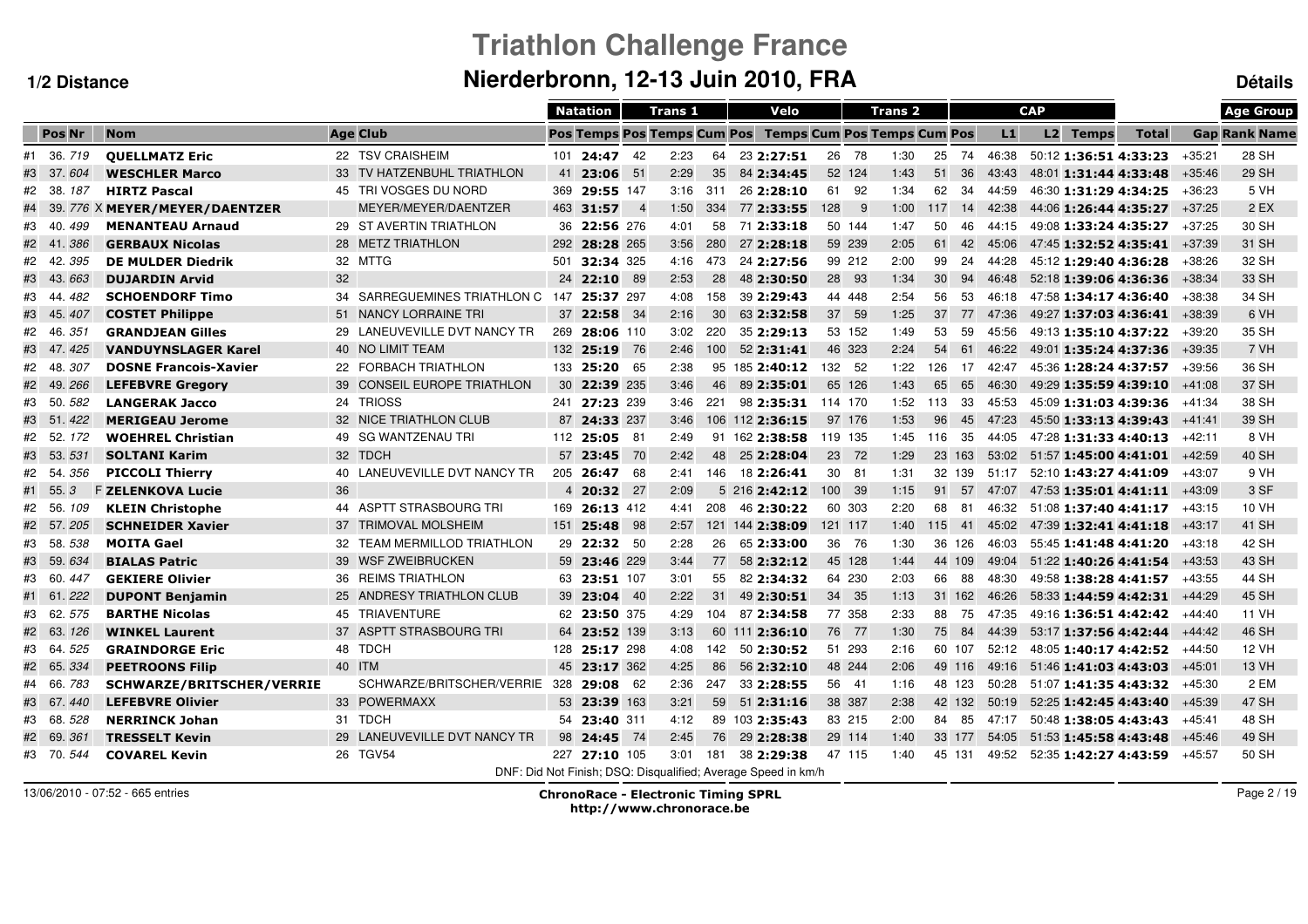# **Triathlon Challenge FranceNierderbronn, 12-13 Juin 2010, FRA Détails**

|               |                             |                              | <b>Natation</b>                                               |           | Trans 1 |              |                 | Velo                               |         |                | Trans <sub>2</sub> |         |     |       | <b>CAP</b> |                       |                       |          | <b>Age Group</b>     |
|---------------|-----------------------------|------------------------------|---------------------------------------------------------------|-----------|---------|--------------|-----------------|------------------------------------|---------|----------------|--------------------|---------|-----|-------|------------|-----------------------|-----------------------|----------|----------------------|
| <b>Pos Nr</b> | <b>Nom</b>                  | <b>Age Club</b>              | <b>Pos Temps Pos Temps Cum Pos</b>                            |           |         |              |                 | <b>Temps Cum Pos Temps Cum Pos</b> |         |                |                    |         |     | L1    |            | L2 Temps              | <b>Total</b>          |          | <b>Gap Rank Name</b> |
| #4 71.786     | <b>NSTT</b>                 | <b>NSTT</b>                  | 75 24:12                                                      | 6         | 1:54    |              |                 | 39 183 2:40:10 112                 |         | $\overline{1}$ | 0:55               | 104 73  |     | 44:08 |            | 52:39 1:36:47 4:44:00 |                       | $+45:58$ | 3 EM                 |
| #2 72.211     | <b>SCHNEIDER Jean-Brice</b> | 35 VCUS SCHWENHEIM TRI       | 85 24:29                                                      | 45        | 2:26    |              | 57 150 2:38:22  |                                    | 104 221 |                | 2:02               | 106     | 71  | 46:23 |            |                       | 50:23 1:36:46 4:44:06 | $+46:04$ | 51 SH                |
| #4 73.795     | <b>TEAM MAGIC FOOD</b>      | <b>TEAM MAGIC FOOD</b>       | 220:18                                                        | - 1       | 1:41    | $\mathbf{1}$ |                 | 43 2:30:03                         | 15      | - 5            | 0:57               | 15 261  |     | 53:27 |            |                       | 57:44 1:51:11 4:44:13 | $+46:11$ | 4 EM                 |
| #2 74.324     | <b>DE BORGER Peter</b>      | 40 IRON TEAM MECHELEN        | 165 26:09 115                                                 |           | 3:05    |              | 139 177 2:39:46 |                                    | 143 281 |                | 2:15               | 143     | 44  | 45:45 |            |                       | 47:18 1:33:03 4:44:20 | $+46:18$ | <b>14 VH</b>         |
| #2 75.197     | <b>DENNI David</b>          | 27 TRIMOVAL MOLSHEIM         | 31 22:39 40                                                   |           | 2:22    | 27           |                 | 72 2:33:26                         | 41      | - 75           | 1:29               | 39 167  |     | 48:45 |            |                       | 56:20 1:45:05 4:45:04 | $+47:02$ | 52 SH                |
| #2 76.228     | <b>CHARLES Marc</b>         | 48 ATCC                      | 93                                                            | 24:37 145 | 3:15    |              | 89 108 2:36:03  |                                    | 91 153  |                | 1:49               | 86 100  |     | 48:48 |            |                       | 50:39 1:39:27 4:45:14 | $+47:12$ | <b>15 VH</b>         |
| #2 77.323     | <b>MOONEN Gert</b>          | 38 IRON TEAM MECHELEN        | 449                                                           | 31:37 330 | 4:17    | 432          |                 | 64 2:32:58                         | 140 340 |                | 2:28               | 145     | -51 | 45:54 |            |                       | 48:08 1:34:02 4:45:25 | $+47:23$ | 53 SH                |
| #2 78.99      | <b>BONNET Stephane</b>      | 39 ASPTT STRASBOURG TRI      | 113                                                           | 25:06 369 | 4:26    | 148          |                 | 59 2:32:13                         | 69 398  |                | 2:40               | 73      | 125 | 50:06 |            | 51:35 1:41:41 4:46:09 |                       | $+48:07$ | 54 SH                |
| #3 79.<br>571 | <b>ZANDONELLA Laurent</b>   | 40 TRIATHLON CLUB DEODATIEN  | 47                                                            | 23:29 287 | 4:06    |              | 80 206 2:41:28  |                                    | 144 366 |                | 2:34               | 152     | 54  | 45:40 |            |                       | 48:50 1:34:31 4:46:10 | $+48:08$ | <b>16 VH</b>         |
| #1 80.<br>11  | <b>F SCHWARZ Simone</b>     | 29 RAP. WINGERSHEIM TRI      | 125                                                           | 25:15 73  | 2:45    |              | 97 159 2:38:43  |                                    | 115     | - 50           | 1:20               | 111     | 90  | 47:59 |            |                       | 50:40 1:38:39 4:46:44 | $+48:43$ | 4 SF                 |
| #2 81.<br>136 | <b>SCHALL Thierry</b>       | 33 NAVECO BETSCHDORF         | 206<br>26:48                                                  | -96       | 2:56    |              | 161 104 2:35:45 |                                    | 108 184 |                | 1:54               | 107     | 99  | 46:53 |            |                       | 52:28 1:39:21 4:46:46 | +48:45   | 55 SH                |
| #3 82.637     | <b>ANDRES Hartmut</b>       | 56 WSF ZWEIBRUECKEN          | 74 24:12 106                                                  |           | 3:01    |              | 65 115 2:36:30  |                                    | 87 125  |                | 1:43               | 82 122  |     | 48:54 |            |                       | 52:29 1:41:24 4:46:52 | $+48:50$ | <b>17 VH</b>         |
| #2 83.<br>171 | <b>STOYANOV Charles</b>     | 39 SG WANTZENAU TRI          | 67                                                            | 23:58 147 | 3:16    | 66           |                 | 94 2:35:14                         | 73 108  |                | 1:38               | 71 133  |     | 49:54 |            |                       | 52:51 1:42:46 4:46:54 | $+48:52$ | 56 SH                |
| #3 84.<br>667 | <b>FRITZ Uwe</b>            | 47                           | 357                                                           | 29:42 396 | 4:35    | 359          |                 | 67 2:33:05                         | 124 182 |                | 1:54               | 123     | 82  | 48:37 |            |                       | 49:07 1:37:44 4:47:03 | $+49:01$ | <b>18 VH</b>         |
| #3 85.<br>411 | <b>GARNIER Hugues</b>       | 42 NANCY LORRAINE TRI        | 191 26:32 111                                                 |           | 3:04    | 153          |                 | 57 2:32:11                         | 70 158  |                | 1:50               | 69 140  |     | 49:34 |            |                       | 53:53 1:43:27 4:47:06 | $+49:04$ | 19 VH                |
| #3 86.<br>478 | <b>BIERMANN Eric</b>        | 39 SARREGUEMINES TRIATHLON C | 77                                                            | 24:14 172 | 3:24    |              | 83 181 2:39:57  |                                    | 126 56  |                | 1:24               | 120     | 86  | 46:02 |            |                       | 52:06 1:38:08 4:47:08 | $+49:07$ | 57 SH                |
| #3 87.619     | <b>MERTENS Dirk</b>         | 42 UTTC                      | 174 26:18 176                                                 |           | 3:26    |              | 158 143 2:38:04 |                                    | 129 250 |                | 2:08               | 133     | 78  | 47:44 |            |                       | 49:40 1:37:25 4:47:22 | $+49:20$ | 20 VH                |
| #2 88.<br>264 | <b>VERNAZZA Rudolph</b>     | 49 CLUB DES NAGEURS DE PARIS | 215 26:54 178                                                 |           | 3:27    |              | 189 114 2:36:27 |                                    | 116 133 |                | 1:45               | 114     | 93  | 48:08 |            |                       | 50:50 1:38:59 4:47:34 | $+49:32$ | 21 VH                |
| #3 89.<br>638 | <b>ELKMANN Hendrik</b>      | 36 WSU TRI TEAM WARENDORF    | 385 30:22 169                                                 |           | 3:23    | 333          |                 | 42 2:29:53                         | 86 224  |                | 2:03               | 85 129  |     | 50:50 |            |                       | 51:31 1:42:21 4:48:04 | $+50:02$ | 58 SH                |
| #2 90.<br>352 | <b>HARY Bertrand</b>        | 44 LANEUVEVILLE DVT NANCY TR | 167 26:10 293                                                 |           | 4:07    |              | 186 178 2:39:46 |                                    | 165 183 |                | 1:54               | 160     | 67  | 46:53 |            |                       | 49:12 1:36:05 4:48:05 | $+50:03$ | <b>22 VH</b>         |
| #2 91.375     | <b>BOSMANS Bart</b>         | 34 LEUVEN TRIATHLON          | 95 24:41 69                                                   |           | 2:42    | 70           |                 | 32 2:28:47                         | 31 116  |                | 1:40               | 34 246  |     | 55:25 |            |                       | 54:56 1:50:21 4:48:14 | $+50:12$ | 59 SH                |
| #2 92.<br>220 | <b>CORRIOU Yves</b>         | 48 ANDRESY TRIATHLON         | 523                                                           | 33:01 87  | 2:52    | 430          |                 | 93 2:35:10                         | 179 63  |                | 1:26               | 169     | 64  | 46:19 |            |                       | 49:29 1:35:48 4:48:18 | $+50:16$ | 23 VH                |
| #2 93.<br>134 | <b>HELLER Stephane</b>      | 38 NAVECO BETSCHDORF         | 329                                                           | 29:10 100 | 2:58    | 266          |                 | 41 2:29:51                         | 71 224  |                | 2:03               | 70 157  |     | 50:15 |            |                       | 54:20 1:44:35 4:48:39 | +50:37   | 60 SH                |
| #1 94.        | 722 F KRISTENEN Lisbeth     | 38 ESBJERG TRI-OG MOTION     | 25 22:17 66                                                   |           | 2:38    |              | 25 295 2:47:02  |                                    | 193 117 |                | 1:40               | 187     | 58  | 46:21 |            |                       | 48:40 1:35:02 4:48:42 | $+50:40$ | 5 SF                 |
| #2 95.<br>387 | <b>DELAERE Martin</b>       | 38 SARREGUEMINES TRIATHLON C | 78 24:14 117                                                  |           | 3:06    |              | 68 106 2:35:51  |                                    | 75 401  |                | 2:41               | 90 135  |     | 48:42 |            |                       | 54:21 1:43:03 4:48:57 | $+50:55$ | 61 SH                |
| #2 96.<br>288 | <b>BARBE Jerome</b>         | 36 DIJON TRIATHLON           | 83                                                            | 24:26 102 | 2:59    |              | 73 118 2:36:38  |                                    | 93 279  |                | 2:14               | 93 136  |     | 49:24 |            |                       | 53:39 1:43:03 4:49:22 | $+51:20$ | 62 SH                |
| #2 97.<br>203 | <b>MAILLARD Christian</b>   | 44 TRIMOVAL MOLSHEIM         | 164                                                           | 26:04 312 | 4:13    |              | 185 244 2:43:41 |                                    | 212 121 |                | 1:42               | 206     | 49  | 44:04 |            |                       | 49:45 1:33:49 4:49:30 | $+51:28$ | 24 VH                |
| #3 98.<br>589 | <b>DELHOUNE Pascal</b>      | 41 TTF                       | 198                                                           | 26:42 219 | 3:40    | 190          |                 | 69 2:33:15                         | 84 266  |                | 2:10               | 87 151  |     | 50:23 |            |                       | 53:47 1:44:10 4:49:59 | $+51:57$ | 25 VH                |
| #2 99.394     | <b>BOGAERT Wim</b>          | 35 MTTG                      | 352                                                           | 29:38 83  | 2:50    |              | 285 188 2:40:37 |                                    | 201 482 |                | 3:01               | 210     | 50  | 45:54 |            |                       | 48:00 1:33:55 4:50:02 | $+52:00$ | 63 SH                |
| #2 99.314     | <b>ADAM Loic</b>            | 38 GONFREVILLE TRIAHTLON     | 414 30:53 591                                                 |           | 6:21    |              | 491 133 2:37:33 |                                    | 225 429 |                | 2:49               | 233     | 39  | 44:28 |            |                       | 47:55 1:32:23 4:50:02 | $+52:00$ | 63 SH                |
| #3 101 436    | <b>MICHEL Dominique</b>     | 45 PASSY MONT BLANC TRIATHLO | 90 24:36 587                                                  |           | 6:17    | 207          |                 | 78 2:34:06                         | 103 591 |                | 3:58               | 119 118 |     | 50:12 |            |                       | 50:56 1:41:09 4:50:07 | $+52:06$ | 26 VH                |
| #2 102. 335   | <b>PINOY Jeroen</b>         | 31 ITM                       | 15 21:10 141                                                  |           | 3:14    |              | 20 245 2:43:48  |                                    | 133 162 |                | 1:50               | 134 106 |     | 48:58 |            |                       | 51:10 1:40:08 4:50:13 | $+52:11$ | 65 SH                |
| #3 103.412    | <b>GUIBERT Lionel</b>       | 38 NANCY LORRAINE TRI        | 209 26:49 37                                                  |           | 2:17    |              | 133 81 2:34:31  |                                    | 85 47   |                | 1:19               | 77 169  |     | 47:38 |            |                       | 57:37 1:45:15 4:50:13 | $+52:11$ | 66 SH                |
| #3 104, 646   | <b>BEISSWENGER Simon</b>    | 30 SC VAIRINGER              | 79 24:18 116                                                  |           | 3:06    |              | 72 123 2:37:08  |                                    | 96 107  |                | 1:37               | 92 150  |     | 52:07 |            |                       | 51:59 1:44:07 4:50:18 | $+52:16$ | 67 SH                |
| #3 105, 451   | <b>JACOPE Fabrice</b>       | 34 REIMS TRIATHLON           | 43 23:10 140                                                  |           | 3:13    | 44           |                 | 92 2:35:06                         | 67 60   |                | 1:25               | 64 220  |     | 50:37 |            |                       | 57:47 1:48:25 4:51:21 | $+53:20$ | 68 SH                |
|               |                             |                              | DNF: Did Not Finish: DSQ: Disqualified: Average Speed in km/h |           |         |              |                 |                                    |         |                |                    |         |     |       |            |                       |                       |          |                      |

13/06/2010 - 07:52 - 665 entries

 ChronoRace - Electronic Timing SPRL http://www.chronorace.be

Page 3 / 19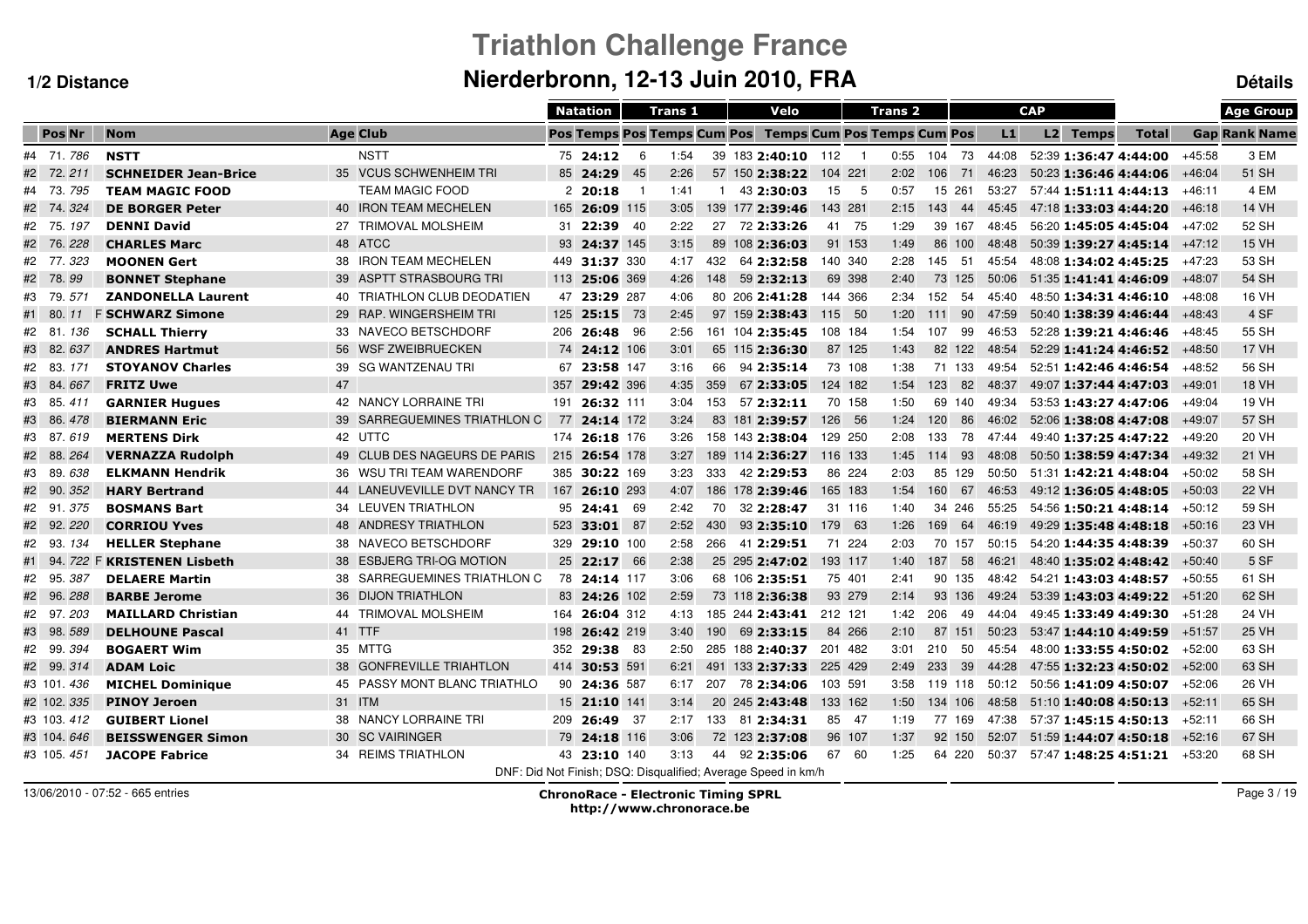# **Triathlon Challenge FranceNierderbronn, 12-13 Juin 2010, FRA Détails**

|               |                                |                                            |     | <b>Natation</b>                                               |      | Trans <sub>1</sub> |     |                 | Velo                   |                              | <b>Trans 2</b>                                          |              |       |       | <b>CAP</b> |                 |                               |          | <b>Age Group</b>     |
|---------------|--------------------------------|--------------------------------------------|-----|---------------------------------------------------------------|------|--------------------|-----|-----------------|------------------------|------------------------------|---------------------------------------------------------|--------------|-------|-------|------------|-----------------|-------------------------------|----------|----------------------|
| <b>Pos Nr</b> | <b>Nom</b>                     | <b>Age Club</b>                            |     |                                                               |      |                    |     |                 |                        |                              | Pos Temps Pos Temps Cum Pos Temps Cum Pos Temps Cum Pos |              |       | L1    |            | <b>L2 Temps</b> | <b>Total</b>                  |          | <b>Gap Rank Name</b> |
| #3 106.454    | <b>MICHE Sylvain</b>           | 31 REIMS TRIATHLON                         |     | 81 24:24 272                                                  |      |                    |     |                 |                        | 4:00 109 199 2:41:14 155 156 |                                                         | 1:50 146 103 | 49:33 |       |            |                 | 50:20 1:39:53 4:51:22         | $+53:20$ | 69 SH                |
| #2 107.297    | <b>KNABE Bastian</b>           | 34 EINTRACHT FRANCFORT E.V.                |     | 140 25:24 186                                                 |      | 3:29               | 126 | 40 2:29:46      |                        | 43 243                       | 2:06                                                    | 41 251       | 52:55 |       |            |                 | 57:40 1:50:35 4:51:22         | $+53:20$ | <b>70 SH</b>         |
| #3 108.485    | <b>ACCONCIA Claudio</b>        | 43 SC SELESTAT TRI                         |     | 182 26:26 141                                                 |      | 3:14               |     |                 | 155 277 <b>2:45:52</b> | 235 104                      | 1:37                                                    | 222<br>52    | 46:48 |       |            |                 | 47:25 1:34:14 4:51:25         | $+53:24$ | 27 VH                |
| #2 109.362    | <b>AUBLET Pascal</b>           | 43 LE MEE SPORTS TRI                       |     | 411 30:49 273                                                 |      | 4:00               |     |                 | 384 116 2:36:36        | 186 503                      | 3:09                                                    | 197 76       | 47:43 |       |            |                 | 49:11 1:36:55 4:51:31         | $+53:30$ | <b>28 VH</b>         |
| #3 110.548    | <b>KINTZINGER Claude</b>       | 40 TGV54                                   |     | 122 25:13 497                                                 |      | 5:17               | 196 |                 | 88 2:34:59             | 107 147                      | 1:47                                                    | 105 159      | 51:08 |       |            |                 | 53:30 1:44:39 4:51:57         | $+53:55$ | 29 VH                |
| #3 111 401    | <b>BARBELIN Yves</b>           | 43 NANCY LORRAINE TRI                      |     | 250 27:43 180                                                 |      | 3:27               |     | 224 130 2:37:19 |                        | 135 251                      | 2:08                                                    | 137 121      |       | 49:42 |            |                 | 51:38 1:41:21 4:52:01         | $+53:59$ | 30 VH                |
| #3 112.470    | <b>BLOCH Marcus</b>            | 33 RWE STARLIGHT TEAM ESSEN                | 17  | 21:22 173                                                     |      | 3:24               |     | 23 168 2:39:14  |                        | 92 156                       | 1:50                                                    | 89 181       |       | 50:59 |            |                 | 55:17 1:46:16 4:52:09         | $+54:07$ | 71 SH                |
| #3 113 673    | <b>GRUCKER Laurent</b>         | 37                                         |     | 512 32:46 122                                                 |      | 3:09               |     | 434 136 2:37:43 |                        | 209 208                      | 1:59                                                    | 205<br>70    | 47:40 |       |            |                 | 49:01 1:36:42 4:52:21         | $+54:19$ | <b>72 SH</b>         |
| #2 114.98     | <b>SCHWARTZ Pierre</b>         | 48 ASPTT STRASBOUR TRI                     |     | 155 25:54 268                                                 |      | 3:57               |     |                 | 164 186 2:40:14        | 167 209                      | 1:59                                                    | 162 111      |       | 48:54 |            |                 | 51:38 1:40:33 4:52:39         | $+54:37$ | 31 VH                |
| #2 115 116    | <b>MUIR Ross</b>               | 38 ASPTT STRASBOURG TRI                    |     | 34 22:46                                                      | - 78 | 2:47               | 33  |                 | 90 2:35:02             | 55 179                       | 1:54                                                    | 58 248       |       |       |            |                 | 49:03 1:01:23 1:50:26 4:52:56 | $+54:54$ | 73 SH                |
| #2 116. 196   | <b>BERNHARD Mickael</b>        | 25 TRIMOVAL                                | 105 | 24:56 91                                                      |      | 2:54               |     | 88 101 2:35:36  |                        | 80 253                       | 2:08                                                    | 83 199       | 50:26 |       |            |                 | 57:00 1:47:27 4:53:02         | $+55:00$ | 74 SH                |
| #2 117.295    | <b>GRIGNOUX Dominique</b>      | 47 DRAVEIL TRIATHLON 2000                  | 149 | 25:44 380                                                     |      | 4:30               |     | 184 117 2:36:37 |                        | 118 371                      | 2:35                                                    | 125 146      | 49:47 |       |            |                 | 53:57 1:43:45 4:53:12         | $+55:10$ | 32 VH                |
| #2 118.337    | <b>VAN CAUWENBERG Karel</b>    | 51 ITM                                     |     | 117 25:10 220                                                 |      | 3:40               |     | 125 120 2:36:52 |                        | 110 426                      | 2:49                                                    | 112 160      | 50:57 |       |            |                 | 53:47 1:44:44 4:53:17         | $+55:15$ | 33 VH                |
| #2 119.256    | <b>SCHALEKAMP Maarten</b>      | 45 NEDERLANDSE TRIATHLON BON 120 25:12 132 |     |                                                               |      | 3:12               |     | 110 102 2:35:42 |                        | 95 296                       | 2:18                                                    | 94 190       | 52:17 |       |            |                 | 54:37 1:46:55 4:53:20         | $+55:18$ | 34 VH                |
| #3 120. 505   | <b>BOURGUIGNON Laurent</b>     | 39 STH                                     |     | 234 27:17 259                                                 |      | 3:55               |     |                 | 225 260 2:44:46        | 240 185                      | 1:55                                                    | 237<br>63    | 46:38 |       |            |                 | 48:47 1:35:26 4:53:21         | $+55:19$ | 75 SH                |
| #2 121.115    | <b>MAURON Jean-Marc</b>        | 32 ASPTT STRASBOURG TRI                    |     | 236 27:18 350                                                 |      | 4:24               |     | 245 171 2:39:27 |                        | 182 130                      | 1:45                                                    | 174 110      | 47:07 |       |            |                 | 53:20 1:40:27 4:53:22         | $+55:20$ | 76 SH                |
| #2 122.236    | <b>LALLEMAND Remy</b>          | 24 BBC                                     |     | 80 24:22 77                                                   |      | 2:47               |     | 62 147 2:38:17  |                        | 106 69                       | 1:28                                                    | 101 188      | 52:03 |       |            |                 | 54:34 1:46:37 4:53:34         | $+55:32$ | 77 SH                |
| #3 123 416    | <b>RICHARD Antoine</b>         | 41 NANCY LORRAINE TRI                      |     | 146 25:34 63                                                  |      | 2:36               |     | 101 61 2:32:30  |                        | 57<br>-53                    | 1:22                                                    | 52 271       | 57:50 |       |            |                 | 53:47 1:51:38 4:53:42         | $+55:41$ | 35 VH                |
| #2 124.299    | <b>CARLIER Olivier</b>         | 35 EMBRUN TRIATHLON                        |     | 247 27:39 371                                                 |      | 4:27               |     | 264 138 2:37:48 |                        | 160 487                      | 3:01                                                    | 175 117      | 49:16 |       |            |                 | 51:50 1:41:06 4:54:03         | $+56:02$ | 78 SH                |
| #1 125.18     | <b>F FORSTNER Renate</b>       | 33 RAP. WINGERSHEIM TRI                    |     | 11 21:01 54                                                   |      | 2:32               |     |                 |                        | 13 293 2:47:01 172 146       | 1:47                                                    | 168 128      | 49:14 |       |            |                 | 53:05 1:42:19 4:54:42         | $+56:40$ | 6 SF                 |
| #3 126.409    | <b>DENAT Philippe</b>          | 45 NANCY LORRAINE TRI                      |     | 309 28:45 150                                                 |      | 3:16               | 259 |                 | 45 2:30:21             | 72 177                       | 1:53                                                    | 72 247       | 58:16 |       |            |                 | 52:09 1:50:26 4:54:43         | $+56:41$ | 36 VH                |
|               | #4 127. 771 X KREISS/HUND/HUND | KREISS/HUND/HUND                           |     | 347 29:26 25                                                  |      | 2:09               |     | 238 122 2:37:07 |                        | 138<br>$\overline{2}$        | 0:56                                                    | 127 168      | 50:17 |       |            |                 | 54:53 1:45:10 4:54:50         | $+56:49$ | 3 EX                 |
| #2 128, 141   | <b>CLAUSS Andre</b>            | 48 SG WANTZENAU TRI                        | 388 | 30:24 264                                                     |      | 3:56               |     | 361 189 2:40:39 |                        | 229 211                      | 2:00                                                    | 219<br>83    | 48:54 |       |            |                 | 49:01 1:37:55 4:54:56         | $+56:54$ | 37 VH                |
|               | #4 129. 772 X CUINCY TRIATHLON | <b>CUINCY TRIATHLON</b>                    |     | 16 21:16 11                                                   |      | 1:55               |     | 12 145 2:38:09  |                        | 62 30                        | 1:12                                                    | 59 290       | 53:42 |       |            |                 | 59:04 1:52:47 4:55:20         | $+57:18$ | 4 EX                 |
| #3 130.467    | <b>SACCHI Cyril</b>            | 41 RSC CCHAMPIGNY TRIATHLON                | 71  | 24:06 295                                                     |      | 4:07               |     |                 | 102 190 2:40:52        | 146 394                      | 2:39                                                    | 157 145      | 50:19 |       |            |                 | 53:21 1:43:40 4:55:28         | $+57:26$ | 38 VH                |
| #3 131.511    | <b>SCHMITT Wolfgang</b>        | 46 SV BAYREUTH                             | 230 | 27:15 221                                                     |      | 3:40               |     | 210 191 2:40:57 |                        | 192 338                      | 2:28                                                    | 194 119      | 50:49 |       |            |                 | 50:27 1:41:16 4:55:38         | +57:36   | 39 VH                |
| #2 132. 158   | <b>LINDEMANN Marc</b>          | 41 SG WANTZENAU TRI                        |     | 392 30:28 317                                                 |      | 4:14               |     | 379 213 2:41:57 |                        | 256 274                      | 2:13                                                    | 250<br>72    | 48:39 |       |            |                 | 48:07 1:36:46 4:55:41         | $+57:39$ | 40 VH                |
| #3 133.481    | <b>PISSONNIER Sylvain</b>      | 40 SARREGUEMINES TRIATHLON C 258 27:51 154 |     |                                                               |      | 3:18               |     | 223 240 2:43:32 |                        | 221 84                       | 1:32                                                    | 212 102      | 45:39 |       |            |                 | 54:03 1:39:42 4:55:57         | $+57:55$ | 41 VH                |
| #1 134.40     | <b>F FEDER Celine</b>          | 26 ASPTT STRASBOURG TRI                    |     | 27 22:26 44                                                   |      | 2:25               |     | 24 275 2:45:46  |                        | 173<br>- 82                  | 1:31                                                    | 164 148      | 49:30 |       |            |                 | 54:21 1:43:52 4:56:02         | $+58:00$ | 7 SF                 |
| #3 135.660    | <b>DEUBEL Dominique</b>        | 49                                         |     | 190 26:32 92                                                  |      | 2:55               |     | 145 95 2:35:27  |                        | 101 220                      | 2:02                                                    | 102 235      | 52:08 |       |            |                 | 56:59 1:49:08 4:56:04         | $+58:03$ | 42 VH                |
| #4 136.789    | <b>KREMSER/GUTHERTZ/NAJI</b>   | KREMSER/GUTHERTZ/NAJI                      |     | 65 23:54 25                                                   |      | 2:09               |     | 38 357 2:51:28  |                        | 265 38                       | 1:15                                                    | 249<br>- 79  | 45:25 |       |            |                 | 52:04 1:37:29 4:56:18         | $+58:16$ | 5 EM                 |
| #2 137.253    | <b>WINNICKI Vincent</b>        | 33 CAMBRAI TRIATHLON                       |     | 175 26:19 151                                                 |      | 3:16               |     | 151 129 2:37:18 |                        | 120 294                      | 2:17                                                    | 122 191      | 50:38 |       |            |                 | 56:28 1:47:07 4:56:20         | $+58:18$ | 79 SH                |
| #3 138.587    | <b>CORNET Pascal</b>           | 40 TTF                                     |     | 56 23:44 168                                                  |      | 3:23               |     |                 | 61 209 2:41:44         | 139 130                      | 1:45                                                    | 136 175      | 51:37 |       |            |                 | 54:07 1:45:44 4:56:21         | $+58:19$ | 43 VH                |
| #3 139.546    | <b>FENDT Eric</b>              | 36 TGV54                                   |     | 413 30:51 305                                                 |      | 4:10               |     |                 |                        | 392 157 2:38:38 209 337      | 2:28                                                    | 211 108      | 49:12 |       |            |                 | 51:05 1:40:17 4:56:25         | $+58:23$ | 80 SH                |
| #3 140.510    | <b>LACROIX Jerome</b>          | 30 SUISSE TRIATHLON                        |     | 194 26:36 549                                                 |      | 5:50               |     |                 |                        | 282 110 2:36:10 137 260      |                                                         | 2:09 139 173 | 50:57 |       |            |                 | 54:41 1:45:39 4:56:26         | $+58:24$ | 81 SH                |
|               |                                |                                            |     | DNF: Did Not Finish; DSQ: Disqualified; Average Speed in km/h |      |                    |     |                 |                        |                              |                                                         |              |       |       |            |                 |                               |          |                      |

13/06/2010 - 07:52 - 665 entries

 ChronoRace - Electronic Timing SPRL http://www.chronorace.be

Page 4 / 19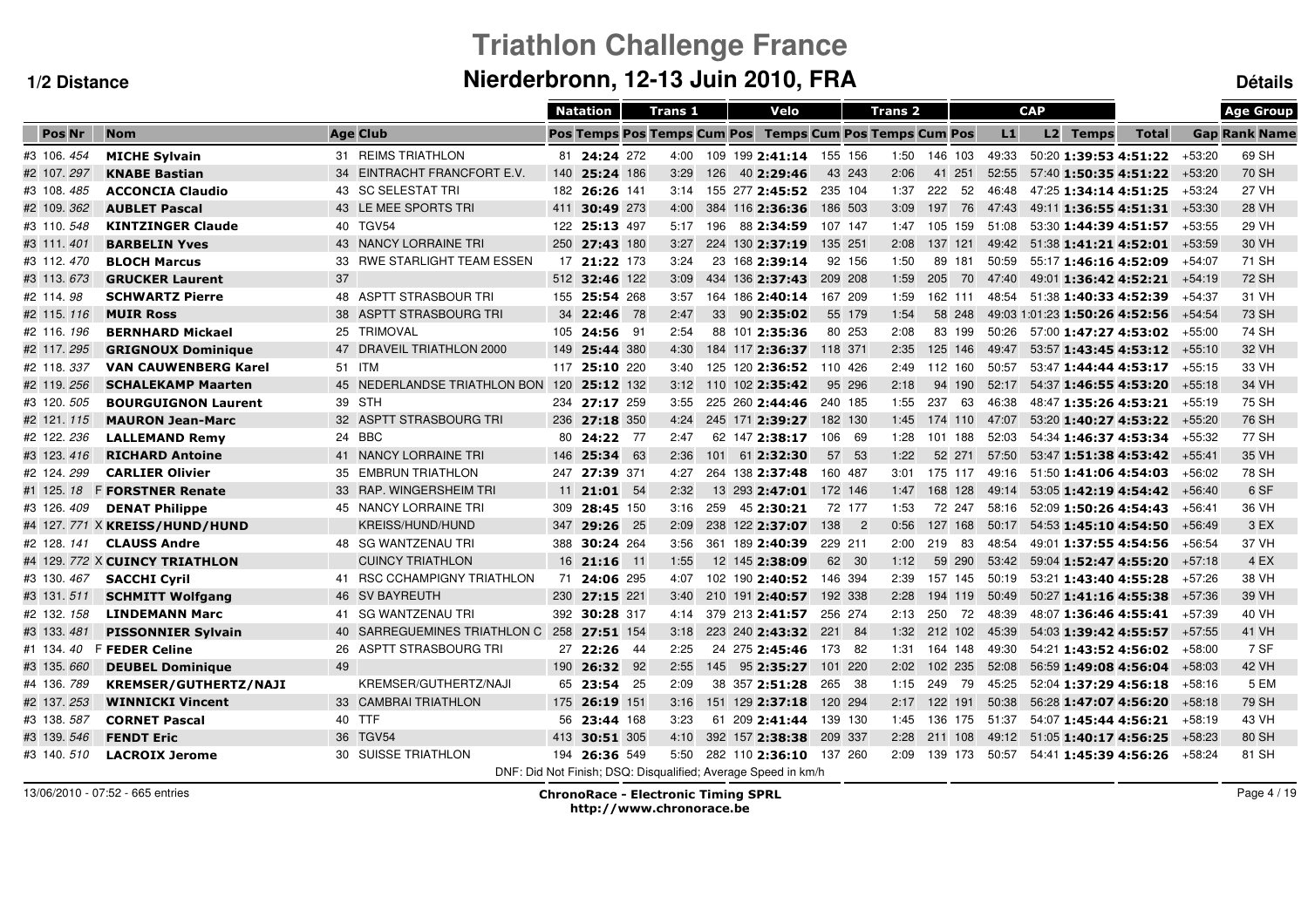# **Triathlon Challenge FranceNierderbronn, 12-13 Juin 2010, FRA Détails**

|               |                                |                             | <b>Natation</b>                    |              | <b>Trans 1</b> |    | Velo                                                          |         | <b>Trans 2</b>                     |              |        |       | <b>CAP</b> |                 |                                        |          | <b>Age Group</b>     |
|---------------|--------------------------------|-----------------------------|------------------------------------|--------------|----------------|----|---------------------------------------------------------------|---------|------------------------------------|--------------|--------|-------|------------|-----------------|----------------------------------------|----------|----------------------|
| <b>Pos Nr</b> | <b>Nom</b>                     | <b>Age Club</b>             | <b>Pos Temps Pos Temps Cum Pos</b> |              |                |    |                                                               |         | <b>Temps Cum Pos Temps Cum Pos</b> |              |        | L1    |            | <b>L2 Temps</b> | <b>Total</b>                           |          | <b>Gap Rank Name</b> |
| #3 141 501    | <b>CAPELLE Olivier</b>         | 38 STADE FRANCAIS TRIATHLON | 104 24:55 203                      |              |                |    | 3:35 115 192 2:40:59 152 233                                  |         |                                    | 2:04 149 164 |        | 48:12 |            |                 | 56:47 1:45:00 4:56:35                  | $+58:34$ | 82 SH                |
| #4 142.780    | <b>TRI CLUB BISCHWILLER</b>    | TRI CLUB BISCHWILLER        | 355                                | 29:39 13     | 1:57           |    | 240 167 2:39:11 174                                           |         | 0:59<br>$\overline{7}$             | 156 161      |        | 49:20 |            |                 | 55:29 1:44:50 4:56:37                  | $+58:36$ | 6 EM                 |
| #2 143 389    | <b>JOLY Thierry</b>            | 45 METZ TRIATHLON           | 313 28:49 120                      |              | 3:08           |    | 257 142 2:38:02                                               | 161 105 | 1:37                               | 151 165      |        | 52:29 |            |                 | 52:33 1:45:02 4:56:40                  | +58:38   | 44 VH                |
| #2 144.388    | <b>HENRY Guillaume</b>         | 43 METZ TRIATHLON           | 82 24:26 278                       |              | 4:01           |    | 112 205 2:41:27                                               | 159 91  | 1:34                               | 147 171      |        | 52:01 |            |                 | 53:23 1:45:24 4:56:54                  | $+58:52$ | 45 VH                |
| #3 145 617    | <b>BASTIAENSSEN Louis</b>      | 43 UTTC                     | 180                                | 26:25 183    | 3:28           |    | 167 73 2:33:32                                                | 81 165  | 1:51                               |              | 79 272 | 54:27 |            |                 | 57:11 1:51:39 4:56:57                  | +58:55   | 46 VH                |
| #3 146.449    | <b>HAUTAVOINE Etienne</b>      | 36 REIMS TRIATHLON          | 206                                | 26:48 523    | 5:32           |    | 274 127 2:37:14                                               | 154 588 | 3:57                               | 185 141      |        | 49:52 |            |                 | 53:39 1:43:32 4:57:04                  | $+59:03$ | 83 SH                |
| #2 147.306    | <b>VANDECASTEELE Arnaud</b>    | 36 FLINES TEAM TRI          | 28                                 | 22:30 346    | 4:21           |    | 53 156 2:38:35                                                | 105 242 | 2:06                               | 109 242      |        | 53:20 |            |                 | 56:11 1:49:31 4:57:05                  | $+59:03$ | 84 SH                |
| #2 148. 159   | <b>LUTZ Michel</b>             | 31 SG WANTZENAU TRI         | 199                                | 26:43 123    | 3:09           |    | 166 105 2:35:50                                               | 111 269 | 2:11                               | 110 237      |        | 52:51 |            |                 | $56:25$ 1:49:16 4:57:12 +59:10         |          | 85 SH                |
| #2 149.340    | <b>LECONTE Gaetan</b>          | JOGGING CLUB LUINGNE<br>39  | 235 27:17 456                      |              | 4:59           |    | 270 170 2:39:25                                               | 189 177 | 1:53                               | 186 144      |        | 49:27 |            |                 | 54:12 1:43:39 4:57:16                  | $+59:15$ | 86 SH                |
| #2 150.250    | <b>CONVENANCE Olivier</b>      | 31 CAMBRAI TRIATHLON        | 300                                | 28:35 197    | 3:32           |    | 265 251 2:44:15                                               | 247 113 | 1:40                               | 239 101      |        | 48:52 |            |                 | 50:48 1:39:41 4:57:44                  | $+59:42$ | 87 SH                |
| #3 151 564    | <b>PARRA Alain</b>             | 43 TRI-LION BELFORT         |                                    | 52 23:37 152 | 3:17           |    | 56 218 2:42:19                                                | 149 350 | 2:31                               | 154 185      |        | 50:59 |            |                 | 55:23 1:46:23 4:58:08 +1:00:06         |          | 47 VH                |
| #2 152. 143   | <b>DAVID Ludovic</b>           | 40 SG WANTZENAU TRI         | 136 25:22 130                      |              | 3:11           |    | 116 201 2:41:15                                               | 157 123 | 1:43                               | 148 189      |        | 53:19 |            |                 | $53:21$ 1:46:40 4:58:12 +1:00:10       |          | 48 VH                |
| #3 153.495    | <b>SCHARLOWSKI Boris</b>       | 48 SPIRIDON FRANCFORT       | 243 27:26 361                      |              | 4:25           |    | 254 248 2:44:02                                               | 237 577 | 3:48                               | 259          | 89     | 48:06 |            |                 | $50:27$ 1:38:33 4:58:16 +1:00:14       |          | 49 VH                |
| #2 154.374    | <b>BRIGNON Philippe</b>        | 46 LES HYDROS               | 440 31:25 205                      |              | 3:35           |    | 391 31 2:28:44                                                | 88 538  | 3:20                               | 103 262      |        | 54:09 |            |                 | 57:02 1:51:11 4:58:18 +1:00:16         |          | 50 VH                |
| #3 155.439    | <b>CALMANT Serge</b>           | 42 POWERMAXX                | 202 26:46 174                      |              | 3:25           |    | 181 169 2:39:19                                               | 153 329 | 2:25                               | 159 184      |        | 50:51 |            |                 | 55:30 1:46:21 4:58:19 +1:00:17         |          | 51 VH                |
| #3 156.600    | <b>VANMAELE Luc</b>            | 51 TTK                      | 212 26:53 212                      |              | 3:37           |    | 195 269 2:45:28 239 85                                        |         | 1:32                               | 232 114      |        | 50:54 |            |                 | 49:58 1:40:53 4:58:25 +1:00:23         |          | 52 VH                |
| #3 157, 553   | <b>SALARI PECCICA Stephane</b> | 39 TGV54                    | 106 24:59 195                      |              | 3:32           |    | 114 113 2:36:26                                               | 102 119 | 1:41                               |              | 98 276 |       |            |                 | 51:31 1:00:17 1:51:49 4:58:28 +1:00:27 |          | 88 SH                |
|               | #1 158. 567 F FROEHLICH Helene | 28 ASPTT STRASBOURG TRI     | 192 26:33 186                      |              | 3:29           |    | 177 234 2:43:24                                               | 207 95  | 1:36                               | 202 138      |        | 51:01 |            |                 | 52:24 1:43:26 4:58:30 +1:00:28         |          | 8 SF                 |
| #2 159 331    | <b>BEUKELAERS Stijn</b>        | 25 ITM                      | 335 29:12 222                      |              | 3:41           |    | 298 267 2:45:25 274 155                                       |         | 1:49                               | 265 87       |        | 45:55 |            |                 | 52:26 1:38:22 4:58:31 +1:00:29         |          | 89 SH                |
| #2 160. 114   | <b>MATHIEU Franck</b>          | 33 ASPTT STRASBOURG TRI     | 166 26:10 177                      |              | 3:26           |    | 151 153 2:38:29                                               | 130 218 | 2:01                               | 135 219      |        | 52:32 |            |                 | 55:52 1:48:24 4:58:32 +1:00:30         |          | 90 SH                |
| #2 161, 170   | <b>STAMM Fabrice</b>           | 37 SG WANTZENAU TRI         | 368 29:53 108                      |              | 3:02           |    | 301 179 2:39:48                                               | 198 295 | 2:17                               | 201 142      |        | 49:46 |            |                 | $53:50$ 1:43:36 4:58:39 +1:00:37       |          | 91 SH                |
| #1 162.61     | <b>F LOTTMANN Marion</b>       | 26 ASPTT STRASBOURG TRI     | 99 24:45 84                        |              | 2:51           |    | 81 276 2:45:47                                                | 206 29  | 1:11                               | 196 153      |        | 49:13 |            |                 | 55:04 1:44:17 4:58:53 +1:00:51         |          | 9 SF                 |
| #2 163.201    | <b>HUMBERT Florent</b>         | 32 TRIMOVAL MOLSHEIM        | 288                                | 28:22 574    | 6:08           |    | 370 273 2:45:40                                               | 298 611 | 4:19                               | 312          | 56     | 45:04 |            |                 | 49:39 1:34:44 4:59:15 +1:01:13         |          | 92 SH                |
| #2 164.204    | <b>REYNAUD Gary</b>            | 22 TRIMOVAL MOLSHEIM        | 189 26:31 188                      |              | 3:29           |    | 174 76 2:33:49                                                | 90 89   | 1:34                               |              | 80 310 |       |            |                 | 50:36 1:03:19 1:53:55 4:59:20 +1:01:18 |          | 93 SH                |
| #3 165.434    | <b>THOMAS Benoit</b>           | 36 NSTT SARREBOURG          | 66                                 | 23:55 275    | 4:00           | 92 | 75 2:33:35                                                    | 68 224  | 2:03                               |              | 67 336 |       |            |                 | 54:48 1:00:59 1:55:47 4:59:22 +1:01:21 |          | 94 SH                |
| #3 166. 526   | <b>JEUNECHAMPS Pierre-Paul</b> | 31 TDCH                     | 178                                | 26:24 397    | 4:36           |    | 215 163 2:39:00                                               | 163 458 | 2:56                               | 177 186      |        | 54:22 |            |                 | 52:06 1:46:29 4:59:27 +1:01:25         |          | 95 SH                |
| #2 167.164    | <b>PFLEGER Yves</b>            | 43 SG WANTZENAU TRI         | 262 27:59 101                      |              | 2:58           |    | 211 149 2:38:19                                               | 151 301 | 2:19                               | 150 213      |        | 54:38 |            |                 | 53:27 1:48:06 4:59:44 +1:01:42         |          | 53 VH                |
| #2 168. 110   | <b>KOENIG Herve</b>            | 34 ASPTT STRASBOURG TRI     | 119                                | 25:12 277    | 4:01           |    | 138 140 2:37:51                                               | 123 248 | 2:07                               | 121 255      |        | 51:37 |            |                 | 59:05 1:50:42 4:59:55 +1:01:53         |          | 96 SH                |
| #3 169.627    | <b>LECOMTE Jean-Marc</b>       | 43 VERSAILLES TRIATHLON     | 137                                | 25:22 59     | 2:35           |    | 94 100 2:35:35                                                | 82 72   | 1:29                               | 78 321       |        |       |            |                 | 54:04 1:00:58 1:55:02 5:00:04 +1:02:02 |          | 54 VH                |
| #2 170. 207   | <b>STUMPF Jean-Florent</b>     | 31 TRIMOVAL MOLSHEIM        | 278                                | 28:14 409    | 4:40           |    | 299 125 2:37:10                                               | 166 240 | 2:05                               | 165 209      |        | 50:28 |            |                 | $57:25$ 1:47:53 5:00:05 +1:02:03       |          | 97 SH                |
| #2 171, 157   | <b>LETRANGE Thierry</b>        | 42 SG WANTZENAU TRI         | 356                                | 29:40 157    | 3:19           |    | 305 124 2:37:08                                               | 168 210 | 1:59                               | 163 210      |        |       |            |                 | 47:25 1:00:39 1:48:04 5:00:12 +1:02:10 |          | 55 VH                |
| #2 172. 155   | <b>KUHN Christophe</b>         | 43 SG WANTZENAU TRI         | 605 36:27 317                      |              | 4:14           |    | 588 126 2:37:11 267 515                                       |         | 3:14                               | 277          | 96     | 48:27 |            |                 | 50:50 1:39:18 5:00:25 +1:02:23         |          | 56 VH                |
| #2 173.272    | <b>DUMONT Florent</b>          | 34 COTE D'OPALE TRIATHLON   | 200 26:45 436                      |              | 4:50           |    | 239 151 2:38:26                                               | 164 144 | 1:47                               | 158 222      |        | 49:22 |            |                 | 59:15 1:48:38 5:00:28 +1:02:26         |          | 98 SH                |
| #3 174.445    | <b>DUBREUIL Julien</b>         | 31 REIMS TRIATHLON          | 133 25:20 204                      |              | 3:35           |    | 128 85 2:34:50                                                | 89 112  | 1:39                               |              | 81 322 | 55:27 |            |                 | 59:35 1:55:02 5:00:28 +1:02:27         |          | 99 SH                |
| #3 175, 504   | <b>ANTOINE Yannick</b>         | 37 STH                      | 170 26:13 206                      |              | 3:36           |    | 163 198 2:41:12 178 289                                       |         | 2:16                               | 182 196      |        | 52:04 |            |                 | $55:13$ 1:47:18 5:00:36 +1:02:34       |          | 100 SH               |
|               |                                |                             |                                    |              |                |    | DNF: Did Not Finish: DSQ: Disqualified: Average Speed in km/h |         |                                    |              |        |       |            |                 |                                        |          |                      |

13/06/2010 - 07:52 - 665 entries

 ChronoRace - Electronic Timing SPRL http://www.chronorace.be

Page 5 / 19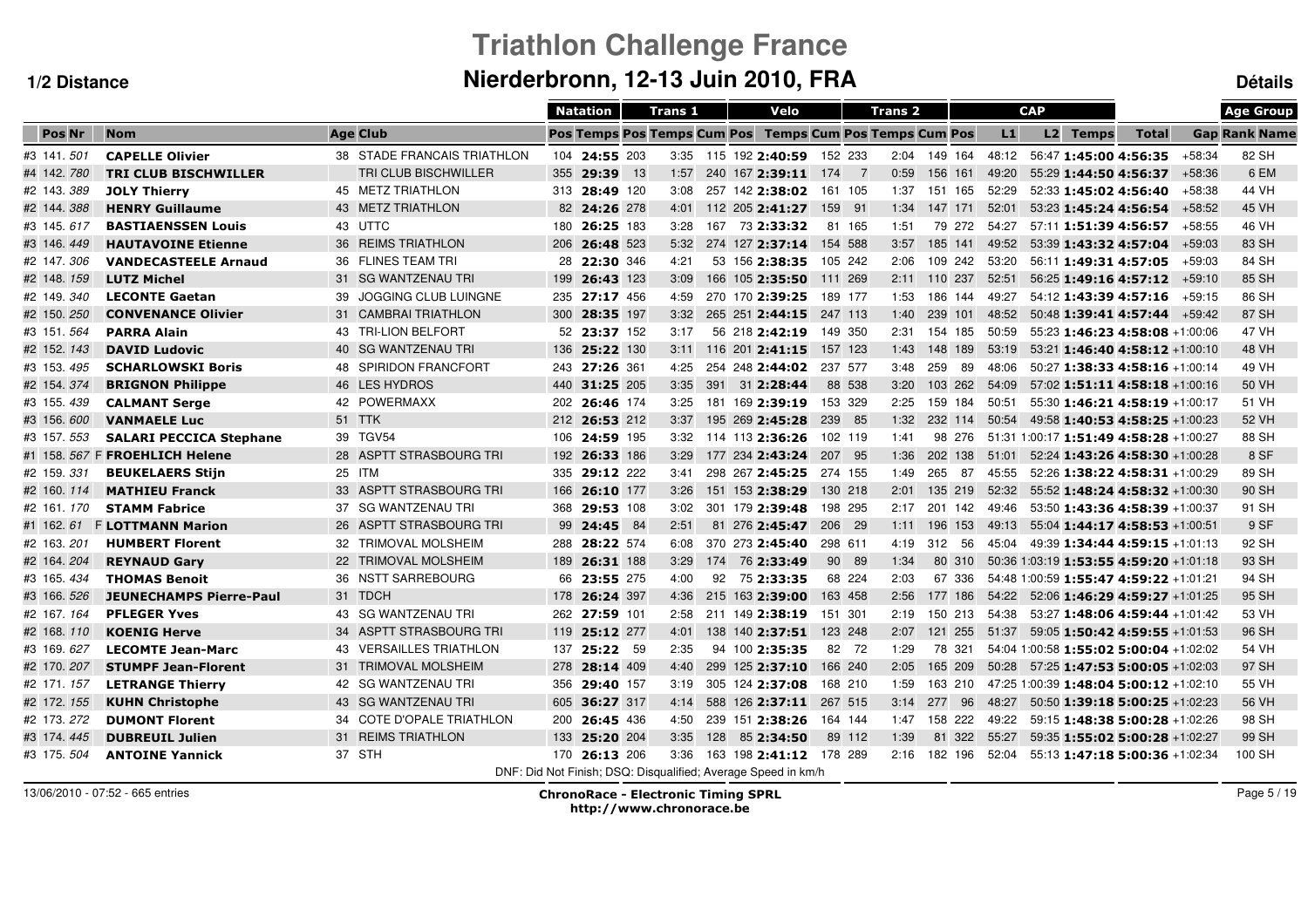# **Triathlon Challenge FranceNierderbronn, 12-13 Juin 2010, FRA Détails**

|               |                                   |                              |     | <b>Natation</b>                    | <b>Trans 1</b> |     | Velo                                                          |         | <b>Trans 2</b> |      |              |       | <b>CAP</b> |                 |                                                 | <b>Age Group</b>     |
|---------------|-----------------------------------|------------------------------|-----|------------------------------------|----------------|-----|---------------------------------------------------------------|---------|----------------|------|--------------|-------|------------|-----------------|-------------------------------------------------|----------------------|
| <b>Pos Nr</b> | <b>Nom</b>                        | <b>Age Club</b>              |     | <b>Pos Temps Pos Temps Cum Pos</b> |                |     | <b>Temps Cum Pos Temps Cum Pos</b>                            |         |                |      |              | L1    |            | <b>L2 Temps</b> | <b>Total</b>                                    | <b>Gap Rank Name</b> |
| #2 176, 209   | <b>GEORGES Emmanuel</b>           | 38 VCUS SCHWENHEIM TRI       |     | 524 33:02 218                      | 3:39           |     | 463 180 2:39:52 253 430                                       |         |                |      | 2:50 255 120 | 50:01 |            |                 | 51:15 1:41:16 5:00:42 +1:02:40                  | 101 SH               |
| #2 177.364    | <b>FROC Pierre</b>                | 42 LE MEE SPORTS TRI         |     | 158 25:56 163                      | 3:21           |     | 140 246 2:43:48                                               | 202 168 |                | 1:51 | 199 174      | 50:12 |            |                 | 55:31 1:45:43 5:00:42 +1:02:40                  | 57 VH                |
| #2 178 391    | <b>SCARPELLINI Olivier</b>        | 42 METZ TRIATHLON            |     | 86 24:32 179                       | 3:27           |     | 96 211 2:41:53                                                | 158 174 |                | 1:53 | 155 233      | 52:19 |            |                 | 56:40 1:48:59 5:00:46 +1:02:44                  | 58 VH                |
| #2 179. 186   | <b>GANNE Christophe</b>           | 24 TRI VOSGES DU NORD        |     | 529 33:06 270                      | 3:59           |     | 486 54 2:32:03                                                | 148 345 |                | 2:29 | 153 241      | 52:10 |            |                 | 57:17 1:49:27 5:01:06 +1:03:04                  | 102 SH               |
| #3 180. 506   | <b>DELAIT Olivier</b>             | 43 STH                       |     | 76 24:13 146                       | 3:15           |     | 75 242 2:43:38                                                | 180 199 |                | 1:57 | 179 212      | 52:51 |            |                 | 55:13 1:48:04 5:01:09 +1:03:07                  | 59 VH                |
| #2 181.244    | <b>KIEFER Adrien</b>              | 42 BIARRITZ TRIATHLON        |     | 329 29:10 242                      | 3:48           |     | 304 158 2:38:39                                               | 187 98  |                | 1:36 | 181 216      | 52:35 |            |                 | 55:36 1:48:11 5:01:25 +1:03:23                  | 60 VH                |
| #2 182. 145   | <b>EHRHART Thierry</b>            | 31 SG WANTZENAU TRI          |     | 152 25:49 127                      | 3:10           |     | 130 197 2:41:11 169 349                                       |         |                | 2:30 | 171 226      | 51:29 |            |                 | 57:19 1:48:48 5:01:30 +1:03:29                  | 103 SH               |
|               | #4 183. 778 X RIEHL/RIEHL/KARCHER | RIEHL/RIEHL/KARCHER          | 437 | 31:24 16                           | 2:00           |     | 317 399 2:54:53                                               | 386 36  |                | 1:13 | 364<br>40    | 45:39 |            |                 | 46:47 1:32:27 5:01:59 +1:03:57                  | 5 EX                 |
| #3 184.465    | <b>WAGNER Joel</b>                | 35 ROMANS TRIATHLON          | 204 | 26:46 226                          | 3:42           | 194 | 79 2:34:10                                                    | 98 160  |                | 1:50 | 97 332       | 58:38 |            |                 | 56:53 1:55:31 5:02:01 +1:03:59                  | 104 SH               |
| #3 185. 530   | <b>PINCKERS Francis</b>           | 48 TDCH                      | 510 | <b>32:44</b> 85                    | 2:51           | 417 | 97 2:35:31                                                    | 181 312 |                | 2:22 | 184 223      | 52:58 |            |                 | 55:40 1:48:38 5:02:09 +1:04:07                  | 61 VH                |
| #2 186.287    | <b>EGGENSPIELER Florian</b>       | 28 DASSAULT SPORTS           | 126 | 25:16 470                          | 5:05           |     | 188 203 2:41:20                                               | 188 485 |                | 3:01 | 198 208      | 53:40 |            |                 | 54:08 1:47:48 5:02:31 +1:04:30                  | 105 SH               |
| #2 187.184    | <b>ANTHONI Cyril</b>              | 25 TRI VOSGES DU NORD        |     | 216 26:57 202                      | 3:35           |     | 198 250 2:44:08                                               | 220 175 |                | 1:53 | 215 178      | 51:27 |            |                 | $54:33$ 1:46:00 5:02:35 +1:04:33                | 106 SH               |
| #2 188.392    | <b>COOLS Alain</b>                | 45 MIDLON                    |     | 158 25:56 353                      | 4:24           |     | 187 280 2:46:09                                               | 251 219 |                | 2:01 | 244 152      | 51:31 |            |                 | 52:40 1:44:12 5:02:44 +1:04:42                  | 62 VH                |
| #2 189. 107   | <b>KERAMPRAN Stephane</b>         | 40 ASPTT STRASBOURG TRI      |     | 89 24:36 314                       | 4:13           |     | 123 243 2:43:38                                               | 195 150 |                | 1:48 | 193 234      | 49:48 |            |                 | 59:12 1:49:01 5:03:18 +1:05:16                  | 63 VH                |
| #3 190.515    | <b>LACOURT Reginald</b>           | 52 SWIMMING TEAM ST HUBERT   |     | 257 27:48 256                      | 3:54           |     | 244 131 2:37:26                                               | 147 245 |                | 2:07 | 142 281      | 54:53 |            |                 | 57:10 1:52:04 5:03:21 +1:05:19                  | 64 VH                |
| #3 191.572    | <b>SMOCH Laurent</b>              | 37 TRIATHLON LITTORAL 59     |     | 314 28:49 289                      | 4:06           |     | 302 107 2:36:03                                               | 142 122 |                | 1:42 | 138 297      | 54:47 |            |                 | 58:27 1:53:15 5:03:57 +1:05:55                  | 107 SH               |
| #2 192. 111   | <b>LECOMTE Christophe</b>         | 43 ASPTT STRASBOURG TRI      |     | 367 29:52 482                      | 5:11           |     | 394 210 2:41:47 261 396                                       |         |                | 2:40 | 256 155      | 49:41 |            |                 | $54:50$ 1:44:32 5:04:03 +1:06:01                | 65 VH                |
| #2 193.260    | <b>TEMMERMAN Herve</b>            | 46 CLUB LOISIRS LEO LAGRANGE | 108 | 25:03 252                          | 3:51           |     | 127 265 2:45:10 213 213                                       |         |                | 2:00 | 209 215      | 52:05 |            |                 | $56:04$ 1:48:09 5:04:15 +1:06:13                | 66 VH                |
| #3 194.657    | <b>CLIFFORD Sean</b>              | 33                           |     | 441 31:26 353                      | 4:24           |     | 427 349 2:50:22 359 233                                       |         |                | 2:04 | 351<br>66    | 46:36 |            |                 | 49:24 1:36:00 5:04:19 +1:06:17                  | 108 SH               |
| #3 195.420    | <b>GUIOCHET Gilles</b>            | 37 NICE TRIATHLON CLUB       |     | 123 25:13 198                      | 3:33           |     | 122 383 2:53:53                                               | 322 307 |                | 2:21 | 316<br>98    | 46:54 |            |                 | 52:27 1:39:21 5:04:23 +1:06:21                  | 109 SH               |
| #2 196.218    | <b>PFEFFERKORN Julien</b>         | 30 AIRBUS SG HAMBOURG        |     | 506 32:39 444                      | 4:54           |     | 502 225 2:42:40                                               | 300 142 |                | 1:46 | 287 130      | 50:32 |            |                 | 51:49 1:42:22 5:04:23 +1:06:21                  | 110 SH               |
| #3 197.532    | <b>SOMJA Jose-Emmanuel</b>        | 33 TDCH                      | 596 | 35:44 498                          | 5:19           |     | 592 99 2:35:34                                                | 254 408 |                | 2:43 | 254 166      | 49:31 |            |                 | $55:34$ 1:45:05 5:04:28 +1:06:26                | 111 SH               |
| #4 198.784    | TANIGUCHI/WEBER/BERBACH           | TANIGUCHI/WEBER/BERBACH      |     | 115 25:07 59                       | 2:35           |     | 87 398 2:54:46                                                | 320 11  |                | 1:01 | 300 115      | 49:18 |            |                 | 51:39 1:40:57 5:04:29 +1:06:27                  | 7 EM                 |
| #2 199.372    | <b>SAUNDERS David</b>             | 47 LEICESTER TRI CLUB        | 520 | 32:59 520                          | 5:28           |     | 533 318 2:48:23                                               | 367 330 |                | 2:26 | 360<br>60    | 45:25 |            |                 | 49:47 1:35:12 5:04:30 +1:06:28                  | 67 VH                |
| #3 200.435    | <b>VILLEMIN Martin</b>            | 35 NSTT SARREBOURG           | 271 | 28:09 159                          | 3:20           |     | 232 109 2:36:06                                               | 125 264 |                | 2:10 | 131 318      | 56:27 |            |                 | 58:19 1:54:46 5:04:32 +1:06:31                  | 112 SH               |
| #2 201.382    | <b>MUSO Gregory</b>               | 31 MENNECY TRIATHLON         | 231 | 27:15 528                          | 5:36           |     | 295 235 2:43:25                                               | 245 604 |                | 4:13 | 268 149      | 51:19 |            |                 | 52:45 1:44:05 5:04:35 +1:06:33                  | 113 SH               |
| #2 202. 132   | <b>EHRMANN Jacky</b>              | 59 NAVECO BETSCHDORF         | 157 | 25:55 374                          | 4:28           |     | 191 226 2:42:44                                               | 203 367 |                | 2:34 | 207 228      | 52:18 |            |                 | 56:35 1:48:54 5:04:37 +1:06:35                  | 68 VH                |
| #2 203. 213   | <b>EISEL Philipp</b>              | 25                           | 517 | 32:54 167                          | 3:23           |     | 445 164 2:39:00                                               | 233 223 |                | 2:02 | 228 201      | 50:23 |            |                 | 57:06 1:47:30 5:04:52 +1:06:50                  | 114 SH               |
| #3 204.496    | <b>HIMMELDIRK Ingo</b>            | 41 SSC KARLSRUHE E.V.        | 181 | 26:25 149                          | 3:16           |     | 156 239 2:43:31                                               | 205 148 |                | 1:47 | 200 243      | 53:22 |            |                 | 56:38 1:50:00 5:05:01 +1:07:00                  | 69 VH                |
| #2 205. 152   | <b>HERGESHEIMER Jean</b>          | 45 SG WANTZENAU TRI          | 340 | 29:15 301                          | 4:09           |     | 318 66 2:33:04                                                | 113 638 |                | 6:23 | 173 282      | 55:40 |            |                 | 56:33 1:52:13 5:05:06 +1:07:04                  | 70 VH                |
| #3 206, 708   | <b>SCHEER Olivier</b>             | 41                           |     | 473 32:08 240                      | 3:47           |     | 433 182 2:40:07                                               | 241 172 |                | 1:52 | 238 197      | 52:56 |            |                 | 54:22 1:47:18 5:05:13 +1:07:11                  | 71 VH                |
| #1 207.19     | <b>F LEHMANN Estelle</b>          | 33 RAP. WINGERSHEIM TRI      |     | 238 27:21 136                      | 3:13           |     | 199 233 2:43:20                                               | 211 312 |                | 2:22 | 214 240      |       |            |                 | 49:16 1:00:06 1:49:23 5:05:41 +1:07:39          | <b>10 SF</b>         |
| #4 208.792    | GUTHERTZ/MEYER/KRAU               | GUTHERTZ/MEYER/KRAU          |     | 143 25:28 12                       | 1:56           |     | 71 341 2:49:39                                                | 263 21  |                | 1:08 | 242 205      |       |            |                 | $51:46$ $55:52$ <b>1:47:39 5:05:52</b> +1:07:50 | 8 EM                 |
| #3 209.450    | <b>HIJAZI Bertrand</b>            | 34 REIMS TRIATHLON           |     | 55 23:41 104                       | 3:00           |     | 52 83 2:34:41                                                 | 63 86   |                | 1:32 |              |       |            |                 | 62 422 1:00:22 1:02:35 2:02:57 5:05:53 +1:07:51 | 115 SH               |
| #2 210, 345   | <b>BERTRAND Damien</b>            | 28 LANEUVEVILLE DVT NANCY TR |     | 232 27:16 579                      | 6:10           |     | 320 193 2:41:06 218 370                                       |         |                | 2:34 | 221 225      |       |            |                 | 52:22   56:24   1:48:46   5:05:54   +1:07:53    | 116 SH               |
|               |                                   |                              |     |                                    |                |     | DNF: Did Not Finish; DSQ: Disqualified; Average Speed in km/h |         |                |      |              |       |            |                 |                                                 |                      |

13/06/2010 - 07:52 - 665 entries

 ChronoRace - Electronic Timing SPRL http://www.chronorace.be

Page 6 / 19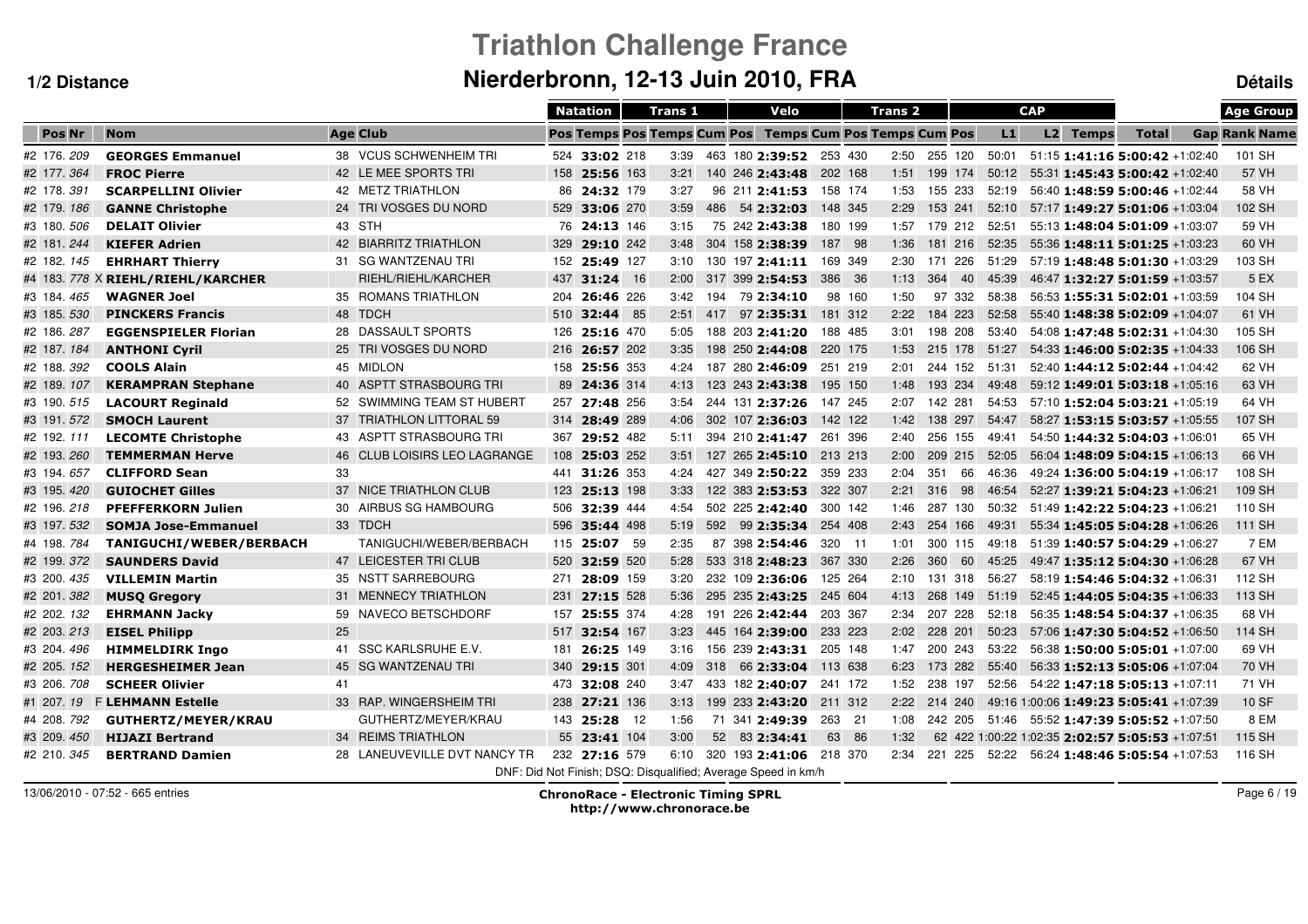# **Triathlon Challenge FranceNierderbronn, 12-13 Juin 2010, FRA Détails**

|             |                                 |                              | <b>Natation</b>                                               |           | <b>Trans 1</b> |     | Velo                    |         | Trans <sub>2</sub>                 |              |    |       | <b>CAP</b> |                 |                                          | <b>Age Group</b>     |
|-------------|---------------------------------|------------------------------|---------------------------------------------------------------|-----------|----------------|-----|-------------------------|---------|------------------------------------|--------------|----|-------|------------|-----------------|------------------------------------------|----------------------|
| Pos Nr      | <b>Nom</b>                      | <b>Age Club</b>              | <b>Pos Temps Pos Temps Cum Pos</b>                            |           |                |     |                         |         | <b>Temps Cum Pos Temps Cum Pos</b> |              |    | L1    |            | <b>L2 Temps</b> | <b>Total</b>                             | <b>Gap Rank Name</b> |
| #2 211 367  | <b>TAPIA PARDO Miguel Angel</b> | 39 LE MEE SPORTS TRI         | 358 29:42 370                                                 |           | 4:26           | 351 | 62 2:32:54 122 383      |         |                                    | 2:37 129 349 |    | 56:35 |            |                 | 59:51 1:56:26 5:06:08 +1:08:06           | 117 SH               |
| #2 212.293  | <b>BALEN Frederic</b>           | 46 DOUAI TRIATHLON           | 172 26:17 381                                                 |           | 4:30           |     | 204 70 2:33:17          | 94 412  | 2:46                               | 100 387      |    |       |            |                 | 56:45 1:02:45 1:59:31 5:06:23 +1:08:21   | <b>72 VH</b>         |
| #3 213.605  | <b>KOEDOOD Peter</b>            | 47 TVK                       | 58 23:45 200                                                  |           | 3:35           |     | 67 224 2:42:40          | 162 237 | 2:05                               | 161 313      |    |       |            |                 | 54:11 1:00:07 1:54:19 5:06:24 +1:08:22   | 73 VH                |
| #3 214.562  | <b>SCHWOOB Samuel</b>           | 38 TRI CLUB VOSGES DU NORD   | 298 28:32 143                                                 |           | 3:15           |     | 250 187 2:40:15         | 194 140 | 1:46                               | 190 288      |    |       |            |                 | 51:39 1:00:58 1:52:37 5:06:27 +1:08:25   | 118 SH               |
| #3 215, 594 | <b>MAHAUX Olivier</b>           | 34 ENERGY TRI                | 466 32:01 364                                                 |           | 4:25           |     | 454 174 2:39:35         | 242 231 | 2:04                               | 241 218      |    |       |            |                 | 51:23  56:59  1:48:23  5:06:30  +1:08:28 | 119 SH               |
| #3 216.645  | <b>BAROTTE Olivier</b>          | 37                           | 177 26:22 366                                                 |           | 4:26           |     | 205 252 2:44:16         | 231 362 | 2:33                               | 234 231      |    | 52:33 |            |                 | 56:24 1:48:58 5:06:36 +1:08:35           | 120 SH               |
| #1 217.66   | <b>F MEAD Brooke</b>            | 31                           | 88                                                            | 24:34 98  | 2:57           |     | 78 320 2:48:26          | 238 285 | 2:16                               | 243 224      |    | 52:27 |            |                 | 56:13 1:48:40 5:06:55 +1:08:53           | 11 SF                |
| #2 218.140  | <b>BRYCHE Raphael</b>           | 40 SG WANTZENAU TRI          | 588                                                           | 34:59 332 | 4:18           |     | 554 337 2:49:33         | 394 106 | 1:37                               | 384          | 69 | 47:11 |            |                 | 49:23 1:36:34 5:07:02 +1:09:00           | 74 VH                |
| #2 219, 357 | <b>PIERRON Alain</b>            | 47 LANEUVEVILLE DVT NANCY TR | 513 32:47 196                                                 |           | 3:32           |     | 446 155 2:38:33         | 228 513 | 3:13                               | 240 232      |    | 54:22 |            |                 | 54:35 1:48:58 5:07:04 +1:09:03           | 75 VH                |
| #2 220, 399 | <b>VANDERMEERSCH David</b>      | 39 TEAM NAMUR TRIATHLON      | 408                                                           | 30:43 422 | 4:44           |     | 409 200 2:41:15         | 257 468 | 2:58                               | 258 204      |    | 51:10 |            |                 | 56:28 1:47:39 5:07:20 +1:09:18           | 121 SH               |
| #2 221.360  | <b>RIVAL Patrick</b>            | 49 LANEUVEVILLE DVT NANCY TR | 211 26:52 398                                                 |           | 4:36           |     | 231 266 2:45:20         | 259 191 | 1:55                               | 247 221      |    | 53:43 |            |                 | 54:54 1:48:37 5:07:22 +1:09:21           | 76 VH                |
| #3 222. 512 | <b>MAURER Gerhard</b>           | 40 SV GROSSWEINGARTEN        | $9$ 20:52                                                     | - 9       | 1:54           |     | 6 416 2:55:43           | 277 160 | 1:50                               | 267 198      |    | 50:07 |            |                 | 57:13 1:47:20 5:07:41 +1:09:39           | <b>77 VH</b>         |
| #3 223.620  | <b>VANNOPPEN Ivan</b>           | 45 UTTC                      | 395 30:32 445                                                 |           | 4:54           |     | 408 146 2:38:11         | 208 565 | 3:36                               | 224 253      |    | 55:23 |            |                 | 55:14 1:50:38 5:07:52 +1:09:50           | 78 VH                |
| #3 224.413  | <b>LECLERC Pascal</b>           | 47 NANCY LORRAINE TRI        | 131 25:18 193                                                 |           | 3:31           |     | 124 283 2:46:28         | 233 238 | 2:05                               | 230 263      |    | 53:02 |            |                 | $58:09$ 1:51:11 5:08:36 +1:10:34         | 79 VH                |
| #3 225, 494 | <b>BERGUIG Jacques</b>          | 46 SO HOUILLES               | 141                                                           | 25:25 216 | 3:39           |     | 131 184 2:40:11 150 493 |         | 3:03                               | 167 350      |    |       |            |                 | 55:59 1:00:28 1:56:27 5:08:47 +1:10:45   | 80 VH                |
| #3 226.696  | <b>MEAD Paul</b>                | 32                           | 266 28:03 323                                                 |           | 4:16           |     | 272 215 2:42:10 217 460 |         | 2:57                               | 231 268      |    | 56:12 |            |                 | 55:17 1:51:30 5:08:58 +1:10:56           | 122 SH               |
| #2 227.292  | <b>ALOE Benoit</b>              | 29 DOUAI TRIATHLON           | 35 22:46 190                                                  |           | 3:30           |     | 43 326 2:48:58          | 232 217 | 2:00                               | 225 275      |    | 52:35 |            |                 | 59:09 1:51:44 5:09:00 +1:10:58           | 123 SH               |
| #3 228.648  | <b>BLAFFERT Uwe</b>             | 38                           | 287                                                           | 28:22 171 | 3:24           |     | 249 344 2:49:53         | 311 564 | 3:36                               | 320 147      |    | 53:08 |            |                 | 50:37 1:43:45 5:09:02 +1:11:00           | 124 SH               |
| #2 229.237  | <b>DITTEL Frank</b>             | 37 BEAUNE MONNOT TRIATHLON   | 294 28:30 367                                                 |           | 4:26           |     | 303 237 2:43:30 249 543 |         | 3:22                               | 261 236      |    | 53:34 |            |                 | 55:38 1:49:12 5:09:02 +1:11:01           | 125 SH               |
| #3 230.437  | <b>ADAM Anthony</b>             | 30 PONT AUDEMER TRIATHLON    | 163                                                           | 26:03 93  | 2:55           |     | 129 139 2:37:50 117 227 |         | 2:03                               | 118 397      |    |       |            |                 | 56:18 1:03:52 2:00:10 5:09:03 +1:11:02   | 126 SH               |
| #3 231 599  | <b>CHRISTIAENS Davy</b>         | 35 TTG                       | 307                                                           | 28:41 169 | 3:23           |     | 263 175 2:39:43         | 190 249 | 2:07                               | 191 326      |    | 55:27 |            |                 | 59:48 1:55:16 5:09:12 +1:11:11           | 127 SH               |
| #3 232.697  | <b>MEIJNDERT Johan</b>          | 39                           | 60                                                            | 23:49 199 | 3:34           |     | 69 302 2:47:28          | 227 328 | 2:25                               | 226 279      |    | 53:02 |            |                 | 58:56 1:51:59 5:09:17 +1:11:15           | 128 SH               |
| #2 233.137  | <b>WILLINGER Olivier</b>        | 41 NAVECO BETSCHDORF         | 381                                                           | 30:17 232 | 3:45           |     | 349 152 2:38:26         | 197 94  | 1:35                               | 192 328      |    | 55:44 |            |                 | 59:36 1:55:20 5:09:25 +1:11:23           | 81 VH                |
| #3 234.490  | <b>KEMIEC Xavier</b>            | 33 SENS TRIATHLON            | 185                                                           | 26:28 455 | 4:59           |     | 229 291 2:46:58         | 275 254 | 2:08                               | 269 227      |    | 52:53 |            |                 | 55:56 1:48:50 5:09:25 +1:11:23           | 129 SH               |
| #2 235, 365 | <b>GIBOZ Michel</b>             | 54 LE MEE SPORTS TRI         | 256                                                           | 27:46 411 | 4:41           |     | 283 137 2:37:46         | 170 425 | 2:49                               | 178 348      |    | 56:42 |            |                 | 59:44 1:56:26 5:09:29 +1:11:27           | 82 VH                |
| #2 236. 135 | <b>KAST Jean-Marie</b>          | 49 NAVECO BETSCHDORF         | 138                                                           | 25:22 281 | 4:02           |     | 143 241 2:43:37         | 200 347 | 2:30                               | 204 312      |    | 55:15 |            |                 | 58:44 1:54:00 5:09:33 +1:11:32           | 83 VH                |
| #3 237.433  | <b>MALGRAS Julien</b>           | 35 NSTT SARREBOURG           | 120                                                           | 25:12 385 | 4:31           |     | 157 195 2:41:08         | 176 201 | 1:57                               | 172 353      |    |       |            |                 | 53:15 1:03:32 1:56:48 5:09:38 +1:11:36   | 130 SH               |
| #2 238.397  | <b>SCHNOEBELEN Christophe</b>   | 42 MULHOUSE OLYMP. TRI       | 295                                                           | 28:31 332 | 4:18           |     | 293 214 2:42:02         | 226 159 | 1:50                               | 216 294      |    |       |            |                 | 52:24 1:00:45 1:53:10 5:09:51 +1:11:49   | 84 VH                |
| #3 239.519  | <b>VANDEVENNE Christian</b>     | 57 TCBM                      | 495                                                           | 32:25 340 | 4:19           |     | 464 258 2:44:40         | 309 267 | 2:11                               | 301 182      |    | 51:33 |            |                 | $54:43$ 1:46:17 5:09:53 +1:11:52         | 85 VH                |
| #3 240, 581 | <b>GORBA Deniss</b>             | <b>40 TRIMOUNTI LATVIA</b>   | 474                                                           | 32:08 189 | 3:29           |     | 419 402 2:54:58         | 417 143 | 1:46                               | 406          | 80 | 47:03 |            |                 | $50:33$ 1:37:37 5:10:01 +1:11:59         | 86 VH                |
|             | #4 241. 773 X TITAN NIVELLES    | <b>TITAN NIVELLES</b>        | 552 33:46                                                     | - 8       | 1:54           |     | 422 68 2:33:15          | 141     | 0:58<br>- 6                        | 132 400      |    |       |            |                 | 54:59 1:05:26 2:00:26 5:10:20 +1:12:19   | 6 EX                 |
| #2 242. 199 | <b>GILLET Eric</b>              | 46 TRIMOVAL MOLSHEIM         | 346 29:24 319                                                 |           | 4:15           |     | 330 319 2:48:24         | 314 137 | 1:46                               | 306 187      |    | 49:39 |            |                 | 56:52 1:46:31 5:10:22 +1:12:20           | 87 VH                |
| #2 243.130  | <b>BOEHRINGER Alain</b>         | 43 NAVECO BETSCHDORF         | 389                                                           | 30:25 234 | 3:46           |     | 353 221 2:42:28         | 255 173 |                                    | 1:53 245 278 |    | 54:00 |            |                 | 57:55 1:51:56 5:10:30 +1:12:28           | 88 VH                |
| #2 244. 105 | <b>GUERIOUNE Olivier</b>        | 38 ASPTT STRASBOURG TRI      | 184 26:27 181                                                 |           | 3:28           |     | 169 286 2:46:37 252 339 |         | 2:28                               | 253 269      |    | 53:38 |            |                 | 57:56 1:51:35 5:10:36 +1:12:34           | 131 SH               |
| #3 245 683  | <b>HUMBERT Olivier</b>          | 48                           | 290 28:23 304                                                 |           | 4:10           | 289 | 91 2:35:06 127 214      |         | 2:00                               | 128 410      |    |       |            |                 | 57:35 1:03:50 2:01:25 5:11:06 +1:13:05   | 89 VH                |
|             |                                 |                              | DNF: Did Not Finish: DSQ: Disqualified: Average Speed in km/h |           |                |     |                         |         |                                    |              |    |       |            |                 |                                          |                      |

13/06/2010 - 07:52 - 665 entries

 ChronoRace - Electronic Timing SPRL http://www.chronorace.be

Page 7 / 19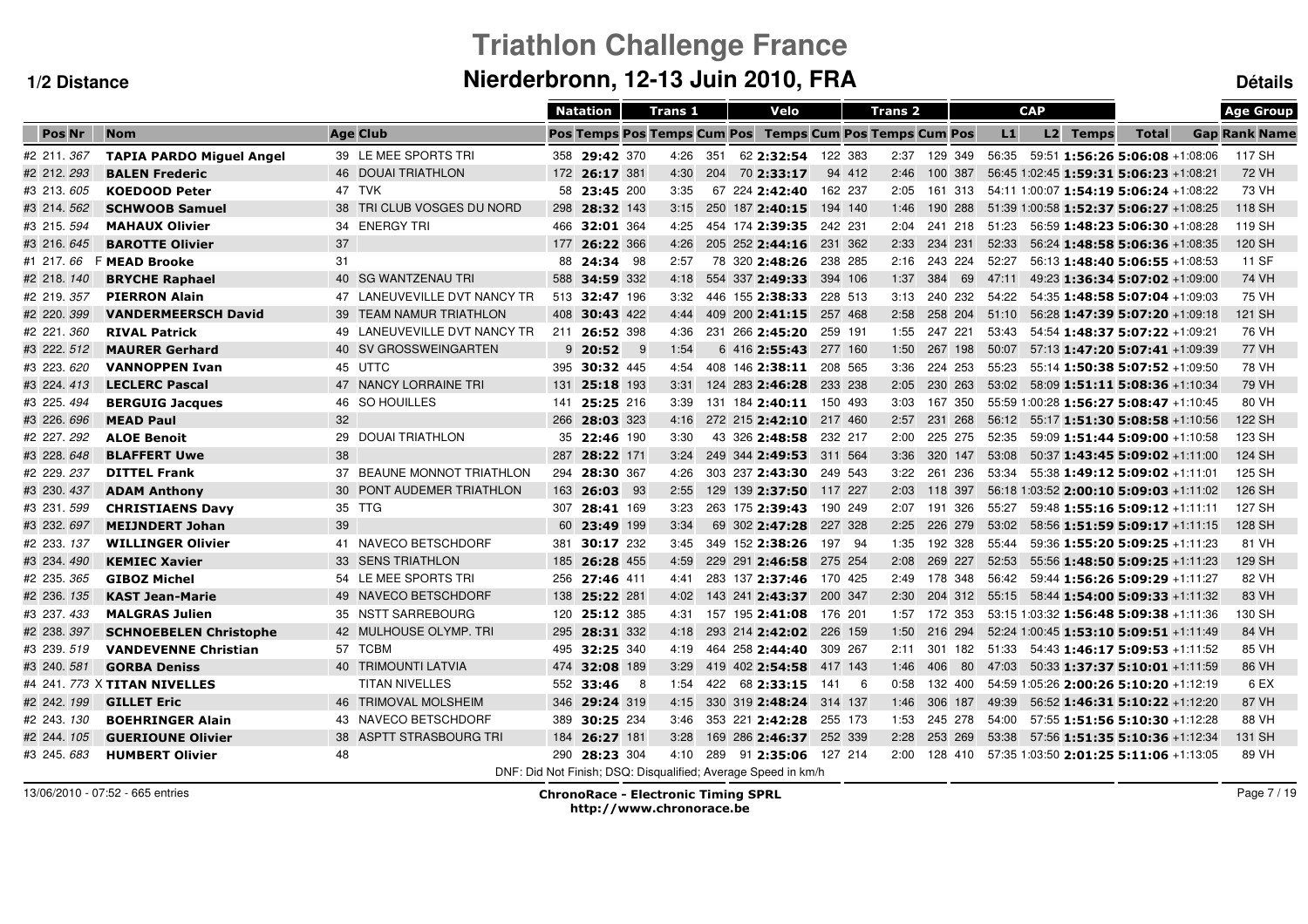# **Triathlon Challenge FranceNierderbronn, 12-13 Juin 2010, FRA Détails**

|               |                                 |                              |     | <b>Natation</b> | <b>Trans 1</b>                     |  | Velo                                                          |         |         | Trans <sub>2</sub> |         |        |                 | <b>CAP</b> |                                                 |              | <b>Age Group</b>     |
|---------------|---------------------------------|------------------------------|-----|-----------------|------------------------------------|--|---------------------------------------------------------------|---------|---------|--------------------|---------|--------|-----------------|------------|-------------------------------------------------|--------------|----------------------|
| <b>Pos Nr</b> | <b>Nom</b>                      | <b>Age Club</b>              |     |                 | <b>Pos Temps Pos Temps Cum Pos</b> |  | <b>Temps Cum Pos Temps Cum Pos</b>                            |         |         |                    |         |        | L1              |            | L2 Temps                                        | <b>Total</b> | <b>Gap Rank Name</b> |
| #2 246.486    | <b>DUBAIS Christophe</b>        | 40 SC SELESTAT TRI           |     | 130 25:18 114   |                                    |  | 3:04 108 128 2:37:17 109 138                                  |         |         | 1:46 108 432       |         |        |                 |            | 52:56 1:10:48 2:03:45 5:11:12 +1:13:10          |              | 90 VH                |
| #3 247.580    | <b>VAN PRAET Luc</b>            | 49 TRIKA                     |     | 421 30:59 359   | 4:25                               |  | 407 161 2:38:57 214 475                                       |         |         | 3:00               | 229 309 |        |                 |            | 52:48 1:01:01 1:53:50 5:11:12 +1:13:10          |              | 91 VH                |
| #2 248.148    | <b>GABEL Olivier</b>            | 40 SG WANTZENAU TRI          | 73  | 24:09 32        | 2:14                               |  | 45 121 2:36:53                                                |         | 78 503  | 3:09               |         | 95 446 |                 |            | 55:10 1:09:45 2:04:56 5:11:24 +1:13:22          |              | 92 VH                |
| #2 249.370    | <b>ARCHER Jonathan</b>          | 39 LEICESTER TRI CLUB        | 316 | 28:51 336       | 4:18                               |  | 310 309 2:47:48                                               | 303 256 |         | 2:08               | 298 230 |        | 52:50           |            | $56:06$ 1:48:57 5:12:05 +1:14:03                |              | 132 SH               |
| #3 250.509    | <b>EVANS Darren</b>             | 39 SUISSE TRIATHLON          | 252 | 27:44 144       | 3:15                               |  | 214 270 2:45:29                                               | 250 344 |         | 2:29               | 251 295 |        | 55:28           |            | $57:45$ 1:53:13 5:12:12 +1:14:10                |              | 133 SH               |
| #2 251.240    | <b>MATHIEUX Olivier</b>         | 47 BESANCON TRIATHLON        | 319 | 28:53 263       | 3:56                               |  | 294 207 2:41:35                                               | 215 287 |         | 2:16               | 217 338 |        | 55:58           |            | 59:56 1:55:54 5:12:35 +1:14:34                  |              | 93 VH                |
| #3 252.539    | <b>GALIZZI Cyril</b>            | 38 TEAM TRIPASSION           | 422 | 31:01 266       | 3:56                               |  | 389 228 2:42:54                                               |         | 268 298 | 2:18               |         |        | 266 284 1:00:11 |            | 52:14 1:52:25 5:12:37 +1:14:35                  |              | 134 SH               |
| #3 253.647    | <b>BISAERTS Tim</b>             | 28                           | 246 | 27:39 387       | 4:32                               |  | 268 300 2:47:24                                               | 290 291 |         | 2:16               | 286 260 |        | 52:34           |            | 58:29 1:51:03 5:12:56 +1:14:54                  |              | 135 SH               |
| #2 254.368    | <b>BAIGENT Simon</b>            | 42 LEICESTER TRI             | 505 | 32:38 494       | 5:17                               |  | 515 359 2:51:42                                               | 405 536 |         | 3:20               | 410 104 |        | 49:40           |            | $50:22$ 1:40:03 5:13:01 +1:15:00                |              | 94 VH                |
| #2 255.316    | <b>ORANGE Christian</b>         | 42 GSVA ST VALERY TRI        | 318 | 28:53 468       | 5:04                               |  | 345 297 2:47:10                                               | 304 459 |         | 2:57               | 309 229 |        | 52:46           |            | $56:10$ 1:48:56 5:13:02 +1:15:00                |              | 95 VH                |
| #2 256. 129   | <b>BARRERE Serge</b>            | 47 NAVECO BETSCHDORF         | 197 | 26:41 162       | 3:21                               |  | 176 230 2:43:08                                               |         | 204 356 | 2:33               | 208 358 |        |                 |            | 57:13 1:00:06 1:57:19 5:13:04 +1:15:02          |              | 96 VH                |
| #3 257.421    | <b>LACROIX Jean Marc</b>        | 48 NICE TRIATHLON CLUB       |     | 214 26:53 245   | 3:49                               |  | 202 390 2:54:17                                               | 344 340 |         | 2:28               | 340 172 |        |                 |            | $50:57$ $54:39$ <b>1:45:36 5:13:07</b> +1:15:05 |              | 97 VH                |
| #3 258.618    | <b>MAMPUYS Dirk</b>             | 40 UTTC                      |     | 46 23:29 269    | 3:58                               |  | 74 247 2:43:57                                                | 185 181 |         | 1:54               | 183 391 |        |                 |            | 59:35 1:00:14 1:59:49 5:13:09 +1:15:07          |              | 98 VH                |
| #2 259.235    | <b>PITOY Alban</b>              | 28 BAR TRIATHLON             |     | 168 26:13 308   | 4:11                               |  | 192 490 3:01:33                                               | 429 231 |         | 2:04               | 423     | 95     |                 |            | 48:12 50:58 1:39:10 5:13:13 +1:15:11            |              | 136 SH               |
| #3 260.651    | <b>BOISSON Herve</b>            | 48                           |     | 311 28:47 338   | 4:18                               |  | 308 96 2:35:27                                                | 136 352 |         | 2:32               | 141 419 |        |                 |            | 57:30 1:04:46 2:02:16 5:13:23 +1:15:21          |              | 99 VH                |
| #3 261, 644   | <b>BACKES Andreas</b>           | 48                           | 321 | 28:57 651       | 10:06                              |  | 546 459 2:58:56                                               | 487 637 |         | 6:10               | 506     | 21     | 44:21           |            | 44:56 1:29:17 5:13:28 +1:15:26                  |              | 100 VH               |
| #2 262, 346   | <b>CAROLUS Alain</b>            | 48 LANEUVEVILLE DVT NANCY TR |     | 578 34:34 533   | 5:39                               |  | 576 284 2:46:28                                               | 362 331 |         | 2:26               | 358 156 |        | 50:34           |            | 54:00 1:44:35 5:13:43 +1:15:41                  |              | 101 VH               |
| #2 263, 315   | <b>ADAM Bruno</b>               | 46 GSVA ST VALERY TRI        |     | 253 27:44 403   | 4:38                               |  | 279 356 2:51:26                                               | 332 442 |         | 2:52               | 329 193 |        | 52:37           |            | 54:38 1:47:15 5:13:57 +1:15:56                  |              | 102 VH               |
| #3 264.706    | <b>REYDELLET Thierry</b>        | 47                           |     | 260 27:56 274   | 4:00                               |  | 256 262 2:45:00                                               | 262 572 |         | 3:41 271 301       |         |        | 55:00           |            | 58:19 1:53:20 5:13:58 +1:15:57                  |              | 103 VH               |
| #3 265.705    | <b>REBJOCK Alain</b>            | 45                           | 208 | 26:49 82        | 2:49                               |  | 154 324 2:48:36 273 395                                       |         |         | 2:39               | 275 299 |        | 54:33           |            | 58:44 1:53:17 5:14:13 +1:16:11                  |              | 104 VH               |
| #2 266, 308   | <b>HEINEN Olivier</b>           | 39 FORBACH TRIATHLON         |     | 242 27:23 223   | 3:42                               |  | 218 314 2:48:01                                               |         | 282 192 | 1:56               | 276 298 |        |                 |            | 54:28  58:47  1:53:15  5:14:19  +1:16:17        |              | 137 SH               |
| #3 267.452    | <b>KELLER Lilian</b>            | 22 REIMS TRIATHLON           |     | 72 24:08 72     | 2:44                               |  | 54 254 2:44:21 183 194                                        |         |         | 1:56               | 180 409 |        |                 |            | 58:59 1:02:09 2:01:09 5:14:20 +1:16:18          |              | 138 SH               |
| #2 268.255    | <b>TROTTIER Jacques</b>         | 42 CAPBRETON TRIATHLON       | 536 | 33:14 472       | 5:08                               |  | 529 343 2:49:52                                               | 385 451 |         | 2:55               | 392 137 |        |                 |            | $50:58$ $52:15$ <b>1:43:14 5:14:25</b> +1:16:23 |              | 105 VH               |
| #2 269.329    | <b>PAREIT Christophe</b>        | 33 ITC                       | 51  | 23:37 97        | 2:56                               |  | 50 119 2:36:46                                                |         | 79 103  | 1:37               |         | 76 497 |                 |            | 58:42 1:11:09 2:09:51 5:14:49 +1:16:47          |              | 139 SH               |
| #2 270.216    | <b>NEU Gilles</b>               | 28 TRISPORT SARREGUEMINES    |     | 549 33:34 262   | 3:56                               |  | 500 299 2:47:23                                               |         | 342 335 | 2:27               | 339 201 |        | 52:11           |            | 55:19 1:47:30 5:14:52 +1:16:50                  |              | 140 SH               |
| #1 271.78     | <b>F RENGERS Katja</b>          | 32 RWE STARLIGHT TEAM ESSEN  | 96  | 24:42 161       | 3:21                               |  | 99 483 3:00:43                                                |         | 392 79  | 1:30               | 380 158 |        | 51:08           |            | 53:27 1:44:36 5:14:53 +1:16:52                  |              | <b>12 SF</b>         |
| #3 272.556    | <b>MAHIEU Philippe</b>          | 47 TITAN NIVELLES            |     | 542 33:21 208   | 3:36                               |  | 476 219 2:42:19                                               |         | 286 206 | 1:59               | 281 308 |        | 53:50           |            | 59:57 1:53:47 5:15:04 +1:17:02                  |              | 106 VH               |
| #2 273.249    | <b>CLAMOUSSE Sebastien</b>      | 38 CAMBRAI TRIATHLON         | 127 | 25:16 182       | 3:28                               |  | 120 173 2:39:34                                               | 134 63  |         | 1:26               | 130 452 |        |                 |            | 52:22 1:13:04 2:05:27 5:15:13 +1:17:11          |              | 141 SH               |
| #3 274, 621   | <b>VEROLIN Herve</b>            | 37 VCA FALCK                 | 193 | 26:36 200       | 3:35                               |  | 179 141 2:37:56                                               | 131     | - 48    | 1:19               | 124 456 |        |                 |            | 53:10 1:12:36 2:05:46 5:15:13 +1:17:11          |              | 142 SH               |
| #3 275.579    | <b>VAN GOIDSENHOVEN Dimitri</b> | 35 TRIKA                     | 270 | 28:07 302       | 4:10                               |  | 271 172 2:39:32                                               | 191 392 |         | 2:39               | 195 406 |        |                 |            | 57:47 1:02:59 2:00:47 5:15:17 +1:17:15          |              | 143 SH               |
| #2 276. 153   | <b>HOLDERITH Marc</b>           | 31 SG WANTZENAU TRI          |     | 545 33:28 153   | 3:17                               |  | 466 135 2:37:40                                               | 216 151 |         | 1:49               | 213 376 |        | 59:06           |            | 59:56 1:59:02 5:15:18 +1:17:16                  |              | 144 SH               |
| #2 277.117    | <b>NETZER Nicolas</b>           | 29 ASPTT STRASBOURG TRI      |     | 254 27:45 586   | 6:15                               |  | 347 296 2:47:09                                               | 305 474 |         | 2:59               | 310 266 |        | 52:47           |            | 58:36 1:51:24 5:15:34 +1:17:32                  |              | 145 SH               |
| #2 278.489    | <b>CHAPELLE Christophe</b>      | 47 SC SELESTAT TRIATHLON     | 326 | 29:06 373       | 4:27                               |  | 325 257 2:44:38                                               | 272 452 |         | 2:55 278 320       |         |        |                 |            | 52:43 1:02:12 1:54:56 5:16:04 +1:18:02          |              | 107 VH               |
| #3 279.631    | <b>ENGLINGER Alix</b>           | 38 VITTEL TRIATHLON          |     | 69 24:00 339    | 4:19                               |  | 105 223 2:42:34 177 229                                       |         |         | 2:03               | 176 425 |        |                 |            | 59:55 1:03:19 2:03:15 5:16:12 +1:18:10          |              | 146 SH               |
| #3 280, 613   | <b>MURCIANI Christophe</b>      | 41 UASG TRI                  |     | 457 31:47 246   |                                    |  | 3:49 418 278 2:45:55 310 566                                  |         |         | 3:38 319 259       |         |        | 54:07           |            | $56:55$ 1:51:03 5:16:13 +1:18:11                |              | 108 VH               |
|               |                                 |                              |     |                 |                                    |  | DNF: Did Not Finish: DSQ: Disqualified: Average Speed in km/h |         |         |                    |         |        |                 |            |                                                 |              |                      |

13/06/2010 - 07:52 - 665 entries

 ChronoRace - Electronic Timing SPRL http://www.chronorace.be

Page 8 / 19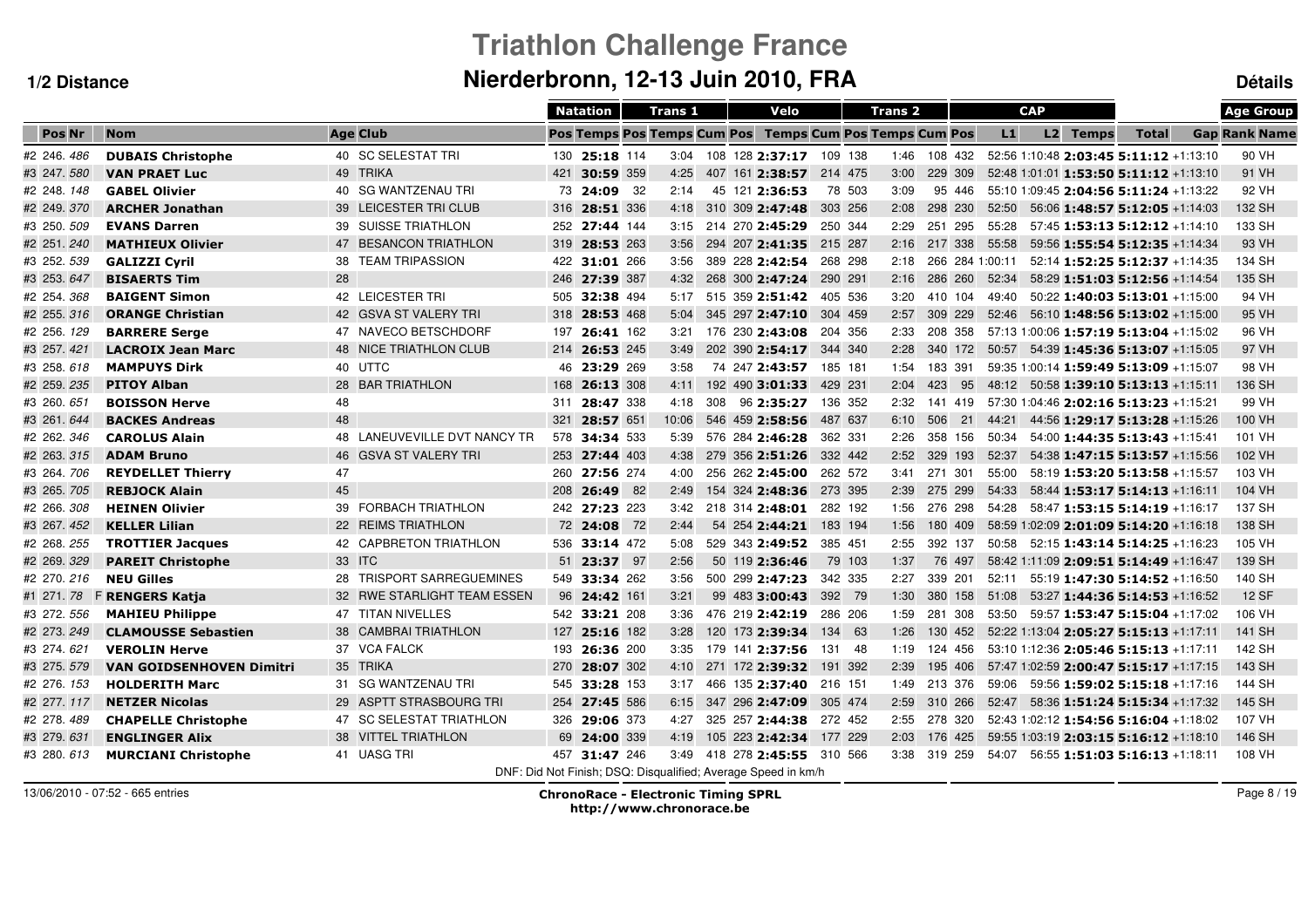# **Triathlon Challenge FranceNierderbronn, 12-13 Juin 2010, FRA Détails**

|               |                                  |    |                               |     | <b>Natation</b> |      | <b>Trans 1</b> |  | Velo                                                          |         |         | <b>Trans 2</b> |         |    |       | <b>CAP</b> |          |                                                  | <b>Age Group</b>     |
|---------------|----------------------------------|----|-------------------------------|-----|-----------------|------|----------------|--|---------------------------------------------------------------|---------|---------|----------------|---------|----|-------|------------|----------|--------------------------------------------------|----------------------|
| <b>Pos Nr</b> | <b>Nom</b>                       |    | <b>Age Club</b>               |     |                 |      |                |  | Pos Temps Pos Temps Cum Pos Temps Cum Pos Temps Cum Pos       |         |         |                |         |    | L1    |            | L2 Temps | <b>Total</b>                                     | <b>Gap Rank Name</b> |
| #4 281 791    | RUFRA/SCHELL/EICHHORN            |    | RUFRA/SCHELL/EICHHORN         |     | 490 32:22 19    |      |                |  | 2:02 362 268 2:45:28                                          |         | 292 13  | 1:02 274 329   |         |    |       |            |          | $57:45$ $57:36$ <b>1:55:22 5:16:17</b> +1:18:16  | 9 EM                 |
| #2 282.369    | <b>WHITE Lee</b>                 |    | 38 LEICESTER TRI              |     | 162 25:59 475   |      | 5:10           |  | 222 236 2:43:28                                               | 219 497 |         | 3:04           | 235 370 |    |       |            |          | 55:58 1:02:43 1:58:41 5:16:25 +1:18:23           | 147 SH               |
| #1 283.31     | <b>F CELETTE Gabriele</b>        |    | 54 SAARLOUIS TRIATHLON        |     | 229 27:12 236   |      | 3:46           |  | 212 480 3:00:30                                               | 426 277 |         | 2:13           | 419 134 |    | 49:59 |            |          | 52:53 1:42:52 5:16:36 +1:18:34                   | 1 VF                 |
| #4 284.794    | <b>COTE D'OPALE TRIATHLON</b>    |    | <b>COTE D'OPALE TRIATHLON</b> |     | 50 23:36        | $-5$ | 1:51           |  | 32 292 2:47:00                                                |         | 196 46  | 1:18           | 189 423 |    |       |            |          | 57:53 1:05:07 2:03:01 5:16:49 +1:18:47           | <b>10 EM</b>         |
| #2 285.93     | <b>WEIL Patrick</b>              |    | 47 ASL ROBERTSAU              |     | 403 30:37 156   |      | 3:19           |  | 343 369 2:52:46                                               |         | 363 189 | 1:55           | 357 217 |    | 55:08 |            |          | $53:03$ 1:48:12 5:16:51 +1:18:49                 | 109 VH               |
| #2 286.298    | <b>LACKNER Andreas</b>           |    | 36 EINTRACHT FRANCFORT E.V.   | 455 | 31:45 448       |      | 4:56           |  | 462 298 2:47:12                                               | 333 571 |         | 3:41           | 343 238 |    | 54:08 |            |          | 55:09 1:49:18 5:16:53 +1:18:51                   | 148 SH               |
| #3 287.592    | <b>LEGRAND Jean-Marc</b>         |    | 48 TTF                        | 248 | 27:41 429       |      | 4:47           |  | 286 307 2:47:44                                               |         | 299 435 | 2:50           | 296 311 |    |       |            |          | 53:43 1:00:12 1:53:56 5:16:59 +1:18:58           | 110 VH               |
| #2 288.139    | <b>BORNERT Jean-Marc</b>         |    | 55 SG WANTZENAU TRI           | 255 | 27:45 328       |      | 4:17           |  | 261 261 2:44:47                                               |         | 260 590 | 3:58           | 273 346 |    |       |            |          | 54:36 1:01:44 1:56:20 5:17:08 +1:19:06           | 111 VH               |
| #3 289.547    | <b>GIULIANI Stephane</b>         |    | 35 TGV54                      | 306 | 28:41 313       |      | 4:13           |  | 300 263 2:45:03                                               |         | 269 187 | 1:55           | 262 357 |    |       |            |          | 56:45 1:00:33 1:57:18 5:17:12 +1:19:10           | 149 SH               |
| #3 290. 596   | <b>PIRET Gauthier</b>            |    | 29 TTF                        | 585 | 34:45 255       |      | 3:53           |  | 536 353 2:51:02                                               | 406 97  |         | 1:36           | 393 180 |    | 51:15 |            |          | 54:51 1:46:07 5:17:24 +1:19:23                   | 150 SH               |
| #2 291.291    | <b>ULLWER Michael</b>            |    | 38 DJK TEUTONIA GAUSTADT      | 351 | 29:38 371       |      | 4:27           |  | 350 381 2:53:33                                               |         | 379 332 | 2:26           | 375 200 |    | 50:59 |            |          | 56:30 1:47:29 5:17:35 +1:19:33                   | 151 SH               |
| #2 292. 277   | <b>MENU Vincent</b>              |    | 49 COURBEVOIE TRIATHLON       |     | 555 33:53 542   |      | 5:45           |  | 563 421 2:56:04                                               |         | 470 422 | 2:47           | 466     | 97 | 48:37 |            |          | $50:41$ <b>1:39:19 5:17:50</b> +1:19:48          | 112 VH               |
| #2 293, 339   | <b>DE JONGH Dennis</b>           |    | 32 ITM MECHELEN               | 225 | 27:08 349       |      | 4:24           |  | 234 323 2:48:32                                               |         | 295 348 | 2:30           | 292 330 |    | 56:15 |            |          | 59:11 1:55:26 5:18:01 +1:20:00                   | 152 SH               |
| #2 294.281    | <b>BERTHOUT David</b>            |    | 28 CRV LYON TRIATHLON         | 400 | 30:36 248       |      | 3:50           |  | 364 306 2:47:41 317 108                                       |         |         | 1:38           | 305 315 |    | 57:30 |            |          | $57:03$ 1:54:33 5:18:20 +1:20:18                 | 153 SH               |
| #3 295.677    | <b>HALLET Martin</b>             | 45 |                               | 365 | 29:51 486       |      | 5:13           |  | 395 322 2:48:31                                               | 330 488 |         | 3:02           | 328 274 |    | 54:46 |            |          | 56:55 1:51:42 5:18:21 +1:20:19                   | 113 VH               |
| #2 296. 333   | <b>MARIVOET Ronny</b>            |    | 44 ITM                        | 343 | 29:23 315       |      | 4:14           |  | 329 166 2:39:08                                               |         | 199 319 | 2:23           | 203 426 |    |       |            |          | 57:21 1:05:55 2:03:16 5:18:25 +1:20:23           | 114 VH               |
| #4 297.755    | <b>F JUCHS/GROSS/GABRIEL</b>     |    | <b>JUCHS/GROSS/GABRIEL</b>    |     | 562 34:01 33    |      | 2:15           |  | 443 427 2:56:29                                               |         | 437 26  | 1:10           | 421 154 |    | 51:30 |            |          | 52:59 1:44:29 5:18:27 +1:20:25                   | 1EF                  |
| #3 298.469    | <b>LINDER Jorg</b>               |    | 44 RSV TRIA BUHLERTAL         |     | 410 30:47 331   |      | 4:17           |  | 396 316 2:48:11                                               | 325 461 |         | 2:57           | 324 283 |    | 54:48 |            |          | 57:25 1:52:14 5:18:28 +1:20:26                   | 115 VH               |
| #3 299.404    | <b>CLAUDE Nicolas</b>            |    | 41 NANCY LORRAINE TRI         |     | 142 25:26 228   |      | 3:43           |  | 134 208 2:41:39                                               |         | 175 138 | 1:46           | 170 458 |    |       |            |          | 57:43 1:08:13 2:05:56 5:18:31 +1:20:29           | 116 VH               |
| #3 300.488    | <b>KREBS Alain</b>               |    | 42 SC SELESTAT TRI            |     | 451 31:38 418   |      | 4:42           |  | 448 393 2:54:32                                               | 422 272 |         | 2:12           | 412 176 |    |       |            |          | $51:12$ $54:33$ <b>1:45:45 5:18:51</b> +1:20:49  | 117 VH               |
| #2 301.128    | <b>PLANA Fabrice</b>             |    | 45 FAST GUEBWILLER            | 360 | 29:43 537       |      | 5:41           |  | 405 259 2:44:46                                               |         | 297 562 | 3:33           | 303 323 |    |       |            |          | 54:23 1:00:43 1:55:07 5:18:52 +1:20:50           | 118 VH               |
| #2 302. 193   | <b>DREOSTO Luc</b>               |    | 32 TRIATHLON HOCHFELDEN       | 583 | 34:43 426       |      | 4:46           |  | 561 331 2:49:22                                               |         | 396 202 | 1:57           | 388 211 |    |       |            |          | 52:32  55:31  1:48:04  5:18:54   -1:20:52        | 154 SH               |
| #3 303.557    | <b>MAHY Denis</b>                |    | 33 TITAN NIVELLES             | 203 | 26:46 527       |      | 5:35           |  | 275 290 2:46:53                                               |         | 285 414 | 2:46           | 288 355 |    |       |            |          | 53:38 1:03:17 1:56:55 5:18:57 +1:20:55           | 155 SH               |
| #2 304. 182   | <b>DEBOMY Fabien</b>             |    | 41 TRI CLUB BISCHWILLER       | 61  | 23:49 247       |      | 3:50           |  | 84 439 2:57:23                                                |         | 345 342 | 2:29           | 342 270 |    | 52:12 |            |          | 59:23 1:51:36 5:19:08 +1:21:06                   | 119 VH               |
| #3 305.431    | <b>LEYENDECKER Sebastien</b>     |    | 34 NSTT SARREBOURG            | 244 | 27:27 328       |      | 4:17           |  | 246 348 2:50:04                                               |         | 312 186 | 1:55           | 302 331 |    | 57:03 |            |          | 58:24 1:55:28 5:19:12 +1:21:10                   | 156 SH               |
| #2 306.338    | <b>VAN HOECK Koen</b>            |    | 28 ITM                        | 223 | 27:07 348       |      | 4:23           |  | 233 317 2:48:15                                               |         | 291 235 | 2:04           | 285 360 |    | 58:23 |            |          | 58:59 1:57:22 5:19:14 +1:21:12                   | 157 SH               |
|               | #4 307, 752 F TRI VOSGES DU NORD |    | TRI VOSGES DU NORD            | 70  | <b>24:06</b> 22 |      | 2:05           |  | 40 464 2:59:25                                                | 351     | 10      | 1:01           | 327 289 |    | 53:13 |            |          | 59:30 1:52:44 5:19:22 +1:21:20                   | 2 EF                 |
|               | #4 308. 774 X SIGAT SAARBRUCKEN  |    | <b>SIGAT SAARBRUCKEN</b>      | 547 | 33:33 30        |      | 2:14           |  | 424 231 2:43:13                                               | 280     | 12      | 1:01           | 263 383 |    |       |            |          | 57:25 1:01:58 1:59:23 5:19:25 +1:21:23           | 7 EX                 |
| #2 309.252    | <b>VARRIER Denis</b>             |    | 28 CAMBRAI TRIATHLON          | 237 | 27:20 129       |      | 3:11           |  | 197 374 2:53:06                                               |         | 331 456 | 2:56           | 326 291 |    | 55:20 |            |          | 57:32 1:52:52 5:19:26 +1:21:24                   | 158 SH               |
| #3 310.513    | <b>MOLZ Christoph</b>            |    | 54 SV KIRCHZARTEN             | 345 | 29:24 435       |      | 4:49           |  | 356 294 2:47:01                                               |         | 306 372 | 2:35           | 307 342 |    | 56:58 |            |          | 59:04 1:56:03 5:19:54 +1:21:53                   | 120 VH               |
| #2 311, 313   | <b>SCHNEIDER Frederic</b>        |    | 37 GERARDMER TRIATHLON        |     | 228 27:10 357   |      | 4:25           |  | 237 132 2:37:30                                               | 145 167 |         | 1:51           | 140 492 |    |       |            |          | 58:08 1:11:02 2:09:10 5:20:08 +1:22:06           | 159 SH               |
| #3 312.491    | <b>ALBER Matthias</b>            |    | 31 SIELMINGER LAUFTREFF       |     | 249 27:43 433   |      | 4:49           |  | 288 264 2:45:09                                               | 266 547 |         | 3:26           | 279 377 |    |       |            |          | 55:57 1:03:07 1:59:04 5:20:13 +1:22:11           | 160 SH               |
| #2 313.245    | <b>PLANUS Chiristian</b>         |    | 52 BIN OTAN                   | 401 | 30:36 605       |      | 6:32           |  | 487 417 2:55:49                                               |         | 438 583 | 3:52           | 447 143 |    |       |            |          | 52:02 51:36 1:43:39 5:20:30 +1:22:28             | 121 VH               |
| #2 314.181    | <b>LEVY Gil</b>                  |    | 41 TRI CLUB BISCHWILLER       | 374 | 30:02 363       |      | 4:25           |  | 366 340 2:49:37 335 438                                       |         |         | 2:51           | 332 307 |    | 54:12 |            |          | 59:30 1:53:42 5:20:40 +1:22:38                   | 122 VH               |
| #2 315, 325   | <b>CLEERBOUT Serge</b>           |    | 46 IRONMANAGERS 2008          |     | 153 25:51 347   |      | 4:21           |  | 183 194 2:41:07 184 300                                       |         |         | 2:19           |         |    |       |            |          | 187 470 1:03:08 1:04:14 2:07:22 5:21:02 +1:23:00 | 123 VH               |
|               |                                  |    |                               |     |                 |      |                |  | DNF: Did Not Finish: DSQ: Disqualified: Average Speed in km/h |         |         |                |         |    |       |            |          |                                                  |                      |

13/06/2010 - 07:52 - 665 entries

 ChronoRace - Electronic Timing SPRL http://www.chronorace.be

Page 9 / 19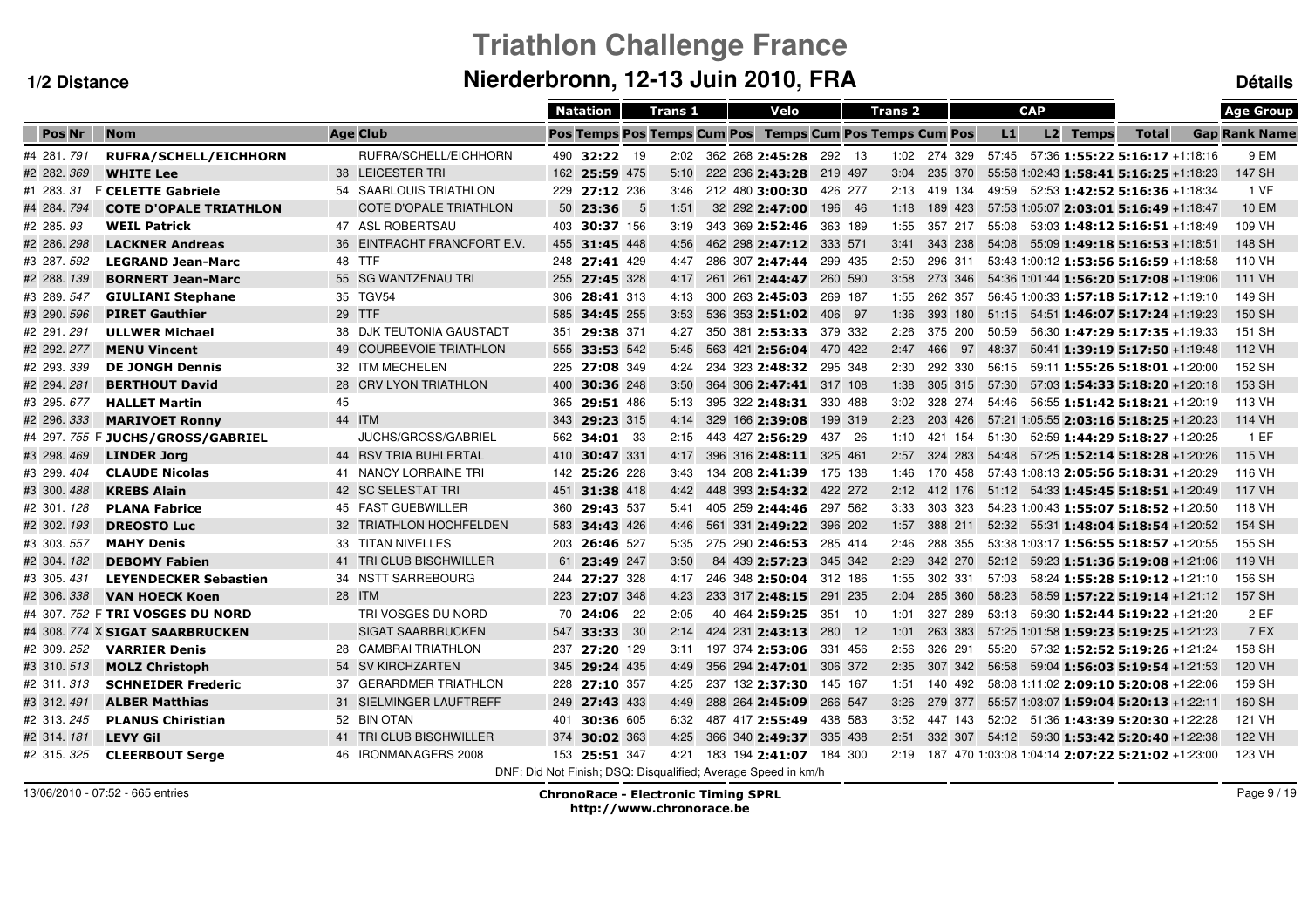# **Triathlon Challenge FranceNierderbronn, 12-13 Juin 2010, FRA Détails**

|               |                                    |    |                                  |     | <b>Natation</b> | <b>Trans 1</b>                     |  | Velo                                                          |         | Trans <sub>2</sub> |         |    |       | <b>CAP</b> |          |                                                       | <b>Age Group</b>     |
|---------------|------------------------------------|----|----------------------------------|-----|-----------------|------------------------------------|--|---------------------------------------------------------------|---------|--------------------|---------|----|-------|------------|----------|-------------------------------------------------------|----------------------|
| <b>Pos Nr</b> | <b>Nom</b>                         |    | <b>Age Club</b>                  |     |                 | <b>Pos Temps Pos Temps Cum Pos</b> |  | <b>Temps Cum Pos Temps Cum Pos</b>                            |         |                    |         |    | L1    |            | L2 Temps | <b>Total</b>                                          | <b>Gap Rank Name</b> |
| #3 316, 418   | <b>MEYER Luc</b>                   |    | 46 NANCY LORRAINE TRIATHLON      |     | 632 38:54 208   |                                    |  | 3:36 610 253 2:44:19                                          | 365 444 | 2:53               | 366 264 |    | 54:44 |            |          | 56:35 1:51:20 5:21:03 +1:23:01                        | 124 VH               |
| #2 317.127    | <b>MEYER Bertrand</b>              |    | 52 FAST GUEBWILLER               |     | 310 28:46 552   | 5:52                               |  | 374 204 2:41:24                                               | 243 558 | 3:32               | 257 413 |    |       |            |          | 58:31 1:03:00 2:01:32 5:21:08 +1:23:06                | 125 VH               |
| #2 318.202    | <b>MATTERN Yannick</b>             |    | 40 TRIMOVAL MOLSHEIM             |     | 448 31:36 113   | 3:04                               |  | 377 351 2:50:55                                               | 350 362 | 2:33               | 349 303 |    |       |            |          | 51:39 1:01:42 1:53:21 5:21:32 +1:23:30                | 126 VH               |
| #2 319.92     | <b>JUNGLAS Ralph</b>               |    | 45 ASL ROBERTSAU                 | 589 | 35:05 464       | 5:02                               |  | 572 303 2:47:30                                               | 378 171 | 1:52               | 362 287 |    | 55:28 |            |          | 57:08 1:52:36 5:22:07 +1:24:05                        | 127 VH               |
| #2 320.373    | <b>BEALE David</b>                 |    | 38 LEICESTER TRIATHLON CLUB      | 378 | 30:14 386       | 4:32                               |  | 381 232 2:43:13                                               | 270 619 | 4:46               | 294 382 |    | 59:43 |            |          | 59:37 1:59:20 5:22:07 +1:24:05                        | 161 SH               |
| #2 321.303    | <b>LEMAITRE Christophe</b>         |    | 40 FLINES TEAM TRI               | 527 | 33:05 457       | 5:00                               |  | 519 212 2:41:57                                               | 294 492 | 3:03               | 297 393 |    |       |            |          | 55:14 1:04:37 1:59:51 5:22:59 +1:24:57                | 128 VH               |
| #2 322.248    | <b>GREMILLET Yannick</b>           |    | 34 BRUYERES TRIATHLON            |     | 592 35:20 284   | 4:04                               |  | 560 415 2:55:39                                               | 459 169 | 1:52               | 448 179 |    | 50:40 |            |          | 55:22 1:46:03 5:22:59 +1:24:57                        | 162 SH               |
| #3 323.429    | <b>DOUCHIN-BOIVIN Stephane</b>     |    | 40 NSTT SARREBOURG               |     | 116 25:09 86    | 2:52                               |  | 98 304 2:47:34                                                | 236 282 | 2:15               | 236 448 |    |       |            |          | 58:46 1:06:26 2:05:12 5:23:04 +1:25:02                | 129 VH               |
| #3 324.570    | <b>JACOTEY Eric</b>                |    | 31 TRIATHLON CLUB DEODATIEN      | 304 | 28:39 423       | 4:45                               |  | 316 384 2:53:55                                               | 373 381 | 2:37               | 371 296 |    | 54:32 |            |          | 58:42 1:53:14 5:23:11 +1:25:09                        | 163 SH               |
| #3 325.577    | <b>HUYSMANS Renaat</b>             |    | 48 TRIKA                         |     | 336 29:13 293   | 4:07                               |  | 315 274 2:45:45                                               | 281 327 | 2:25               | 282 416 |    |       |            |          | 58:33 1:03:15 2:01:49 5:23:21 +1:25:20                | 130 VH               |
| #2 326, 210   | <b>GUIOT Pascal</b>                |    | 47 VCUS SCHWENHEIM TRI           |     | 637 39:15 419   | 4:44                               |  | 624 256 2:44:34                                               | 389 301 | 2:19               | 389 286 |    | 54:58 |            |          | 57:38 1:52:36 5:23:30 +1:25:28                        | 131 VH               |
| #3 327.480    | <b>PENNERATH Jean-Christophe</b>   |    | 45 SARREGUEMINES TRIATHLON C 301 |     | 28:35 458       | 5:00                               |  | 328 409 2:55:12 393 399                                       |         | 2:40               | 396 280 |    | 54:06 |            |          | $57:55$ 1:52:01 5:23:31 +1:25:29                      | 132 VH               |
| #2 328.185    | <b>DIEMERT Florent</b>             |    | 31 TRI VOSGES DU NORD            |     | 581 34:39 414   | 4:41                               |  | 558 196 2:41:10                                               | 302 318 | 2:23               | 295 404 |    |       |            |          | 58:53 1:01:45 2:00:39 5:23:34 +1:25:32                | 164 SH               |
| #2 329.119    | <b>RIEDINGER Frederic</b>          |    | 36 ASPTT STRASBOURG TRI          |     | 342 29:21 443   | 4:53                               |  | 357 358 2:51:40                                               | 356 258 | 2:09               | 346 335 |    |       |            |          | 54:09 1:01:29 1:55:39 5:23:43 +1:25:41                | 165 SH               |
| #2 330.120    | <b>RIEHM Alexandre</b>             |    | 37 ASPTT STRASBOURG TRI          |     | 471 32:07 517   | 5:27                               |  | 503 160 2:38:49                                               | 248 315 | 2:23               | 248 445 |    |       |            |          | 57:55 1:07:00 2:04:56 5:23:44 +1:25:42                | 166 SH               |
| #3 331.622    | <b>HEITZ Vincent</b>               |    | 38 VCUS TRIATHLON                |     | 372 30:01 337   | 4:18                               |  | 360 472 2:59:43                                               | 448 325 | 2:25               | 445 194 |    | 52:54 |            |          | 54:21 1:47:16 5:23:44 +1:25:42                        | 167 SH               |
| #3 332.691    | <b>LE CONTE Vincent</b>            |    | 41 FREE IRON TEAM                |     | 462 31:54 573   | 6:07                               |  | 517 414 2:55:31 445 405                                       |         | 2:42               | 443 206 |    | 52:57 |            |          | 54:46 1:47:44 5:24:00 +1:25:58                        | 133 VH               |
| #3 333.497    | <b>RUTTSCHEIDT Wolfgang</b>        |    | 48 SSF BONN TRIATHLON            | 380 | 30:16 357       | 4:25                               |  | 378 335 2:49:28                                               | 336 288 | 2:16               | 325 367 |    | 58:36 |            |          | 59:27 1:58:04 5:24:30 +1:26:29                        | 134 VH               |
| #3 334.614    | <b>RUSSO Philippe</b>              |    | 46 UASG TRI                      |     | 475 32:09 420   | 4:44                               |  | 475 447 2:57:48                                               | 454 390 | 2:39               | 452 192 |    | 53:01 |            |          | 54:08 1:47:09 5:24:32 +1:26:30                        | 135 VH               |
| #3 335. 503   | <b>FRAGALE Maurio</b>              |    | 52 START TRIATHLON               | 353 | 29:38 462       | 5:01                               |  | 376 410 2:55:15 411 450                                       |         | 2:54               | 409 277 |    | 52:30 |            |          | 59:20 1:51:50 5:24:41 +1:26:39                        | 136 VH               |
| #3 336, 462   | <b>BRUNET Eric</b>                 |    | 50 ROMANS TRIATHLON              |     | 154 25:52 335   | 4:18                               |  | 179 364 2:52:12 318 314                                       |         | 2:22               | 314 395 |    |       |            |          | 58:14 1:01:43 1:59:58 5:24:44 +1:26:42                | 137 VH               |
| #3 337.500    | <b>ILUNZE Robert</b>               |    | 39 STADE FRANCAIS                | 349 | 29:29 547       | 5:49                               |  | 403 312 2:47:58                                               | 327 406 | 2:42               | 323 378 |    |       |            |          | 58:20 1:00:45 1:59:06 5:25:05 +1:27:04                | 168 SH               |
| #2 338.95     | <b>MILLAN Anselme</b>              |    | 39 ASPTT MULHOUSE TRI            | 470 | 32:06 506       | 5:22                               |  | 499 330 2:49:22                                               | 366 304 | 2:20               | 359 347 |    |       |            |          | 56:09 1:00:15 1:56:25 5:25:36 +1:27:35                | 169 SH               |
| #2 339.118    | <b>POORTMANS Eric</b>              |    | 45 ASPTT STRASBOURG TRI          | 150 | 25:44 64        | 2:37                               |  | 107 288 2:46:42                                               | 230 193 | 1:56               | 220 487 |    |       |            |          | 55:08 1:13:37 2:08:45 5:25:47 +1:27:45                | 138 VH               |
| #2 340.104    | <b>FEUILLAT Cyrille</b>            |    | 41 ASPTT STRASBOURG TRI          | 641 | 40:21 249       | 3:50                               |  | 629 238 2:43:31                                               | 381 247 | 2:07               | 368 340 |    |       |            |          | 54:49 1:01:07 1:55:56 5:25:47 +1:27:45                | 139 VH               |
| #2 341.113    | <b>MAHOUDEAU Gilles</b>            |    | 46 ASPTT STRASBOURG TRI          | 409 | 30:44 377       | 4:30                               |  | 401 361 2:51:55                                               | 370 374 | 2:35               | 367 341 |    |       |            |          | 55:24 1:00:36 1:56:01 5:25:47 +1:27:45                | 140 VH               |
| #2 342.175    | <b>DEIBER Marc</b>                 |    | 39 TAC COLMAR                    | 558 | 33:57 290       | 4:06                               |  | 518 315 2:48:07                                               | 358 323 | 2:24               | 356 361 |    |       |            |          | 56:24 1:00:58 1:57:22 5:25:59 +1:27:58                | 170 SH               |
| #3 343.479    | <b>GAMEL Loic</b>                  |    | 25 SARREGUEMINES TRIATHLON C 144 |     | 25:28 124       | 3:09                               |  | 117 281 2:46:10                                               | 224 325 | 2:25               |         |    |       |            |          | 223 489 1:01:25 1:07:26 2:08:51 5:26:04 +1:28:03      | 171 SH               |
| #3 344.636    | <b>PETERSCHMITT Alfred</b>         |    | 44 WSF ZWEIBRUCKEN               |     | 217 27:02 207   | 3:36                               |  | 201 165 2:39:03                                               | 156 100 | 1:36               |         |    |       |            |          | 144 538 1:09:29 1:05:22 2:14:51 5:26:10 +1:28:08      | 141 VH               |
|               | #4 345. 769 X ZENSES/ZENSES/ZENSES |    | ZENSES/ZENSES/ZENSES             |     | 407 30:42 233   | 3:45                               |  | 367 588 3:17:47                                               | 568 21  | 1:08               | 560     | 43 | 46:10 |            |          | 46:42 1:32:52 5:26:17 +1:28:15                        | 8 EX                 |
| #2 346. 162   | <b>ORVAIN Christophe</b>           |    | 43 SG WANTZENAU TRI              | 348 | 29:29 538       | 5:42                               |  | 398 438 2:57:22                                               | 434 524 | 3:16               | 439 252 |    | 54:02 |            |          | 56:35 1:50:37 5:26:27 +1:28:25                        | 142 VH               |
| #2 347.215    | <b>WITZGALL Daniel</b>             | 26 |                                  | 427 | 31:09 431       | 4:48                               |  | 436 523 3:05:14 507 549                                       |         | 3:28               | 507 127 |    | 49:18 |            |          | 52:44 1:42:02 5:26:43 +1:28:41                        | 172 SH               |
| #3 348, 662   | <b>DRUON Jean-Francois</b>         | 33 |                                  |     | 519 32:58 428   | 4:47                               |  | 508 397 2:54:42 430 164                                       |         | 1:51               | 426 285 |    | 53:19 |            |          | 59:06 1:52:26 5:26:45 +1:28:44                        | 173 SH               |
| #1 349.37     | F DEHANDTSCHUTTER Evy              |    | 32 MTTG                          |     | 107 25:02 166   | 3:23                               |  | 111 501 3:02:25 421 500                                       |         | 3:05               | 420 293 |    | 54:39 |            |          | 58:25 1:53:04 5:27:01 +1:29:00                        | 13 SF                |
| #2 350, 267   | <b>AGNERAY Stephane</b>            |    | 33 COTE D'OPALE TRIATHLON        |     | 344 29:23 303   | 4:10                               |  | 324 289 2:46:44 301 508                                       |         |                    |         |    |       |            |          | 3:12 299 429 1:00:14 1:03:25 2:03:39 5:27:10 +1:29:08 | 174 SH               |
|               |                                    |    |                                  |     |                 |                                    |  | DNF: Did Not Finish; DSQ: Disqualified; Average Speed in km/h |         |                    |         |    |       |            |          |                                                       |                      |

13/06/2010 - 07:52 - 665 entries

 ChronoRace - Electronic Timing SPRL http://www.chronorace.be

Page 10 / 19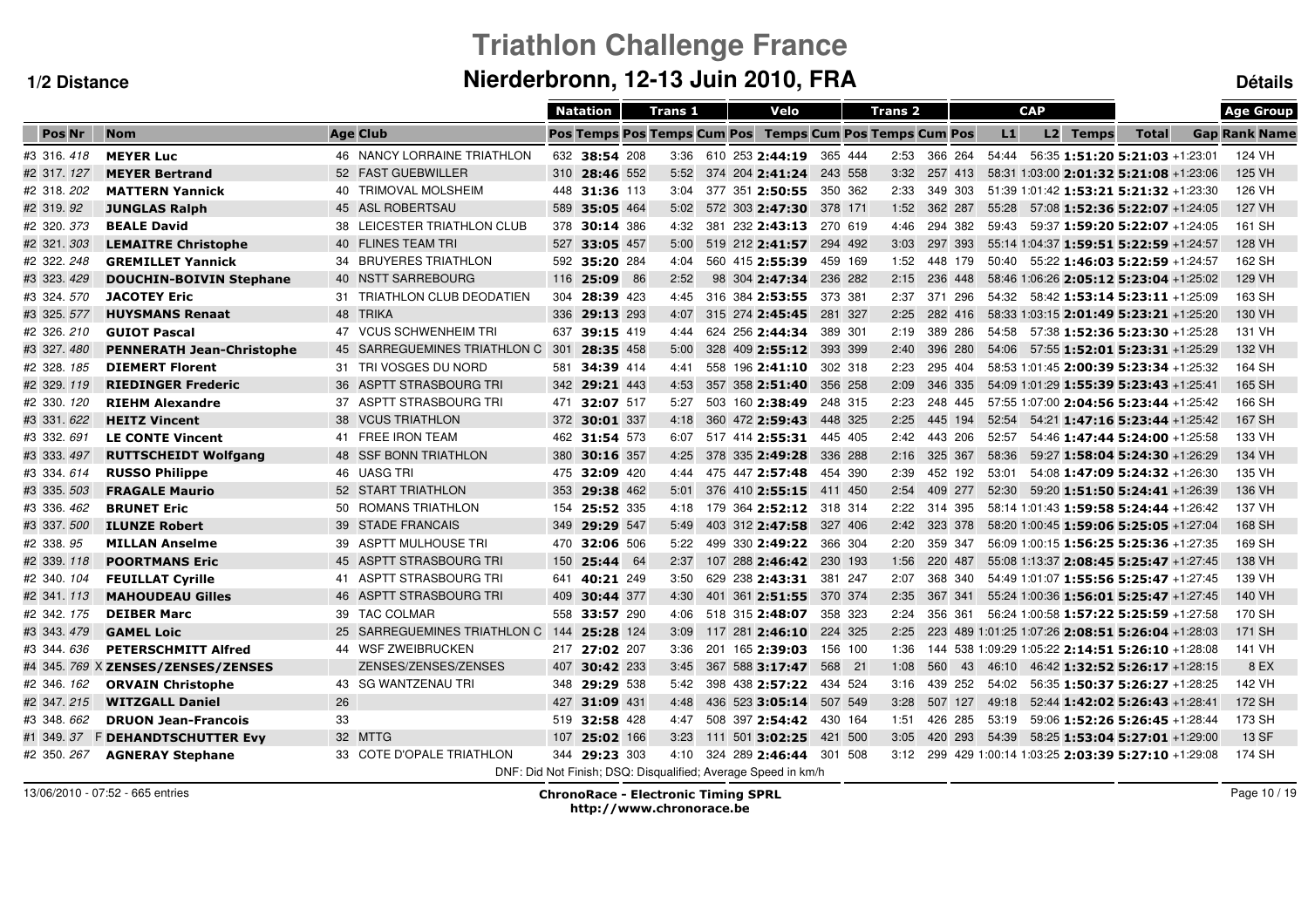# **Triathlon Challenge FranceNierderbronn, 12-13 Juin 2010, FRA Détails**

|               |                              |                              |     | <b>Natation</b> | <b>Trans 1</b> |  | Velo                                                          |         |         | <b>Trans 2</b> |         |                 | <b>CAP</b> |          |                                                   | <b>Age Group</b>     |
|---------------|------------------------------|------------------------------|-----|-----------------|----------------|--|---------------------------------------------------------------|---------|---------|----------------|---------|-----------------|------------|----------|---------------------------------------------------|----------------------|
| Pos Nr        | <b>Nom</b>                   | <b>Age Club</b>              |     |                 |                |  | Pos Temps Pos Temps Cum Pos Temps Cum Pos Temps Cum Pos       |         |         |                |         | L1              |            | L2 Temps | <b>Total</b>                                      | <b>Gap Rank Name</b> |
| #3 351 650    | <b>BLANC MOYA Rafael</b>     | 45                           |     | 339 29:15 415   | 4:41           |  | 344 454 2:58:35                                               | 433 461 |         | 2:57 435 273   |         |                 |            |          | 53:46  57:54 <b>1:51:41  5:27:11</b> +1:29:09     | 143 VH               |
| #2 352. 163   | <b>PARDO Javier</b>          | 46 SG WANTZENAU TRI          |     | 362 29:45 413   | 4:41           |  | 364 386 2:54:02                                               |         | 388 215 | 2:00           |         |                 |            |          | 385 354 59:26 57:27 1:56:54 5:27:24 +1:29:22      | 144 VH               |
| #2 353. 165   | <b>PFRIMMER Maxime</b>       | 38 SG WANTZENAU TRI          |     | 572 34:12 577   | 6:09           |  | 579 176 2:39:45                                               |         | 296 333 | 2:26           |         |                 |            |          | 291 442 1:00:41 1:04:08 2:04:50 5:27:24 +1:29:22  | 175 SH               |
| #2 354.96     | <b>NAVETTE Armel</b>         | 35 ASPTT MULHOUSE TRI        | 265 | 28:03 507       | 5:22           |  | 319 202 2:41:19                                               |         | 222 364 | 2:33           |         |                 |            |          | 227 505 1:06:01 1:04:17 2:10:18 5:27:37 +1:29:35  | 176 SH               |
| #2 355 341    | <b>HOFFMANN Marian</b>       | 24 KARLSRUHER LEMMINGE       | 544 | 33:27 155       | 3:19           |  | 467 352 2:50:56                                               |         | 380 275 | 2:13           |         |                 |            |          | 370 364 57:20 1:00:22 1:57:42 5:27:38 +1:29:36    | 177 SH               |
| #3 356.463    | <b>BULLIARD Bruno</b>        | 48 ROMANS TRIATHLON          | 302 | 28:37 575       | 6:09           |  | 380 404 2:55:03                                               |         | 409 284 | 2:16           | 401 333 | 57:45           |            |          | 57:48 1:55:34 5:27:40 +1:29:38                    | 145 VH               |
| #1 357, 70    | F PAOLILLO Marie-France      | 45 SARREGUEMINES TRIATHLON C | 458 | 31:49 479       | 5:11           |  | 480 488 3:01:04                                               |         | 490 205 | 1:58           | 479 207 | 51:15           |            |          | 56:29 1:47:44 5:27:48 +1:29:46                    | 2 VF                 |
| #3 358.595    | <b>PIRET Amaury</b>          | 26 TTF                       | 312 | 28:49 281       | 4:02           |  | 297 435 2:56:49                                               |         | 407 261 | 2:09           | 398 343 | 58:15           |            |          | 57:50 1:56:05 5:27:57 +1:29:55                    | 178 SH               |
| #2 359.318    | <b>RIBEIRO Michel</b>        | 39 GSVA ST VALERY TRI        | 324 | 29:04 518       | 5:28           |  | 373 333 2:49:22                                               |         | 334 496 | 3:04           | 333 407 |                 |            |          | 55:20 1:05:40 2:01:00 5:27:59 +1:29:58            | 179 SH               |
| #2 360.396    | <b>DENEVE Filip</b>          | 30 MTTG                      | 459 | 31:49 394       | 4:34           |  | 451 227 2:42:47                                               |         | 284 546 | 3:25           |         |                 |            |          | 293 454 1:00:50 1:04:47 2:05:37 5:28:14 +1:30:12  | 180 SH               |
| #3 361.403    | <b>BOLY Vincent</b>          | 50 NANCY LORRAINE TRI        | 484 | 32:17 307       | 4:11           |  | 456 495 3:02:00                                               |         | 498 292 | 2:16           | 486 203 | 52:26           |            |          | 55:06 1:47:32 5:28:19 +1:30:17                    | 146 VH               |
| #2 362. 183   | <b>SCHMITTER Jean-Louis</b>  | 46 TRI CLUB BISCHWILLER      | 341 | 29:18 502       | 5:20           |  | 375 354 2:51:05                                               | 354 576 |         | 3:45           | 363 374 |                 |            |          | 57:01 1:01:56 1:58:58 5:28:29 +1:30:27            | 147 VH               |
| #3 363, 586   | <b>BONTEMS Dany</b>          | 56 TTF                       |     | 114 25:07 424   | 4:45           |  | 165 443 2:57:36                                               | 377 528 |         | 3:18           | 387 365 | 58:20           |            |          | 59:26 1:57:46 5:28:34 +1:30:32                    | 148 VH               |
| #3 364.568    | <b>HAMM Bernard</b>          | 48 TRIATHLON BISCHWILLER     | 467 | 32:03 524       | 5:33           |  | 504 444 2:57:42 461 410                                       |         |         | 2:44           | 462 254 | 52:55           |            |          | 57:45 1:50:40 5:28:44 +1:30:42                    | 149 VH               |
| #1 365.42     | <b>F FOLIGUET Elodie</b>     | 34 NSTT SARREBOURG           | 399 | 30:35 254       | 3:53           |  | 369 425 2:56:11 419 99                                        |         |         | 1:36           | 403 351 |                 |            |          | 57:05 59:29 1:56:35 5:28:53 +1:30:51              | 14 SF                |
| #3 366.678    | <b>HANNS Jean-Luc</b>        | 44                           |     | 213 26:53 131   | 3:11           |  | 178 321 2:48:30                                               | 278 227 |         | 2:03           | 270 483 |                 |            |          | 55:35 1:12:45 2:08:20 5:28:59 +1:30:57            | 150 VH               |
| #2 367, 301   | <b>TWEEDIE Robert</b>        | 35 EXPATRIES TRIATHLON CLUB  |     | 428 31:13 453   | 4:58           |  | 441 456 2:58:41 457 552                                       |         |         | 3:28           | 465 256 |                 |            |          | 53:10 57:34 1:50:45 5:29:07 +1:31:05              | 181 SH               |
| #2 368.358    | <b>PIERSON Christophe</b>    | 42 LANEUVEVILLE DVT NANCY TR |     | 332 29:11 496   | 5:17           |  | 368 217 2:42:17                                               |         | 258 199 | 1:57           |         |                 |            |          | 246 508 1:02:19 1:08:10 2:10:30 5:29:14 +1:31:12  | 151 VH               |
| #2 369.363    | <b>BRITAY Nicolas</b>        | 31 LE MEE SPORTS TRI         |     | 575 34:21 494   | 5:17           |  | 564 371 2:53:04                                               |         | 436 522 | 3:15           | 442 300 |                 |            |          | $55:10$ $58:07$ <b>1:53:17 5:29:17</b> +1:31:15   | 182 SH               |
| #1 370.24     | <b>F BENAERENS Nadia</b>     | 40 IM2008                    |     | 476 32:11 442   | 4:53           |  | 483 431 2:56:42                                               | 446 276 |         | 2:13           | 441 301 |                 |            |          | 56:04 57:16 1:53:20 5:29:20 +1:31:18              | 3 VF                 |
| #2 371.276    | <b>DEPREY Dominique</b>      | 52 COURBEVOIE TRIATHLON      | 283 | 28:19 244       | 3:49           |  | 267 346 2:49:54                                               |         | 313 490 | 3:02           |         |                 |            |          | 317 438 1:02:21 1:01:56 2:04:18 5:29:24 +1:31:23  | 152 VH               |
|               | #4 372. 770 F EXPATRIES      | <b>EXPATRIES</b>             | 415 | 30:53 14        | 1:57           |  | 296 541 3:07:34                                               |         | 504 18  | 1:06           |         |                 |            |          | 497 214 52:46 55:22 1:48:08 5:29:41 +1:31:39      | 3 EF                 |
| #2 373.269    | <b>BREARD Eric</b>           | 51 COTE D'OPALE TRIATHLON    | 438 | 31:24 514       | 5:25           |  | 471 347 2:49:56                                               |         | 364 154 | 1:49           | 355 408 |                 |            |          | 57:53 1:03:15 2:01:08 5:29:44 +1:31:42            | 153 VH               |
| #2 374.144    | <b>DOBLER Francis</b>        | 48 SG WANTZENAU TRI          | 419 | 30:57 383       | 4:31           |  | 411 375 2:53:15                                               |         | 391 316 | 2:23           | 391 371 |                 |            |          | 57:40 1:01:03 1:58:43 5:29:50 +1:31:49            | 154 VH               |
| #3 375, 448   | <b>GOBERT Gerald</b>         | 48 REIMS TRIATHLON           | 391 | 30:28 593       | 6:23           |  | 474 255 2:44:26                                               |         | 307 333 | 2:26           | 304 463 |                 |            |          | 59:57 1:06:28 2:06:26 5:30:11 +1:32:09            | 155 VH               |
| #3 376, 459   | <b>VILLY Roch</b>            | 35 REIMS TRIATHLON           | 222 | 27:07 510       | 5:23           |  | 287 272 2:45:31                                               | 271 207 |         | 1:59           |         |                 |            |          | 264 501 1:02:38 1:07:30 2:10:09 5:30:11 +1:32:09  | 183 SH               |
|               | #4 377.768 X NSTT SARREBOURG | <b>NSTT SARREBOURG</b>       | 221 | 27:06 23        | 2:06           |  | 135 592 3:19:27                                               |         | 555 15  | 1:05           | 541 112 | 49:40           |            |          | 50:52 1:40:33 5:30:19 +1:32:17                    | 9 EX                 |
| #1 378.<br>57 | <b>F KRAUSE Christina</b>    | 32 VFL SINDELFINGEN TRIAHTLO | 382 | 30:18 214       | 3:37           |  | 342 476 3:00:13                                               |         | 450 473 | 2:59           | 450 306 | 55:24           |            |          | 58:04 1:53:29 5:30:37 +1:32:36                    | <b>15 SF</b>         |
| #2 379.169    | <b>SCHLAEDER Claude</b>      | 47 SG WANTZENAU TRI          |     | 240 27:22 211   | 3:36           |  | 213 418 2:55:55                                               |         | 368 526 | 3:17           |         | 378 403 1:01:44 |            |          | 58:50 2:00:35 5:30:48 +1:32:46                    | 156 VH               |
| #3 380.653    | <b>BUYTAERT Dimitri</b>      | 34                           | 264 | 28:01 430       | 4:47           |  | 292 339 2:49:37                                               |         | 319 505 | 3:10           | 322 451 |                 |            |          | 59:12 1:06:11 2:05:24 5:31:01 +1:32:59            | 184 SH               |
| #2 381, 108   | <b>KIRCHEN Frantz</b>        | 40 ASPTT STRASBOURG TRI      |     | 442 31:27 300   | 4:08           |  | 416 497 3:02:13                                               |         | 484 434 | 2:50           | 483 249 | 55:26           |            |          | 55:04 1:50:30 5:31:11 +1:33:09                    | 157 VH               |
| #1 382.79     | <b>F SCHMIDT Heike</b>       | 46 SSC WARLSRUHE             | 551 | 33:46 450       | 4:57           |  | 538 507 3:03:48                                               | 514 557 |         | 3:31           | 518 170 |                 |            |          | 51:23    53:58 <b>1:45:22    5:31:26</b> +1:33:24 | 4 VF                 |
| #2 383. 150   | <b>GUERBEUR Christophe</b>   | 43 SG WANTZENAU TRI          | 364 | 29:51 451       | 4:57           |  | 382 285 2:46:30                                               |         | 308 389 | 2:39           | 308 471 |                 |            |          | 57:52 1:09:35 2:07:28 5:31:26 +1:33:24            | 158 VH               |
| #2 384, 344   | <b>BENEDIC Jean-Louis</b>    | 33 LANEUVEVILLE DVT NANCY TR |     | 402 30:37 440   | 4:52           |  | 410 385 2:53:56                                               | 402 368 |         | 2:34           | 400 386 |                 |            |          | 58:34 1:00:53 1:59:27 5:31:27 +1:33:25            | 185 SH               |
|               | #1 385.77 F PONTZEELE Sophie | 32 FLINES TEAM TRI           |     | 397 30:35 469   | 5:04           |  | 420 419 2:55:58 427 535                                       |         |         | $3:20$ 429 352 |         |                 |            |          | 57:53    58:51 <b>1:56:44    5:31:42</b> +1:33:41 | 16 SF                |
|               |                              |                              |     |                 |                |  | DNF: Did Not Finish; DSQ: Disqualified; Average Speed in km/h |         |         |                |         |                 |            |          |                                                   |                      |

13/06/2010 - 07:52 - 665 entries

 ChronoRace - Electronic Timing SPRL http://www.chronorace.be

Page 11 / 19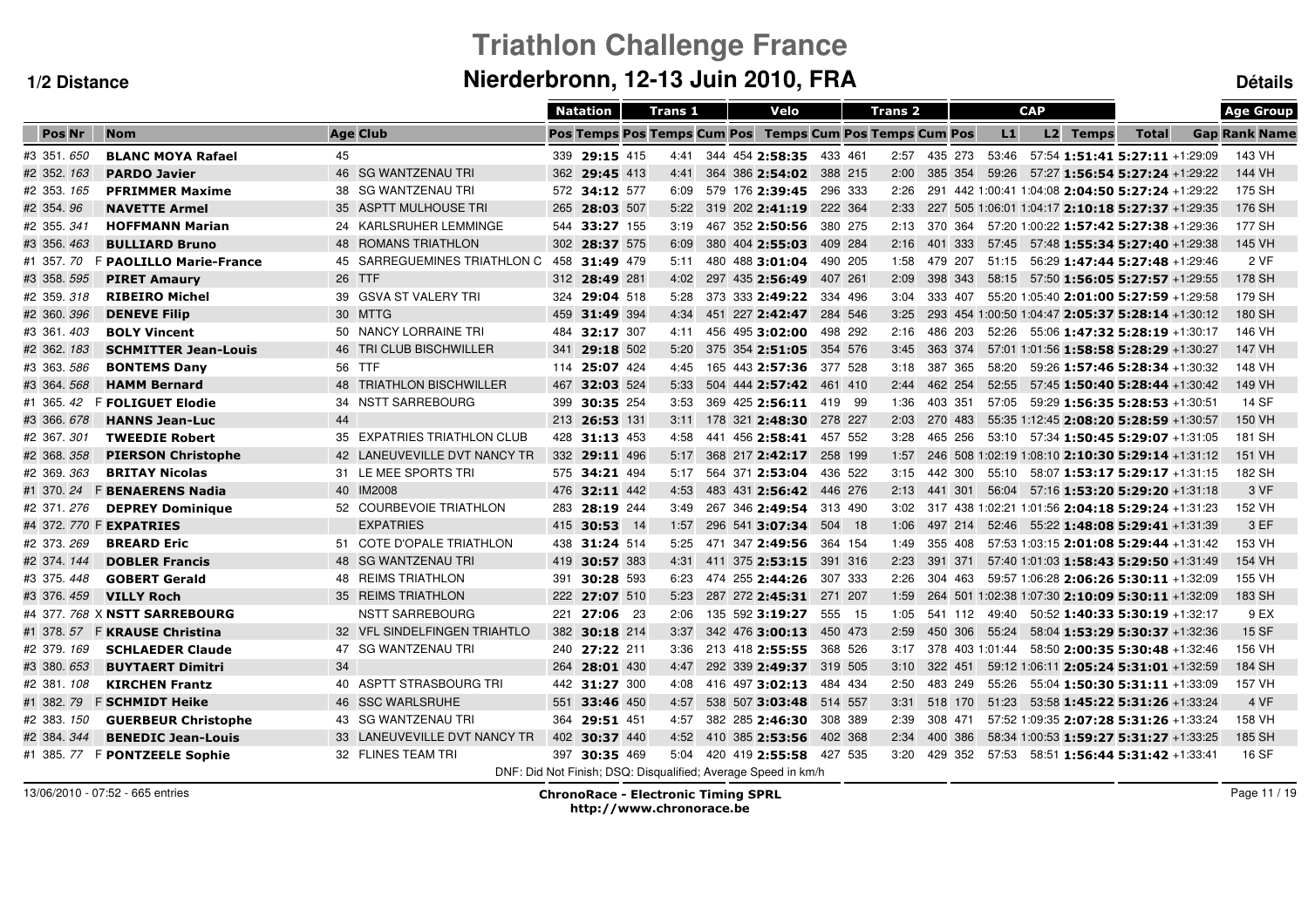# **Triathlon Challenge FranceNierderbronn, 12-13 Juin 2010, FRA Détails**

| <b>Nom</b><br><b>Age Club</b><br><b>Pos Temps Pos Temps Cum Pos</b><br><b>Temps Cum Pos Temps Cum Pos</b><br>L1<br>L2 Temps<br><b>Gap Rank Name</b><br><b>Pos Nr</b><br><b>Total</b><br>#2 386.381<br>39 LYS AA TRIATHLON<br>509 360 2:51:46 403 420<br>186 SH<br><b>COLIN Frederic</b><br>452 31:42 570<br>6:04<br>2:47 405 384<br>56:26 1:03:00 1:59:26 5:31:47 +1:33:46<br>#2 387.354<br>54 LANEUVEVILLE DVT NANCY TR<br>159 VH<br><b>MAS Michel</b><br>450 31:38 476<br>469 355 2:51:26<br>384 268<br>2:11<br>382 411 1:03:00<br>58:28 2:01:28 5:31:54 +1:33:53<br>5:10<br>17 SF<br>#1 388.53<br>F JOYE Nathalie<br>39 TRIGT<br>272 28:10 540<br>341 332 2:49:22<br>326 621<br>4:51<br>348 435<br>57:38 1:06:23 2:04:01 5:32:10 +1:34:08<br>5:44<br>41 ROMANS TRIATHLON<br>508 32:41 342<br>481 363 2:52:06<br>397 413<br>2:46<br>399 398<br>57:51 1:02:28 2:00:20 5:32:13 +1:34:12<br>160 VH<br><b>MORISOT Fabien</b><br>4:20<br>187 SH<br>#3 390. 520<br><b>ZEPHIRIN Eric</b><br>29 TCM<br>306 407 2:55:09<br>383 629<br>5:24<br>417 380<br>59:53 59:19 1:59:12 5:32:47 +1:34:45<br>187<br>26:31 603<br>6:28<br>35 TGV54<br>#3 391.542<br><b>BROSIUS Jacques</b><br>26:49 283<br>4:03<br>206 308 2:47:44<br>279 385<br>2:37<br>280 521<br>52:02 1:20:02 2:12:05 5:33:20 +1:35:19<br>188 SH<br>210<br>39 TGV54<br>189 SH<br>#3 392. 550<br><b>MELILLI David</b><br>31:34 365<br>439 329 2:49:14<br>349 432<br>2:50<br>347 449<br>57:10 1:08:05 2:05:16 5:33:21 +1:35:19<br>446<br>4:26<br>42 TCBM<br>#3 393.517<br><b>BALSAN Luc</b><br>32:14 322<br>457 313 2:47:59<br>161 VH<br>481<br>4:15<br>339 369<br>2:34<br>335 464 1:00:23 1:06:03 2:06:27 5:33:31 +1:35:29<br>36 SAS 37<br>190 SH<br>421 365 2:52:18<br>382 273<br>376 427 1:00:01 1:03:23 2:03:24 5:33:36 +1:35:34<br>#3 394.483<br><b>WORINGER Emmanuel</b><br>426<br>31:04 395<br>4:35<br>2:12<br>33 ASPTT MULHOUSE TRI<br>#2 395.97<br>103<br>113 282 2:46:15<br>223 236<br>2:04<br>218 550 1:02:22 1:14:29 2:16:52 5:33:43 +1:35:41<br>191 SH<br><b>VANDEN BERGHE Christophe</b><br>24:51 217<br>3:39<br>40 SG WANTZENAU TRI<br>#2 396, 156<br>479 334 2:49:24<br>361 440 1:00:02 1:04:19 2:04:21 5:33:44 +1:35:42<br>162 VH<br><b>LAUER Marc</b><br>482<br>32:15 425<br>4:45<br>360 468<br>2:58<br>37<br>192 SH<br>#3 397.703<br>373<br>355 458 2:58:54<br>440 252<br>2:08<br>432 369<br>57:09 1:01:23 1:58:32 5:33:47 +1:35:46<br><b>PASQUIS Charles</b><br>30:01 306<br>4:11<br>53 CUNICY TRIATHLON<br>163 VH<br>#2 398.286<br><b>HURON Jean-Claude</b><br>36:39 487<br>602 455 2:58:40<br>505 317<br>500 258<br>53:36 57:20 1:50:57 5:33:54 +1:35:52<br>609<br>5:13<br>2:23<br>35 ITM<br>#2 399.332<br>320<br>4:52<br>335 325 2:48:43<br>321 476<br>3:00<br>321 488 1:01:33 1:07:14 2:08:48 5:34:20 +1:36:18<br>193 SH<br><b>MAEREVOET Jeroen</b><br>28:55 441<br>F HOFFBECK Maelle<br>22 FAST GUEBWILLER<br>54:03 1:01:09 1:55:13 5:34:36 +1:36:34<br>18 SF<br>#1 400.51<br>277 28:14 210<br>3:36<br>252 526 3:05:41<br>482 163<br>1:51<br>471 325<br>43 TTF<br>164 VH<br>#3 401.593<br>48 23:32 567<br>150 475 3:00:08<br>408 631<br>5:30<br>431 390<br>58:32 1:01:14 1:59:46 5:35:01 +1:36:59<br><b>LONNEUX Jean-Michel</b><br>6:03<br><b>SG WANTZENAU TRI</b><br>10 EX<br>#4 402. 775 X SG WANTZENAU TRI<br>418 30:57 35<br>313 571 3:14:13 547 44<br>51:13  55:07  1:46:20  5:35:05  +1:37:03<br>2:16<br>1:17<br>534 183<br>27 HALLUIN TRIATHLON<br>194 SH<br>#2 403.320<br><b>GARCETTE Frederic</b><br>488 32:20 649<br>9:33<br>602 229 2:42:57 341 437<br>2:51<br>345 473<br>56:21 1:11:06 2:07:28 5:35:11 +1:37:09<br>33 CUINCY TRIATHLON<br>195 SH<br>#2 404.285<br><b>WENZEL Reynald</b><br>303 28:39 224<br>275 342 2:49:45 315 270<br>311 511 1:02:42 1:08:09 2:10:52 5:35:12 +1:37:10<br>3:42<br>2:12<br>57 NICE TRIATHLON CLUB<br>165 VH<br>#3 405.423<br><b>MERIGEAU Jean-Jacques</b><br>573 34:13 466<br>5:03<br>553 423 2:56:07<br>462 311<br>2:22<br>461 362<br>57:37 59:48 1:57:25 5:35:13 +1:37:11<br><b>CHALEAT Etienne</b><br>21<br>615 37:05 572<br>616 222 2:42:30<br>196 SH<br>#3 406.654<br>353 618<br>4:45<br>383 444<br>59:57 1:04:55 2:04:52 5:35:20 +1:37:18<br>6:06<br>42 TORCY TRIATHLON<br>166 VH<br>#3 407.560<br>483 32:15 288<br>450 426 2:56:13<br>2:15<br>428 401<br>58:29 1:02:02 2:00:31 5:35:22 +1:37:20<br><b>HASHIZUME Ichiro</b><br>4:06<br>435 283<br>33 REIMS TRIATHLON<br>197 SH<br>#3 408.455<br><b>PIERRARD Arnaud</b><br>145 25:32 351<br>171 328 2:49:13<br>283 393<br>2:39<br>283 531 1:00:50 1:12:59 2:13:49 5:35:39 +1:37:37<br>4:24<br>43 TGV54<br>167 VH<br>#3 409.545<br><b>DURANTE Frederic</b><br>176 26:22 280<br>4:02<br>192 372 2:53:05<br>328 592<br>4:00<br>341 482 1:02:50 1:05:29 2:08:20 5:35:50 +1:37:48<br>KIMMEL/THOMASSIN/RICHARTH<br>11 EM<br>#4 410.787<br>KIMMEL/THOMASSIN/RICHARTH<br>433 31:19 88<br>353 527 3:05:52<br>502 20<br>1:07<br>494 319 51:58 1:02:48 1:54:47 5:35:59 +1:37:58<br>2:52<br>4 EF<br>#4 411. 754 F SARREGUEMINES TRIATHLON C<br>SARREGUEMINES TRIATHLON C 447 31:34 36<br>338 396 2:54:41<br>390 24<br>2:17<br>1:09<br>365 461 1:00:24 1:05:57 2:06:22 5:36:05 +1:38:03<br>50<br>168 VH<br>604 380 2:53:31 466 617<br>56:22  59:32  1:55:54  5:36:10  +1:38:08<br>#3 412.670<br><b>GARFITT Nigel</b><br>597 35:46 582<br>6:12<br>4:44<br>481 339<br>PFLEGER/WENDLING/FENNINGE 323<br>#4 413.790<br>29:03 56<br>2:33<br>241 516 3:04:35<br>475 42<br>453 372<br>58:19 1:00:29 1:58:49 5:36:18 +1:38:17<br><b>12 EM</b><br>PFLEGER/WENDLING/FENNINGE<br>1:16<br>30<br>198 SH<br>#2 414, 214<br>432 31:19 402<br>458 198<br>1:57<br>55:48 1:03:38 1:59:26 5:36:26 +1:38:24<br><b>WITZGALL Benjamin</b><br>4:38<br>435 461 2:59:04<br>449 385<br>43 TRIATHLON HOCHFELDEN<br>#2 415.191<br><b>GAULIER Yves</b><br>478<br>32:12 599<br>6:27<br>537 436 2:56:56<br>468 518<br>3:14<br>468 363<br>56:37 1:01:00 1:57:38 5:36:29 +1:38:27<br>169 VH<br>42 ASPTT STRASBOURG TRI<br>597 508 3:03:58<br>170 VH<br>#2 416. 100<br><b>CHASSAGNON Serge</b><br>33:34 637<br>531 598<br>4:06<br>540 195<br>52:46 54:30 1:47:16 5:36:39 +1:38:37<br>548<br>7:44<br>#2 417.243<br>40 BESANCON TRIATHLON<br>97 24:42 400<br>4:36<br>141 403 2:55:00<br>338 358<br>2:33<br>331 498 1:00:40 1:09:13 2:09:53 5:36:47 +1:38:45<br>171 VH<br><b>MERRA Jean-Luc</b><br>#3 418.524<br>54 TDCH<br>372 529<br>172 VH<br><b>GILLES Dominique</b><br>317 28:53 451<br>4:57<br>337 377 2:53:26<br>3:18<br>386 460 1:00:17 1:05:58 2:06:16 5:36:52 +1:38:50<br>50 TTK<br>5 VF<br>#1 419.21<br><b>F AERTS Martine</b><br>456 31:46 515<br>488 473 2:59:49<br>469 366 59:06 58:55 1:58:01 5:36:59 +1:38:58<br>5:26<br>481 190<br>1:55<br>36 COTE D'OPALE TRIATHLON<br>376 30:06 449<br>393 310 2:47:56 324 265<br>199 SH<br>#2 420.268<br><b>BEN Loic</b><br>4:56<br>2:10 318 520 1:02:43 1:09:15 2:11:59 5:37:08 +1:39:06<br>DNF: Did Not Finish: DSQ: Disqualified: Average Speed in km/h |            |  | <b>Natation</b> | <b>Trans 1</b> |  | Velo | <b>Trans 2</b> |  | <b>CAP</b> |  | <b>Age Group</b> |
|--------------------------------------------------------------------------------------------------------------------------------------------------------------------------------------------------------------------------------------------------------------------------------------------------------------------------------------------------------------------------------------------------------------------------------------------------------------------------------------------------------------------------------------------------------------------------------------------------------------------------------------------------------------------------------------------------------------------------------------------------------------------------------------------------------------------------------------------------------------------------------------------------------------------------------------------------------------------------------------------------------------------------------------------------------------------------------------------------------------------------------------------------------------------------------------------------------------------------------------------------------------------------------------------------------------------------------------------------------------------------------------------------------------------------------------------------------------------------------------------------------------------------------------------------------------------------------------------------------------------------------------------------------------------------------------------------------------------------------------------------------------------------------------------------------------------------------------------------------------------------------------------------------------------------------------------------------------------------------------------------------------------------------------------------------------------------------------------------------------------------------------------------------------------------------------------------------------------------------------------------------------------------------------------------------------------------------------------------------------------------------------------------------------------------------------------------------------------------------------------------------------------------------------------------------------------------------------------------------------------------------------------------------------------------------------------------------------------------------------------------------------------------------------------------------------------------------------------------------------------------------------------------------------------------------------------------------------------------------------------------------------------------------------------------------------------------------------------------------------------------------------------------------------------------------------------------------------------------------------------------------------------------------------------------------------------------------------------------------------------------------------------------------------------------------------------------------------------------------------------------------------------------------------------------------------------------------------------------------------------------------------------------------------------------------------------------------------------------------------------------------------------------------------------------------------------------------------------------------------------------------------------------------------------------------------------------------------------------------------------------------------------------------------------------------------------------------------------------------------------------------------------------------------------------------------------------------------------------------------------------------------------------------------------------------------------------------------------------------------------------------------------------------------------------------------------------------------------------------------------------------------------------------------------------------------------------------------------------------------------------------------------------------------------------------------------------------------------------------------------------------------------------------------------------------------------------------------------------------------------------------------------------------------------------------------------------------------------------------------------------------------------------------------------------------------------------------------------------------------------------------------------------------------------------------------------------------------------------------------------------------------------------------------------------------------------------------------------------------------------------------------------------------------------------------------------------------------------------------------------------------------------------------------------------------------------------------------------------------------------------------------------------------------------------------------------------------------------------------------------------------------------------------------------------------------------------------------------------------------------------------------------------------------------------------------------------------------------------------------------------------------------------------------------------------------------------------------------------------------------------------------------------------------------------------------------------------------------------------------------------------------------------------------------------------------------------------------------------------------------------------------------------------------------------------------------------------------------------------------------------------------------------------------------------------------------------------------------------------------------------------------------------------------------------------------------------------------------------------------------------------------------------------------------------------------------------------------------------------------------------------------------------------------------------------------|------------|--|-----------------|----------------|--|------|----------------|--|------------|--|------------------|
|                                                                                                                                                                                                                                                                                                                                                                                                                                                                                                                                                                                                                                                                                                                                                                                                                                                                                                                                                                                                                                                                                                                                                                                                                                                                                                                                                                                                                                                                                                                                                                                                                                                                                                                                                                                                                                                                                                                                                                                                                                                                                                                                                                                                                                                                                                                                                                                                                                                                                                                                                                                                                                                                                                                                                                                                                                                                                                                                                                                                                                                                                                                                                                                                                                                                                                                                                                                                                                                                                                                                                                                                                                                                                                                                                                                                                                                                                                                                                                                                                                                                                                                                                                                                                                                                                                                                                                                                                                                                                                                                                                                                                                                                                                                                                                                                                                                                                                                                                                                                                                                                                                                                                                                                                                                                                                                                                                                                                                                                                                                                                                                                                                                                                                                                                                                                                                                                                                                                                                                                                                                                                                                                                                                                                                                                                                                                                                                                                                                                                                                                                                                                                                                                                                                                                                                                                                                                                                                                      |            |  |                 |                |  |      |                |  |            |  |                  |
|                                                                                                                                                                                                                                                                                                                                                                                                                                                                                                                                                                                                                                                                                                                                                                                                                                                                                                                                                                                                                                                                                                                                                                                                                                                                                                                                                                                                                                                                                                                                                                                                                                                                                                                                                                                                                                                                                                                                                                                                                                                                                                                                                                                                                                                                                                                                                                                                                                                                                                                                                                                                                                                                                                                                                                                                                                                                                                                                                                                                                                                                                                                                                                                                                                                                                                                                                                                                                                                                                                                                                                                                                                                                                                                                                                                                                                                                                                                                                                                                                                                                                                                                                                                                                                                                                                                                                                                                                                                                                                                                                                                                                                                                                                                                                                                                                                                                                                                                                                                                                                                                                                                                                                                                                                                                                                                                                                                                                                                                                                                                                                                                                                                                                                                                                                                                                                                                                                                                                                                                                                                                                                                                                                                                                                                                                                                                                                                                                                                                                                                                                                                                                                                                                                                                                                                                                                                                                                                                      |            |  |                 |                |  |      |                |  |            |  |                  |
|                                                                                                                                                                                                                                                                                                                                                                                                                                                                                                                                                                                                                                                                                                                                                                                                                                                                                                                                                                                                                                                                                                                                                                                                                                                                                                                                                                                                                                                                                                                                                                                                                                                                                                                                                                                                                                                                                                                                                                                                                                                                                                                                                                                                                                                                                                                                                                                                                                                                                                                                                                                                                                                                                                                                                                                                                                                                                                                                                                                                                                                                                                                                                                                                                                                                                                                                                                                                                                                                                                                                                                                                                                                                                                                                                                                                                                                                                                                                                                                                                                                                                                                                                                                                                                                                                                                                                                                                                                                                                                                                                                                                                                                                                                                                                                                                                                                                                                                                                                                                                                                                                                                                                                                                                                                                                                                                                                                                                                                                                                                                                                                                                                                                                                                                                                                                                                                                                                                                                                                                                                                                                                                                                                                                                                                                                                                                                                                                                                                                                                                                                                                                                                                                                                                                                                                                                                                                                                                                      |            |  |                 |                |  |      |                |  |            |  |                  |
|                                                                                                                                                                                                                                                                                                                                                                                                                                                                                                                                                                                                                                                                                                                                                                                                                                                                                                                                                                                                                                                                                                                                                                                                                                                                                                                                                                                                                                                                                                                                                                                                                                                                                                                                                                                                                                                                                                                                                                                                                                                                                                                                                                                                                                                                                                                                                                                                                                                                                                                                                                                                                                                                                                                                                                                                                                                                                                                                                                                                                                                                                                                                                                                                                                                                                                                                                                                                                                                                                                                                                                                                                                                                                                                                                                                                                                                                                                                                                                                                                                                                                                                                                                                                                                                                                                                                                                                                                                                                                                                                                                                                                                                                                                                                                                                                                                                                                                                                                                                                                                                                                                                                                                                                                                                                                                                                                                                                                                                                                                                                                                                                                                                                                                                                                                                                                                                                                                                                                                                                                                                                                                                                                                                                                                                                                                                                                                                                                                                                                                                                                                                                                                                                                                                                                                                                                                                                                                                                      |            |  |                 |                |  |      |                |  |            |  |                  |
|                                                                                                                                                                                                                                                                                                                                                                                                                                                                                                                                                                                                                                                                                                                                                                                                                                                                                                                                                                                                                                                                                                                                                                                                                                                                                                                                                                                                                                                                                                                                                                                                                                                                                                                                                                                                                                                                                                                                                                                                                                                                                                                                                                                                                                                                                                                                                                                                                                                                                                                                                                                                                                                                                                                                                                                                                                                                                                                                                                                                                                                                                                                                                                                                                                                                                                                                                                                                                                                                                                                                                                                                                                                                                                                                                                                                                                                                                                                                                                                                                                                                                                                                                                                                                                                                                                                                                                                                                                                                                                                                                                                                                                                                                                                                                                                                                                                                                                                                                                                                                                                                                                                                                                                                                                                                                                                                                                                                                                                                                                                                                                                                                                                                                                                                                                                                                                                                                                                                                                                                                                                                                                                                                                                                                                                                                                                                                                                                                                                                                                                                                                                                                                                                                                                                                                                                                                                                                                                                      | #3 389.464 |  |                 |                |  |      |                |  |            |  |                  |
|                                                                                                                                                                                                                                                                                                                                                                                                                                                                                                                                                                                                                                                                                                                                                                                                                                                                                                                                                                                                                                                                                                                                                                                                                                                                                                                                                                                                                                                                                                                                                                                                                                                                                                                                                                                                                                                                                                                                                                                                                                                                                                                                                                                                                                                                                                                                                                                                                                                                                                                                                                                                                                                                                                                                                                                                                                                                                                                                                                                                                                                                                                                                                                                                                                                                                                                                                                                                                                                                                                                                                                                                                                                                                                                                                                                                                                                                                                                                                                                                                                                                                                                                                                                                                                                                                                                                                                                                                                                                                                                                                                                                                                                                                                                                                                                                                                                                                                                                                                                                                                                                                                                                                                                                                                                                                                                                                                                                                                                                                                                                                                                                                                                                                                                                                                                                                                                                                                                                                                                                                                                                                                                                                                                                                                                                                                                                                                                                                                                                                                                                                                                                                                                                                                                                                                                                                                                                                                                                      |            |  |                 |                |  |      |                |  |            |  |                  |
|                                                                                                                                                                                                                                                                                                                                                                                                                                                                                                                                                                                                                                                                                                                                                                                                                                                                                                                                                                                                                                                                                                                                                                                                                                                                                                                                                                                                                                                                                                                                                                                                                                                                                                                                                                                                                                                                                                                                                                                                                                                                                                                                                                                                                                                                                                                                                                                                                                                                                                                                                                                                                                                                                                                                                                                                                                                                                                                                                                                                                                                                                                                                                                                                                                                                                                                                                                                                                                                                                                                                                                                                                                                                                                                                                                                                                                                                                                                                                                                                                                                                                                                                                                                                                                                                                                                                                                                                                                                                                                                                                                                                                                                                                                                                                                                                                                                                                                                                                                                                                                                                                                                                                                                                                                                                                                                                                                                                                                                                                                                                                                                                                                                                                                                                                                                                                                                                                                                                                                                                                                                                                                                                                                                                                                                                                                                                                                                                                                                                                                                                                                                                                                                                                                                                                                                                                                                                                                                                      |            |  |                 |                |  |      |                |  |            |  |                  |
|                                                                                                                                                                                                                                                                                                                                                                                                                                                                                                                                                                                                                                                                                                                                                                                                                                                                                                                                                                                                                                                                                                                                                                                                                                                                                                                                                                                                                                                                                                                                                                                                                                                                                                                                                                                                                                                                                                                                                                                                                                                                                                                                                                                                                                                                                                                                                                                                                                                                                                                                                                                                                                                                                                                                                                                                                                                                                                                                                                                                                                                                                                                                                                                                                                                                                                                                                                                                                                                                                                                                                                                                                                                                                                                                                                                                                                                                                                                                                                                                                                                                                                                                                                                                                                                                                                                                                                                                                                                                                                                                                                                                                                                                                                                                                                                                                                                                                                                                                                                                                                                                                                                                                                                                                                                                                                                                                                                                                                                                                                                                                                                                                                                                                                                                                                                                                                                                                                                                                                                                                                                                                                                                                                                                                                                                                                                                                                                                                                                                                                                                                                                                                                                                                                                                                                                                                                                                                                                                      |            |  |                 |                |  |      |                |  |            |  |                  |
|                                                                                                                                                                                                                                                                                                                                                                                                                                                                                                                                                                                                                                                                                                                                                                                                                                                                                                                                                                                                                                                                                                                                                                                                                                                                                                                                                                                                                                                                                                                                                                                                                                                                                                                                                                                                                                                                                                                                                                                                                                                                                                                                                                                                                                                                                                                                                                                                                                                                                                                                                                                                                                                                                                                                                                                                                                                                                                                                                                                                                                                                                                                                                                                                                                                                                                                                                                                                                                                                                                                                                                                                                                                                                                                                                                                                                                                                                                                                                                                                                                                                                                                                                                                                                                                                                                                                                                                                                                                                                                                                                                                                                                                                                                                                                                                                                                                                                                                                                                                                                                                                                                                                                                                                                                                                                                                                                                                                                                                                                                                                                                                                                                                                                                                                                                                                                                                                                                                                                                                                                                                                                                                                                                                                                                                                                                                                                                                                                                                                                                                                                                                                                                                                                                                                                                                                                                                                                                                                      |            |  |                 |                |  |      |                |  |            |  |                  |
|                                                                                                                                                                                                                                                                                                                                                                                                                                                                                                                                                                                                                                                                                                                                                                                                                                                                                                                                                                                                                                                                                                                                                                                                                                                                                                                                                                                                                                                                                                                                                                                                                                                                                                                                                                                                                                                                                                                                                                                                                                                                                                                                                                                                                                                                                                                                                                                                                                                                                                                                                                                                                                                                                                                                                                                                                                                                                                                                                                                                                                                                                                                                                                                                                                                                                                                                                                                                                                                                                                                                                                                                                                                                                                                                                                                                                                                                                                                                                                                                                                                                                                                                                                                                                                                                                                                                                                                                                                                                                                                                                                                                                                                                                                                                                                                                                                                                                                                                                                                                                                                                                                                                                                                                                                                                                                                                                                                                                                                                                                                                                                                                                                                                                                                                                                                                                                                                                                                                                                                                                                                                                                                                                                                                                                                                                                                                                                                                                                                                                                                                                                                                                                                                                                                                                                                                                                                                                                                                      |            |  |                 |                |  |      |                |  |            |  |                  |
|                                                                                                                                                                                                                                                                                                                                                                                                                                                                                                                                                                                                                                                                                                                                                                                                                                                                                                                                                                                                                                                                                                                                                                                                                                                                                                                                                                                                                                                                                                                                                                                                                                                                                                                                                                                                                                                                                                                                                                                                                                                                                                                                                                                                                                                                                                                                                                                                                                                                                                                                                                                                                                                                                                                                                                                                                                                                                                                                                                                                                                                                                                                                                                                                                                                                                                                                                                                                                                                                                                                                                                                                                                                                                                                                                                                                                                                                                                                                                                                                                                                                                                                                                                                                                                                                                                                                                                                                                                                                                                                                                                                                                                                                                                                                                                                                                                                                                                                                                                                                                                                                                                                                                                                                                                                                                                                                                                                                                                                                                                                                                                                                                                                                                                                                                                                                                                                                                                                                                                                                                                                                                                                                                                                                                                                                                                                                                                                                                                                                                                                                                                                                                                                                                                                                                                                                                                                                                                                                      |            |  |                 |                |  |      |                |  |            |  |                  |
|                                                                                                                                                                                                                                                                                                                                                                                                                                                                                                                                                                                                                                                                                                                                                                                                                                                                                                                                                                                                                                                                                                                                                                                                                                                                                                                                                                                                                                                                                                                                                                                                                                                                                                                                                                                                                                                                                                                                                                                                                                                                                                                                                                                                                                                                                                                                                                                                                                                                                                                                                                                                                                                                                                                                                                                                                                                                                                                                                                                                                                                                                                                                                                                                                                                                                                                                                                                                                                                                                                                                                                                                                                                                                                                                                                                                                                                                                                                                                                                                                                                                                                                                                                                                                                                                                                                                                                                                                                                                                                                                                                                                                                                                                                                                                                                                                                                                                                                                                                                                                                                                                                                                                                                                                                                                                                                                                                                                                                                                                                                                                                                                                                                                                                                                                                                                                                                                                                                                                                                                                                                                                                                                                                                                                                                                                                                                                                                                                                                                                                                                                                                                                                                                                                                                                                                                                                                                                                                                      |            |  |                 |                |  |      |                |  |            |  |                  |
|                                                                                                                                                                                                                                                                                                                                                                                                                                                                                                                                                                                                                                                                                                                                                                                                                                                                                                                                                                                                                                                                                                                                                                                                                                                                                                                                                                                                                                                                                                                                                                                                                                                                                                                                                                                                                                                                                                                                                                                                                                                                                                                                                                                                                                                                                                                                                                                                                                                                                                                                                                                                                                                                                                                                                                                                                                                                                                                                                                                                                                                                                                                                                                                                                                                                                                                                                                                                                                                                                                                                                                                                                                                                                                                                                                                                                                                                                                                                                                                                                                                                                                                                                                                                                                                                                                                                                                                                                                                                                                                                                                                                                                                                                                                                                                                                                                                                                                                                                                                                                                                                                                                                                                                                                                                                                                                                                                                                                                                                                                                                                                                                                                                                                                                                                                                                                                                                                                                                                                                                                                                                                                                                                                                                                                                                                                                                                                                                                                                                                                                                                                                                                                                                                                                                                                                                                                                                                                                                      |            |  |                 |                |  |      |                |  |            |  |                  |
|                                                                                                                                                                                                                                                                                                                                                                                                                                                                                                                                                                                                                                                                                                                                                                                                                                                                                                                                                                                                                                                                                                                                                                                                                                                                                                                                                                                                                                                                                                                                                                                                                                                                                                                                                                                                                                                                                                                                                                                                                                                                                                                                                                                                                                                                                                                                                                                                                                                                                                                                                                                                                                                                                                                                                                                                                                                                                                                                                                                                                                                                                                                                                                                                                                                                                                                                                                                                                                                                                                                                                                                                                                                                                                                                                                                                                                                                                                                                                                                                                                                                                                                                                                                                                                                                                                                                                                                                                                                                                                                                                                                                                                                                                                                                                                                                                                                                                                                                                                                                                                                                                                                                                                                                                                                                                                                                                                                                                                                                                                                                                                                                                                                                                                                                                                                                                                                                                                                                                                                                                                                                                                                                                                                                                                                                                                                                                                                                                                                                                                                                                                                                                                                                                                                                                                                                                                                                                                                                      |            |  |                 |                |  |      |                |  |            |  |                  |
|                                                                                                                                                                                                                                                                                                                                                                                                                                                                                                                                                                                                                                                                                                                                                                                                                                                                                                                                                                                                                                                                                                                                                                                                                                                                                                                                                                                                                                                                                                                                                                                                                                                                                                                                                                                                                                                                                                                                                                                                                                                                                                                                                                                                                                                                                                                                                                                                                                                                                                                                                                                                                                                                                                                                                                                                                                                                                                                                                                                                                                                                                                                                                                                                                                                                                                                                                                                                                                                                                                                                                                                                                                                                                                                                                                                                                                                                                                                                                                                                                                                                                                                                                                                                                                                                                                                                                                                                                                                                                                                                                                                                                                                                                                                                                                                                                                                                                                                                                                                                                                                                                                                                                                                                                                                                                                                                                                                                                                                                                                                                                                                                                                                                                                                                                                                                                                                                                                                                                                                                                                                                                                                                                                                                                                                                                                                                                                                                                                                                                                                                                                                                                                                                                                                                                                                                                                                                                                                                      |            |  |                 |                |  |      |                |  |            |  |                  |
|                                                                                                                                                                                                                                                                                                                                                                                                                                                                                                                                                                                                                                                                                                                                                                                                                                                                                                                                                                                                                                                                                                                                                                                                                                                                                                                                                                                                                                                                                                                                                                                                                                                                                                                                                                                                                                                                                                                                                                                                                                                                                                                                                                                                                                                                                                                                                                                                                                                                                                                                                                                                                                                                                                                                                                                                                                                                                                                                                                                                                                                                                                                                                                                                                                                                                                                                                                                                                                                                                                                                                                                                                                                                                                                                                                                                                                                                                                                                                                                                                                                                                                                                                                                                                                                                                                                                                                                                                                                                                                                                                                                                                                                                                                                                                                                                                                                                                                                                                                                                                                                                                                                                                                                                                                                                                                                                                                                                                                                                                                                                                                                                                                                                                                                                                                                                                                                                                                                                                                                                                                                                                                                                                                                                                                                                                                                                                                                                                                                                                                                                                                                                                                                                                                                                                                                                                                                                                                                                      |            |  |                 |                |  |      |                |  |            |  |                  |
|                                                                                                                                                                                                                                                                                                                                                                                                                                                                                                                                                                                                                                                                                                                                                                                                                                                                                                                                                                                                                                                                                                                                                                                                                                                                                                                                                                                                                                                                                                                                                                                                                                                                                                                                                                                                                                                                                                                                                                                                                                                                                                                                                                                                                                                                                                                                                                                                                                                                                                                                                                                                                                                                                                                                                                                                                                                                                                                                                                                                                                                                                                                                                                                                                                                                                                                                                                                                                                                                                                                                                                                                                                                                                                                                                                                                                                                                                                                                                                                                                                                                                                                                                                                                                                                                                                                                                                                                                                                                                                                                                                                                                                                                                                                                                                                                                                                                                                                                                                                                                                                                                                                                                                                                                                                                                                                                                                                                                                                                                                                                                                                                                                                                                                                                                                                                                                                                                                                                                                                                                                                                                                                                                                                                                                                                                                                                                                                                                                                                                                                                                                                                                                                                                                                                                                                                                                                                                                                                      |            |  |                 |                |  |      |                |  |            |  |                  |
|                                                                                                                                                                                                                                                                                                                                                                                                                                                                                                                                                                                                                                                                                                                                                                                                                                                                                                                                                                                                                                                                                                                                                                                                                                                                                                                                                                                                                                                                                                                                                                                                                                                                                                                                                                                                                                                                                                                                                                                                                                                                                                                                                                                                                                                                                                                                                                                                                                                                                                                                                                                                                                                                                                                                                                                                                                                                                                                                                                                                                                                                                                                                                                                                                                                                                                                                                                                                                                                                                                                                                                                                                                                                                                                                                                                                                                                                                                                                                                                                                                                                                                                                                                                                                                                                                                                                                                                                                                                                                                                                                                                                                                                                                                                                                                                                                                                                                                                                                                                                                                                                                                                                                                                                                                                                                                                                                                                                                                                                                                                                                                                                                                                                                                                                                                                                                                                                                                                                                                                                                                                                                                                                                                                                                                                                                                                                                                                                                                                                                                                                                                                                                                                                                                                                                                                                                                                                                                                                      |            |  |                 |                |  |      |                |  |            |  |                  |
|                                                                                                                                                                                                                                                                                                                                                                                                                                                                                                                                                                                                                                                                                                                                                                                                                                                                                                                                                                                                                                                                                                                                                                                                                                                                                                                                                                                                                                                                                                                                                                                                                                                                                                                                                                                                                                                                                                                                                                                                                                                                                                                                                                                                                                                                                                                                                                                                                                                                                                                                                                                                                                                                                                                                                                                                                                                                                                                                                                                                                                                                                                                                                                                                                                                                                                                                                                                                                                                                                                                                                                                                                                                                                                                                                                                                                                                                                                                                                                                                                                                                                                                                                                                                                                                                                                                                                                                                                                                                                                                                                                                                                                                                                                                                                                                                                                                                                                                                                                                                                                                                                                                                                                                                                                                                                                                                                                                                                                                                                                                                                                                                                                                                                                                                                                                                                                                                                                                                                                                                                                                                                                                                                                                                                                                                                                                                                                                                                                                                                                                                                                                                                                                                                                                                                                                                                                                                                                                                      |            |  |                 |                |  |      |                |  |            |  |                  |
|                                                                                                                                                                                                                                                                                                                                                                                                                                                                                                                                                                                                                                                                                                                                                                                                                                                                                                                                                                                                                                                                                                                                                                                                                                                                                                                                                                                                                                                                                                                                                                                                                                                                                                                                                                                                                                                                                                                                                                                                                                                                                                                                                                                                                                                                                                                                                                                                                                                                                                                                                                                                                                                                                                                                                                                                                                                                                                                                                                                                                                                                                                                                                                                                                                                                                                                                                                                                                                                                                                                                                                                                                                                                                                                                                                                                                                                                                                                                                                                                                                                                                                                                                                                                                                                                                                                                                                                                                                                                                                                                                                                                                                                                                                                                                                                                                                                                                                                                                                                                                                                                                                                                                                                                                                                                                                                                                                                                                                                                                                                                                                                                                                                                                                                                                                                                                                                                                                                                                                                                                                                                                                                                                                                                                                                                                                                                                                                                                                                                                                                                                                                                                                                                                                                                                                                                                                                                                                                                      |            |  |                 |                |  |      |                |  |            |  |                  |
|                                                                                                                                                                                                                                                                                                                                                                                                                                                                                                                                                                                                                                                                                                                                                                                                                                                                                                                                                                                                                                                                                                                                                                                                                                                                                                                                                                                                                                                                                                                                                                                                                                                                                                                                                                                                                                                                                                                                                                                                                                                                                                                                                                                                                                                                                                                                                                                                                                                                                                                                                                                                                                                                                                                                                                                                                                                                                                                                                                                                                                                                                                                                                                                                                                                                                                                                                                                                                                                                                                                                                                                                                                                                                                                                                                                                                                                                                                                                                                                                                                                                                                                                                                                                                                                                                                                                                                                                                                                                                                                                                                                                                                                                                                                                                                                                                                                                                                                                                                                                                                                                                                                                                                                                                                                                                                                                                                                                                                                                                                                                                                                                                                                                                                                                                                                                                                                                                                                                                                                                                                                                                                                                                                                                                                                                                                                                                                                                                                                                                                                                                                                                                                                                                                                                                                                                                                                                                                                                      |            |  |                 |                |  |      |                |  |            |  |                  |
|                                                                                                                                                                                                                                                                                                                                                                                                                                                                                                                                                                                                                                                                                                                                                                                                                                                                                                                                                                                                                                                                                                                                                                                                                                                                                                                                                                                                                                                                                                                                                                                                                                                                                                                                                                                                                                                                                                                                                                                                                                                                                                                                                                                                                                                                                                                                                                                                                                                                                                                                                                                                                                                                                                                                                                                                                                                                                                                                                                                                                                                                                                                                                                                                                                                                                                                                                                                                                                                                                                                                                                                                                                                                                                                                                                                                                                                                                                                                                                                                                                                                                                                                                                                                                                                                                                                                                                                                                                                                                                                                                                                                                                                                                                                                                                                                                                                                                                                                                                                                                                                                                                                                                                                                                                                                                                                                                                                                                                                                                                                                                                                                                                                                                                                                                                                                                                                                                                                                                                                                                                                                                                                                                                                                                                                                                                                                                                                                                                                                                                                                                                                                                                                                                                                                                                                                                                                                                                                                      |            |  |                 |                |  |      |                |  |            |  |                  |
|                                                                                                                                                                                                                                                                                                                                                                                                                                                                                                                                                                                                                                                                                                                                                                                                                                                                                                                                                                                                                                                                                                                                                                                                                                                                                                                                                                                                                                                                                                                                                                                                                                                                                                                                                                                                                                                                                                                                                                                                                                                                                                                                                                                                                                                                                                                                                                                                                                                                                                                                                                                                                                                                                                                                                                                                                                                                                                                                                                                                                                                                                                                                                                                                                                                                                                                                                                                                                                                                                                                                                                                                                                                                                                                                                                                                                                                                                                                                                                                                                                                                                                                                                                                                                                                                                                                                                                                                                                                                                                                                                                                                                                                                                                                                                                                                                                                                                                                                                                                                                                                                                                                                                                                                                                                                                                                                                                                                                                                                                                                                                                                                                                                                                                                                                                                                                                                                                                                                                                                                                                                                                                                                                                                                                                                                                                                                                                                                                                                                                                                                                                                                                                                                                                                                                                                                                                                                                                                                      |            |  |                 |                |  |      |                |  |            |  |                  |
|                                                                                                                                                                                                                                                                                                                                                                                                                                                                                                                                                                                                                                                                                                                                                                                                                                                                                                                                                                                                                                                                                                                                                                                                                                                                                                                                                                                                                                                                                                                                                                                                                                                                                                                                                                                                                                                                                                                                                                                                                                                                                                                                                                                                                                                                                                                                                                                                                                                                                                                                                                                                                                                                                                                                                                                                                                                                                                                                                                                                                                                                                                                                                                                                                                                                                                                                                                                                                                                                                                                                                                                                                                                                                                                                                                                                                                                                                                                                                                                                                                                                                                                                                                                                                                                                                                                                                                                                                                                                                                                                                                                                                                                                                                                                                                                                                                                                                                                                                                                                                                                                                                                                                                                                                                                                                                                                                                                                                                                                                                                                                                                                                                                                                                                                                                                                                                                                                                                                                                                                                                                                                                                                                                                                                                                                                                                                                                                                                                                                                                                                                                                                                                                                                                                                                                                                                                                                                                                                      |            |  |                 |                |  |      |                |  |            |  |                  |
|                                                                                                                                                                                                                                                                                                                                                                                                                                                                                                                                                                                                                                                                                                                                                                                                                                                                                                                                                                                                                                                                                                                                                                                                                                                                                                                                                                                                                                                                                                                                                                                                                                                                                                                                                                                                                                                                                                                                                                                                                                                                                                                                                                                                                                                                                                                                                                                                                                                                                                                                                                                                                                                                                                                                                                                                                                                                                                                                                                                                                                                                                                                                                                                                                                                                                                                                                                                                                                                                                                                                                                                                                                                                                                                                                                                                                                                                                                                                                                                                                                                                                                                                                                                                                                                                                                                                                                                                                                                                                                                                                                                                                                                                                                                                                                                                                                                                                                                                                                                                                                                                                                                                                                                                                                                                                                                                                                                                                                                                                                                                                                                                                                                                                                                                                                                                                                                                                                                                                                                                                                                                                                                                                                                                                                                                                                                                                                                                                                                                                                                                                                                                                                                                                                                                                                                                                                                                                                                                      |            |  |                 |                |  |      |                |  |            |  |                  |
|                                                                                                                                                                                                                                                                                                                                                                                                                                                                                                                                                                                                                                                                                                                                                                                                                                                                                                                                                                                                                                                                                                                                                                                                                                                                                                                                                                                                                                                                                                                                                                                                                                                                                                                                                                                                                                                                                                                                                                                                                                                                                                                                                                                                                                                                                                                                                                                                                                                                                                                                                                                                                                                                                                                                                                                                                                                                                                                                                                                                                                                                                                                                                                                                                                                                                                                                                                                                                                                                                                                                                                                                                                                                                                                                                                                                                                                                                                                                                                                                                                                                                                                                                                                                                                                                                                                                                                                                                                                                                                                                                                                                                                                                                                                                                                                                                                                                                                                                                                                                                                                                                                                                                                                                                                                                                                                                                                                                                                                                                                                                                                                                                                                                                                                                                                                                                                                                                                                                                                                                                                                                                                                                                                                                                                                                                                                                                                                                                                                                                                                                                                                                                                                                                                                                                                                                                                                                                                                                      |            |  |                 |                |  |      |                |  |            |  |                  |
|                                                                                                                                                                                                                                                                                                                                                                                                                                                                                                                                                                                                                                                                                                                                                                                                                                                                                                                                                                                                                                                                                                                                                                                                                                                                                                                                                                                                                                                                                                                                                                                                                                                                                                                                                                                                                                                                                                                                                                                                                                                                                                                                                                                                                                                                                                                                                                                                                                                                                                                                                                                                                                                                                                                                                                                                                                                                                                                                                                                                                                                                                                                                                                                                                                                                                                                                                                                                                                                                                                                                                                                                                                                                                                                                                                                                                                                                                                                                                                                                                                                                                                                                                                                                                                                                                                                                                                                                                                                                                                                                                                                                                                                                                                                                                                                                                                                                                                                                                                                                                                                                                                                                                                                                                                                                                                                                                                                                                                                                                                                                                                                                                                                                                                                                                                                                                                                                                                                                                                                                                                                                                                                                                                                                                                                                                                                                                                                                                                                                                                                                                                                                                                                                                                                                                                                                                                                                                                                                      |            |  |                 |                |  |      |                |  |            |  |                  |
|                                                                                                                                                                                                                                                                                                                                                                                                                                                                                                                                                                                                                                                                                                                                                                                                                                                                                                                                                                                                                                                                                                                                                                                                                                                                                                                                                                                                                                                                                                                                                                                                                                                                                                                                                                                                                                                                                                                                                                                                                                                                                                                                                                                                                                                                                                                                                                                                                                                                                                                                                                                                                                                                                                                                                                                                                                                                                                                                                                                                                                                                                                                                                                                                                                                                                                                                                                                                                                                                                                                                                                                                                                                                                                                                                                                                                                                                                                                                                                                                                                                                                                                                                                                                                                                                                                                                                                                                                                                                                                                                                                                                                                                                                                                                                                                                                                                                                                                                                                                                                                                                                                                                                                                                                                                                                                                                                                                                                                                                                                                                                                                                                                                                                                                                                                                                                                                                                                                                                                                                                                                                                                                                                                                                                                                                                                                                                                                                                                                                                                                                                                                                                                                                                                                                                                                                                                                                                                                                      |            |  |                 |                |  |      |                |  |            |  |                  |
|                                                                                                                                                                                                                                                                                                                                                                                                                                                                                                                                                                                                                                                                                                                                                                                                                                                                                                                                                                                                                                                                                                                                                                                                                                                                                                                                                                                                                                                                                                                                                                                                                                                                                                                                                                                                                                                                                                                                                                                                                                                                                                                                                                                                                                                                                                                                                                                                                                                                                                                                                                                                                                                                                                                                                                                                                                                                                                                                                                                                                                                                                                                                                                                                                                                                                                                                                                                                                                                                                                                                                                                                                                                                                                                                                                                                                                                                                                                                                                                                                                                                                                                                                                                                                                                                                                                                                                                                                                                                                                                                                                                                                                                                                                                                                                                                                                                                                                                                                                                                                                                                                                                                                                                                                                                                                                                                                                                                                                                                                                                                                                                                                                                                                                                                                                                                                                                                                                                                                                                                                                                                                                                                                                                                                                                                                                                                                                                                                                                                                                                                                                                                                                                                                                                                                                                                                                                                                                                                      |            |  |                 |                |  |      |                |  |            |  |                  |
|                                                                                                                                                                                                                                                                                                                                                                                                                                                                                                                                                                                                                                                                                                                                                                                                                                                                                                                                                                                                                                                                                                                                                                                                                                                                                                                                                                                                                                                                                                                                                                                                                                                                                                                                                                                                                                                                                                                                                                                                                                                                                                                                                                                                                                                                                                                                                                                                                                                                                                                                                                                                                                                                                                                                                                                                                                                                                                                                                                                                                                                                                                                                                                                                                                                                                                                                                                                                                                                                                                                                                                                                                                                                                                                                                                                                                                                                                                                                                                                                                                                                                                                                                                                                                                                                                                                                                                                                                                                                                                                                                                                                                                                                                                                                                                                                                                                                                                                                                                                                                                                                                                                                                                                                                                                                                                                                                                                                                                                                                                                                                                                                                                                                                                                                                                                                                                                                                                                                                                                                                                                                                                                                                                                                                                                                                                                                                                                                                                                                                                                                                                                                                                                                                                                                                                                                                                                                                                                                      |            |  |                 |                |  |      |                |  |            |  |                  |
|                                                                                                                                                                                                                                                                                                                                                                                                                                                                                                                                                                                                                                                                                                                                                                                                                                                                                                                                                                                                                                                                                                                                                                                                                                                                                                                                                                                                                                                                                                                                                                                                                                                                                                                                                                                                                                                                                                                                                                                                                                                                                                                                                                                                                                                                                                                                                                                                                                                                                                                                                                                                                                                                                                                                                                                                                                                                                                                                                                                                                                                                                                                                                                                                                                                                                                                                                                                                                                                                                                                                                                                                                                                                                                                                                                                                                                                                                                                                                                                                                                                                                                                                                                                                                                                                                                                                                                                                                                                                                                                                                                                                                                                                                                                                                                                                                                                                                                                                                                                                                                                                                                                                                                                                                                                                                                                                                                                                                                                                                                                                                                                                                                                                                                                                                                                                                                                                                                                                                                                                                                                                                                                                                                                                                                                                                                                                                                                                                                                                                                                                                                                                                                                                                                                                                                                                                                                                                                                                      |            |  |                 |                |  |      |                |  |            |  |                  |
|                                                                                                                                                                                                                                                                                                                                                                                                                                                                                                                                                                                                                                                                                                                                                                                                                                                                                                                                                                                                                                                                                                                                                                                                                                                                                                                                                                                                                                                                                                                                                                                                                                                                                                                                                                                                                                                                                                                                                                                                                                                                                                                                                                                                                                                                                                                                                                                                                                                                                                                                                                                                                                                                                                                                                                                                                                                                                                                                                                                                                                                                                                                                                                                                                                                                                                                                                                                                                                                                                                                                                                                                                                                                                                                                                                                                                                                                                                                                                                                                                                                                                                                                                                                                                                                                                                                                                                                                                                                                                                                                                                                                                                                                                                                                                                                                                                                                                                                                                                                                                                                                                                                                                                                                                                                                                                                                                                                                                                                                                                                                                                                                                                                                                                                                                                                                                                                                                                                                                                                                                                                                                                                                                                                                                                                                                                                                                                                                                                                                                                                                                                                                                                                                                                                                                                                                                                                                                                                                      |            |  |                 |                |  |      |                |  |            |  |                  |
|                                                                                                                                                                                                                                                                                                                                                                                                                                                                                                                                                                                                                                                                                                                                                                                                                                                                                                                                                                                                                                                                                                                                                                                                                                                                                                                                                                                                                                                                                                                                                                                                                                                                                                                                                                                                                                                                                                                                                                                                                                                                                                                                                                                                                                                                                                                                                                                                                                                                                                                                                                                                                                                                                                                                                                                                                                                                                                                                                                                                                                                                                                                                                                                                                                                                                                                                                                                                                                                                                                                                                                                                                                                                                                                                                                                                                                                                                                                                                                                                                                                                                                                                                                                                                                                                                                                                                                                                                                                                                                                                                                                                                                                                                                                                                                                                                                                                                                                                                                                                                                                                                                                                                                                                                                                                                                                                                                                                                                                                                                                                                                                                                                                                                                                                                                                                                                                                                                                                                                                                                                                                                                                                                                                                                                                                                                                                                                                                                                                                                                                                                                                                                                                                                                                                                                                                                                                                                                                                      |            |  |                 |                |  |      |                |  |            |  |                  |
|                                                                                                                                                                                                                                                                                                                                                                                                                                                                                                                                                                                                                                                                                                                                                                                                                                                                                                                                                                                                                                                                                                                                                                                                                                                                                                                                                                                                                                                                                                                                                                                                                                                                                                                                                                                                                                                                                                                                                                                                                                                                                                                                                                                                                                                                                                                                                                                                                                                                                                                                                                                                                                                                                                                                                                                                                                                                                                                                                                                                                                                                                                                                                                                                                                                                                                                                                                                                                                                                                                                                                                                                                                                                                                                                                                                                                                                                                                                                                                                                                                                                                                                                                                                                                                                                                                                                                                                                                                                                                                                                                                                                                                                                                                                                                                                                                                                                                                                                                                                                                                                                                                                                                                                                                                                                                                                                                                                                                                                                                                                                                                                                                                                                                                                                                                                                                                                                                                                                                                                                                                                                                                                                                                                                                                                                                                                                                                                                                                                                                                                                                                                                                                                                                                                                                                                                                                                                                                                                      |            |  |                 |                |  |      |                |  |            |  |                  |
|                                                                                                                                                                                                                                                                                                                                                                                                                                                                                                                                                                                                                                                                                                                                                                                                                                                                                                                                                                                                                                                                                                                                                                                                                                                                                                                                                                                                                                                                                                                                                                                                                                                                                                                                                                                                                                                                                                                                                                                                                                                                                                                                                                                                                                                                                                                                                                                                                                                                                                                                                                                                                                                                                                                                                                                                                                                                                                                                                                                                                                                                                                                                                                                                                                                                                                                                                                                                                                                                                                                                                                                                                                                                                                                                                                                                                                                                                                                                                                                                                                                                                                                                                                                                                                                                                                                                                                                                                                                                                                                                                                                                                                                                                                                                                                                                                                                                                                                                                                                                                                                                                                                                                                                                                                                                                                                                                                                                                                                                                                                                                                                                                                                                                                                                                                                                                                                                                                                                                                                                                                                                                                                                                                                                                                                                                                                                                                                                                                                                                                                                                                                                                                                                                                                                                                                                                                                                                                                                      |            |  |                 |                |  |      |                |  |            |  |                  |
|                                                                                                                                                                                                                                                                                                                                                                                                                                                                                                                                                                                                                                                                                                                                                                                                                                                                                                                                                                                                                                                                                                                                                                                                                                                                                                                                                                                                                                                                                                                                                                                                                                                                                                                                                                                                                                                                                                                                                                                                                                                                                                                                                                                                                                                                                                                                                                                                                                                                                                                                                                                                                                                                                                                                                                                                                                                                                                                                                                                                                                                                                                                                                                                                                                                                                                                                                                                                                                                                                                                                                                                                                                                                                                                                                                                                                                                                                                                                                                                                                                                                                                                                                                                                                                                                                                                                                                                                                                                                                                                                                                                                                                                                                                                                                                                                                                                                                                                                                                                                                                                                                                                                                                                                                                                                                                                                                                                                                                                                                                                                                                                                                                                                                                                                                                                                                                                                                                                                                                                                                                                                                                                                                                                                                                                                                                                                                                                                                                                                                                                                                                                                                                                                                                                                                                                                                                                                                                                                      |            |  |                 |                |  |      |                |  |            |  |                  |

13/06/2010 - 07:52 - 665 entries

 ChronoRace - Electronic Timing SPRL http://www.chronorace.be

Page 12 / 19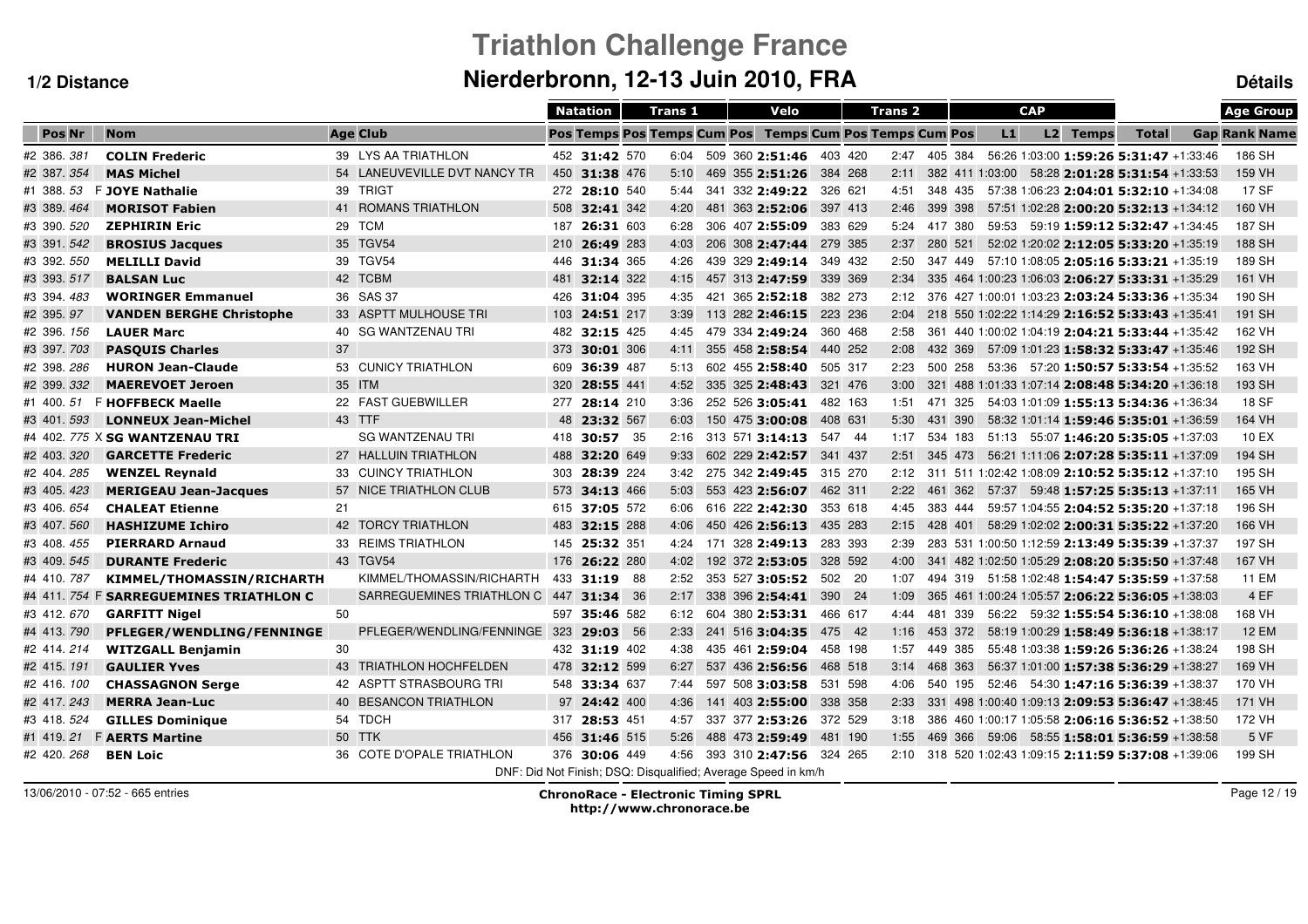# **Triathlon Challenge FranceNierderbronn, 12-13 Juin 2010, FRA Détails**

|             |                                |                              | <b>Natation</b> |               | Trans 1 |  | Velo                                                          |         | <b>Trans 2</b> |         |       | <b>CAP</b> |          |                                                       | <b>Age Group</b>     |
|-------------|--------------------------------|------------------------------|-----------------|---------------|---------|--|---------------------------------------------------------------|---------|----------------|---------|-------|------------|----------|-------------------------------------------------------|----------------------|
| Pos Nr      | <b>Nom</b>                     | <b>Age Club</b>              |                 |               |         |  | Pos Temps Pos Temps Cum Pos Temps Cum Pos Temps Cum Pos       |         |                |         | L1    |            | L2 Temps | <b>Total</b>                                          | <b>Gap Rank Name</b> |
| #3 421.689  | <b>KEIFF Jacky</b>             | 49                           |                 | 363 29:45 316 |         |  | 4:14 346 336 2:49:31 329 532                                  |         |                |         |       |            |          | 3:19 330 506 1:02:29 1:07:50 2:10:20 5:37:11 +1:39:09 | 173 VH               |
| #3 422.438  | <b>ADAM Patrick</b>            | 52 PONT-AUDEMER TRIATHLON    |                 | 499 32:27 267 | 3:57    |  | 453 394 2:54:34                                               | 423 353 | 2:32           |         |       |            |          | 416 433 58:21 1:05:27 2:03:48 5:37:21 +1:39:19        | 174 VH               |
| #2 423. 103 | <b>ERESMAN Gregory</b>         | 37 ASPTT STRASBOURG TRI      |                 | 156 25:54 279 | 4:02    |  | 172 420 2:56:00                                               | 357 360 | 2:33           |         |       |            |          | 354 490 1:00:44 1:08:08 2:08:52 5:37:23 +1:39:21      | 200 SH               |
| #3 424.460  | <b>WATREMEZ Alban</b>          | 36 REIMS TRIATHLON           |                 | 405 30:42 416 | 4:42    |  | 406 465 2:59:25                                               | 456 400 | 2:41           | 455 394 |       |            |          | 57:56 1:01:57 1:59:54 5:37:26 +1:39:24                | 201 SH               |
| #3 425.453  | <b>MARCASSOLI Julien</b>       | 31 REIMS TRIATHLON           | 469             | 32:05 118     | 3:06    |  | 399 345 2:49:54                                               | 347 280 | 2:14           | 338 500 |       |            |          | 59:57 1:10:07 2:10:05 5:37:26 +1:39:24                | 202 SH               |
| #3 426.709  | <b>SCHNEIDER Christophe</b>    | 32                           | 635             | 39:04 638     | 7:46    |  | 642 536 3:06:58                                               | 577 506 | 3:11           | 574 113 | 49:46 |            |          | 50:49 1:40:35 5:37:37 +1:39:35                        | 203 SH               |
| #1 427.87   | <b>F WILLINGER Veronique</b>   | 42 NAVECO BETSCHDORF         | 629             | 38:38 513     | 5:24    |  | 625 485 3:00:56                                               | 529 257 | 2:08           | 524 257 | 54:44 |            |          | 56:03 1:50:48 5:37:56 +1:39:55                        | 6 VF                 |
| #3 428.477  | <b>FAIDEAU Ludovic</b>         | 33 SANNOIS FRANCONVILLE TRIA | 383             | 30:20 477     | 5:11    |  | 413 392 2:54:30                                               | 414 241 | 2:06           |         |       |            |          | 402 457 1:00:19 1:05:32 2:05:52 5:38:00 +1:39:58      | 204 SH               |
| #3 429.633  | <b>BAEHR Martin</b>            | 43 WSF ZWEIBRUCKEN           | 540             | 33:17 160     | 3:21    |  | 461 430 2:56:41                                               | 442 203 | 1:58           | 434 420 |       |            |          | 57:22 1:05:21 2:02:43 5:38:01 +1:39:59                | 175 VH               |
| #1 430.60   | <b>FLOSSIE Gwen</b>            | 23                           |                 | 226 27:09 174 | 3:25    |  | 200 463 2:59:22                                               | 413 120 | 1:42           | 397 462 |       |            |          | 58:37 1:07:45 2:06:22 5:38:02 +1:40:01                | <b>19 SF</b>         |
| #3 431.578  | <b>LECLUSE Dirk</b>            | 42 ITM                       |                 | 218 27:03 286 | 4:06    |  | 219 467 2:59:31                                               | 419 299 | 2:18           |         |       |            |          | 411 447 1:01:47 1:03:18 2:05:06 5:38:05 +1:40:03      | 176 VH               |
| #2 432.273  | <b>HERMEL Philippe</b>         | 42 COTE D'OPALE TRIATHLON    |                 | 412 30:50 559 | 6:00    |  | 472 452 2:58:17                                               | 460 365 | 2:34           |         |       |            |          | 457 399 1:00:24 1:00:00 2:00:25 5:38:07 +1:40:05      | 177 VH               |
| #3 433, 712 | <b>SMIT Danie</b>              | 29                           | 286             | 28:21 291     | 4:07    |  | 284 401 2:54:56                                               | 376 378 | 2:36           | 372 479 |       |            |          | 59:26 1:08:43 2:08:10 5:38:12 +1:40:10                | 205 SH               |
| #2 434.131  | <b>CONRAD Norbert</b>          | 47 NAVECO BETSCHDORF         |                 | 289 28:23 421 | 4:44    |  | 309 440 2:57:30                                               | 418 553 | 3:29           | 424 436 |       |            |          | 58:33 1:05:35 2:04:09 5:38:17 +1:40:15                | 178 VH               |
| #3 435. 598 | <b>RENIER Pierre</b>           | 47 TTF                       |                 | 259 27:54 261 | 3:55    |  | 253 287 2:46:39                                               | 276 540 | 3:21           |         |       |            |          | 284 547 1:11:01 1:05:36 2:16:38 5:38:29 +1:40:27      | 179 VH               |
| #3 436. 588 | <b>DEBAAR Jean-Jacques</b>     | 50 TTF                       |                 | 100 24:46 406 | 4:39    |  | 144 408 2:55:09                                               | 340 342 | 2:29           |         |       |            |          | 336 513 1:02:46 1:08:38 2:11:25 5:38:29 +1:40:28      | 180 VH               |
| #2 437.309  | <b>STEINER Tristan</b>         | 21 FORBACH TRIATHLON         | 327             | 29:07 134     | 3:12    |  | 273 249 2:44:02 246 386                                       |         | 2:38           |         |       |            |          | 252 565 1:07:49 1:12:11 2:20:01 5:39:01 +1:41:00      | 206 SH               |
| #1 438.39   | <b>F ENGLISH Emma Jane</b>     | 38                           | 354             | 29:39 488     | 5:13    |  | 385 493 3:01:51 478 521                                       |         | 3:15           | 478 381 |       |            |          | 58:15 1:01:03 1:59:18 5:39:18 +1:41:16                | 20 SF                |
| #4 439.779  | <b>BARBIER/MARSON/MIASIK</b>   | BARBIER/MARSON/MIASIK        |                 | 640 40:19 80  | 2:47    |  | 615 563 3:13:08                                               | 586 57  | 1:24           | 577 124 |       |            |          | $50:38$ $51:03$ <b>1:41:41 5:39:21</b> +1:41:19       | 13 EM                |
| #2 440.348  | <b>FORCADETTE Michel</b>       | 64 LANEUVEVILLE DVT NANCY TR | 387             | 30:23 253     | 3:52    |  | 358 451 2:58:14                                               | 432 382 | 2:37           | 430 439 |       |            |          | 59:26 1:04:52 2:04:19 5:39:27 +1:41:26                | 181 VH               |
| #2 441.176  | <b>ROHMER Philippe</b>         | 39 TAC COLMAR                |                 | 439 31:24 391 | 4:33    |  | 437 367 2:52:26                                               | 387 480 | 3:00           |         |       |            |          | 395 477 1:04:11 1:03:56 2:08:07 5:39:34 +1:41:32      | 207 SH               |
| #3 441.628  | <b>THOMSON Philippe</b>        | 51 VERSAILLES TRIATHLON      |                 | 612 36:49 613 | 6:43    |  | 621 460 2:59:00                                               | 515 567 | 3:39           | 521 304 |       |            |          | 55:50 57:31 1:53:21 5:39:34 +1:41:32                  | 182 VH               |
| #2 443.208  | <b>BELFACI Ahmed</b>           | 46 VCUS SCHWENHEIM TRI       | 586             | 34:48 516     | 5:27    |  | 577 442 2:57:35                                               | 485 445 | 2:53           | 485 373 |       |            |          | 57:29 1:01:22 1:58:52 5:39:36 +1:41:34                | 183 VH               |
| #3 444.652  | <b>BRODBECK Patrick</b>        | 35                           | 546             | 33:29 633     | 7:37    |  | 594 474 2:59:57                                               | 506 486 | 3:01           | 505 334 |       |            |          | 58:06 57:28 1:55:35 5:39:42 +1:41:40                  | 208 SH               |
| #2 445. 190 | <b>PIQUEMAL-TABOU Thierry</b>  | 48 TRIATHLON HOCHFELDEN      | 398             | 30:35 484     | 5:12    |  | 425 379 2:53:30                                               | 401 484 | 3:01           |         |       |            |          | 404 472 1:06:23 1:01:04 2:07:28 5:39:48 +1:41:46      | 184 VH               |
| #4 446.785  | ULM/MERLET/GRUSSENMEYER        | ULM/MERLET/GRUSSENMEYER      | 331             | $29:11$ 47    | 2:27    |  | 242 578 3:15:52                                               | 549 19  | 1:07           | 532 267 | 54:41 |            |          | $56.45$ 1:51:27 5:40:05 +1:42:03                      | <b>14 EM</b>         |
| #1 447.58   | <b>F LEFEBVRE Christel</b>     | 37 TITAN NIVELLES            | 571             | 34:11 138     | 3:13    |  | 496 517 3:04:37                                               | 510 197 | 1:57           | 503 345 | 56:21 |            |          | 59:54 1:56:16 5:40:15 +1:42:14                        | 21 SF                |
| #3 448.669  | <b>GADENNE Jeremie</b>         | 29                           |                 | 219 27:04 642 | 8:02    |  | 397 327 2:49:04                                               | 337 635 | 5:53           |         |       |            |          | 374 503 1:06:59 1:03:17 2:10:17 5:40:22 +1:42:20      | 209 SH               |
| #2 449.242  | <b>MERCKEL Claude</b>          | 48 BESANCON TRIATHLON        | 520             | 32:59 491     | 5:16    |  | 523 446 2:57:45                                               | 473 472 | 2:59           | 470 412 |       |            |          | 59:37 1:01:52 2:01:30 5:40:30 +1:42:28                | 185 VH               |
| #3 450.534  | <b>HERRMANN Roland</b>         | 47 TEAM 35. MAI              | 297             | 28:32 600     | 6:27    |  | 390 389 2:54:17                                               | 400 587 | 3:56           |         |       |            |          | 415 469 1:01:31 1:05:46 2:07:18 5:40:32 +1:42:30      | 186 VH               |
| #2 451.219  | <b>LAURY Marc</b>              | 48 AL ECHIROLLES             |                 | 526 33:05 621 | 6:53    |  | 569 520 3:05:01                                               | 530 602 | 4:11           | 537 265 |       |            |          | 53:56    57:27    1:51:23    5:40:35    +1:42:34      | 187 VH               |
| #2 452.317  | <b>PAUT Richard</b>            | 36 GSVA ST VALERY TRI        | 404             | 30:40 635     | 7:41    |  | 526 413 2:55:27                                               | 447 578 | 3:49           | 456 424 |       |            |          | 58:56 1:04:09 2:03:06 5:40:45 +1:42:43                | 210 SH               |
| #3 453.574  | <b>HINRICHS Jens</b>           | 47 TRIATHLON TUS BW-LOHNE    | 375             | 30:06 165     | 3:22    |  | 323 424 2:56:08                                               | 404 129 | 1:44           |         |       |            |          | 394 494 1:01:35 1:07:52 2:09:27 5:40:49 +1:42:47      | 188 VH               |
| #3 454.704  | <b>PILLOT Marc</b>             | 41                           | 530             | 33:08 623     | 7:04    |  | 575 350 2:50:51 424 498                                       |         | 3:04           | 425 466 |       |            |          | 58:24 1:08:25 2:06:50 5:40:59 +1:42:57                | 189 VH               |
| #3 455, 475 | <b>SCHMITT Jean-Christophe</b> | 30 SAINT QUENTIN EN YVELINES |                 | 279 28:14 389 | 4:33    |  | 291 366 2:52:23                                               | 348 166 | 1:51           |         |       |            |          | 334 532 1:00:47 1:13:11 2:13:59 5:41:02 +1:43:00      | 211 SH               |
|             |                                |                              |                 |               |         |  | DNF: Did Not Finish; DSQ: Disqualified; Average Speed in km/h |         |                |         |       |            |          |                                                       |                      |

13/06/2010 - 07:52 - 665 entries

Page 13 / 19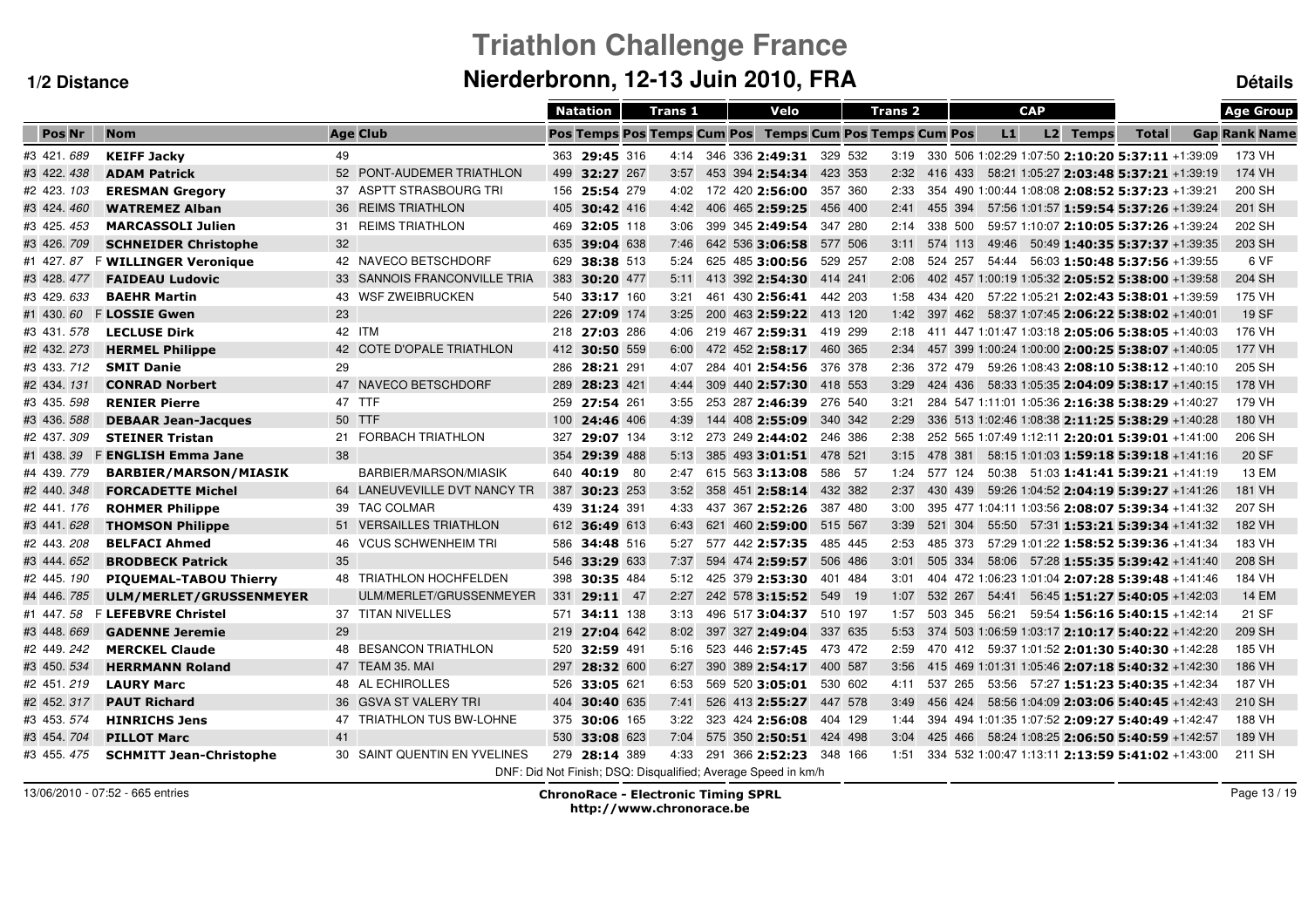# **Triathlon Challenge FranceNierderbronn, 12-13 Juin 2010, FRA Détails**

|                |                                    |        |                               | <b>Natation</b> |                      | <b>Trans 1</b>                     |  | Velo                                                          |         |         | <b>Trans 2</b> |         |    |            | <b>CAP</b> |          |                                                       | <b>Age Group</b>     |
|----------------|------------------------------------|--------|-------------------------------|-----------------|----------------------|------------------------------------|--|---------------------------------------------------------------|---------|---------|----------------|---------|----|------------|------------|----------|-------------------------------------------------------|----------------------|
| <b>Pos Nr</b>  | <b>Nom</b>                         |        | <b>Age Club</b>               |                 |                      | <b>Pos Temps Pos Temps Cum Pos</b> |  | <b>Temps Cum Pos Temps Cum Pos</b>                            |         |         |                |         |    | L1         |            | L2 Temps | <b>Total</b>                                          | <b>Gap Rank Name</b> |
| #3 456.406     | <b>COSTA Thierry</b>               |        | 35 NANCY LORRAINE TRI         |                 | 533 33:11 324        |                                    |  | 4:16 498 544 3:07:55 533 271                                  |         |         | 2:12 528 305   |         |    | 54:37      |            |          | 58:49 1:53:27 5:41:03 +1:43:01                        | 212 SH               |
| #2 457.138     | <b>BOEHLER Didier</b>              |        | 41 SG WANTZENAU TRI           | 296             | 28:31 250            | 3:51                               |  | 278 305 2:47:38                                               | 293 285 |         | 2:16           |         |    |            |            |          | 289 561 1:02:52 1:16:17 2:19:09 5:41:26 +1:43:25      | 190 VH               |
| #4 458, 766    | <b>F SARREGUEMINES TRIATHLON C</b> |        | SARREGUEMINES TRIATHLON C 322 |                 | 29:00 58             | 2:34                               |  | 236 580 3:15:54                                               | 548 27  |         | 1:10           |         |    |            |            |          | 533 292 55:55 57:02 1:52:58 5:41:39 +1:43:37          | 5 EF                 |
| #3 459 681     | <b>HILD Claude</b>                 | 51     |                               | 291             | 28:28 256            | 3:54                               |  | 277 434 2:56:47                                               |         | 398 195 | 1:56           |         |    |            |            |          | 390 509 1:01:44 1:08:57 2:10:41 5:41:48 +1:43:46      | 191 VH               |
| #3 460.535     | <b>SCHIRL Ulrich</b>               |        | 42 TEAM HALBER HAI            | 485             | 32:18 447            | 4:55                               |  | 490 462 2:59:14                                               | 477 533 |         | 3:19           | 477 417 |    |            |            |          | 58:52 1:03:11 2:02:04 5:41:53 +1:43:51                | 192 VH               |
| #2 461.195     | <b>VOGLER Philippe</b>             |        | 39 TRIATHLON HOCHFELDEN       | 420             | 30:58 360            | 4:25                               |  | 404 529 3:05:55                                               | 508 127 |         | 1:44           | 501 375 |    |            |            |          | 56:25 1:02:33 1:58:58 5:42:01 +1:44:00                | 213 SH               |
| #3 462. 561    | <b>CAUSERET Frederic</b>           |        | 44 TRI CLUB VOSGES DU NORD    | 611             | 36:41 376            | 4:29                               |  | 595 496 3:02:02                                               |         | 524 132 | 1:45           | 510 359 |    |            |            |          | 58:58    58:23    1:57:22    5:42:20    +1:44:18      | 193 VH               |
| #1 463.81      | <b>F SIEGEL Audrey</b>             |        | 36 ASPTT STRASBOURG TRI       | 489             | 32:21 136            | 3:13                               |  | 414 422 2:56:04                                               |         | 428 188 | 1:55           |         |    |            |            |          | 418 493 1:02:09 1:07:16 2:09:25 5:42:59 +1:44:58      | 22 SF                |
| #2 464.161     | <b>NEUROHR Christian</b>           |        | 46 SG WANTZENAU TRI           | 624             | 38:06 326            | 4:16                               |  | 609 449 2:57:56                                               |         | 503 263 | 2:10           | 499 405 |    |            |            |          | 57:30 1:03:16 2:00:46 5:43:16 +1:45:14                | 194 VH               |
| #2 465.89      | <b>LECOINTE Jean-Michel</b>        |        | 49 ASL LA ROBERTSAU           | 600             | 36:02 379            | 4:30                               |  | 586 530 3:06:03                                               | 541 397 |         | 2:40           | 539 324 |    |            |            |          | 54:44 1:00:22 1:55:07 5:44:23 +1:46:21                | 195 VH               |
| #1 466, 26     | <b>F BETTENBUHL Iris</b>           |        | 32 WSU TRI-TEAM WARENDORF     | 160             | 25:56 285            | 4:05                               |  | 175 489 3:01:05                                               |         | 425 544 | 3:23           |         |    |            |            |          | 427 499 1:03:07 1:06:56 2:10:03 5:44:34 +1:46:32      | 23 SF                |
| #3 467.536     | <b>SAFFER Ollivier</b>             |        | 38 TEAM HALBERHAI             |                 | 239 27:21 227        | 3:43                               |  | 217 279 2:46:06                                               | 264 560 |         | 3:33           |         |    |            |            |          | 272 585 1:07:13 1:16:56 2:24:10 5:44:54 +1:46:52      | 214 SH               |
| #3 468.713     | <b>SMITH Simon</b>                 | 47     |                               |                 | 539 33:17 564        | 6:02                               |  | 557 632 3:31:26                                               | 626 539 |         | 3:21           | 621     |    | 32 1:30:14 |            |          | $0:37$ 1:30:51 5:44:58 +1:46:56                       | 196 VH               |
| #3 469. 563    | <b>CHAGNOT Jean-Pierre</b>         |        | 56 TRI-LION BELFORT           | 496             | 32:26 589            | 6:20                               |  | 540 432 2:56:42                                               | 464 608 |         | 4:18           |         |    |            |            |          | 476 450 1:00:56 1:04:20 2:05:16 5:45:04 +1:47:03      | 197 VH               |
| #2 470.326     | <b>VERDEYEN Wim</b>                |        | 34 IRONTEAM MECHELEN          | 186             | 26:29 185            | 3:29                               |  | 173 338 2:49:33                                               | 288 457 |         | 2:56           |         |    |            |            |          | 290 577 1:08:34 1:14:13 2:22:47 5:45:16 +1:47:14      | 215 SH               |
| #2 471.238     | <b>BAPICOT Stephan</b>             |        | 42 BESANCON TRIAHTLON         |                 | 102 <b>24:50</b> 408 | 4:40                               |  | 147 368 2:52:37 316 375                                       |         |         | 2:36           |         |    |            |            |          | 313 569 1:05:52 1:14:49 2:20:41 5:45:25 +1:47:23      | 198 VH               |
| #3 472.426     | <b>LOPEZ Stephane</b>              |        | 40 NSTT                       |                 | 621 37:49 615        | 6:45                               |  | 632 506 3:03:35                                               | 552 467 |         | 2:58           |         |    |            |            |          | 550 314 58:29 55:49 1:54:19 5:45:28 +1:47:26          | 199 VH               |
| #4 473, 781    | <b>BURGUN/LAUBACHER/BURGUN</b>     |        | BURGUN/LAUBACHER/BURGUN       | 370             | 29:56 24             | 2:07                               |  | 262 639 3:38:46                                               |         | 627 44  | 1:17           | 618     | 47 | 44:01      |            |          | 49:23 1:33:24 5:45:32 +1:47:30                        | <b>15 EM</b>         |
| #1 474 43      | <b>F FRITZ Elvira</b>              | 43     |                               |                 | 625 38:13 454        | 4:59                               |  | 617 555 3:09:33                                               | 570 561 |         | 3:33           | 567 239 |    |            |            |          | 54:43  54:39  1:49:22  5:45:41  +1:47:39              | 7 VF                 |
| #2 475.194     | <b>LEHMANN Eric</b>                |        | 31 TRIATHLON HOCHFELDEN       |                 | 557 33:56 485        | 5:12                               |  | 550 311 2:47:56                                               | 369 466 |         | 2:57           |         |    |            |            |          | 373 540 1:00:40 1:15:09 2:15:49 5:45:53 +1:47:51      | 216 SH               |
| #2 476.188     | <b>KREMSER Emmanuel</b>            |        | 36 TRI VOSGES DU NORD         | 371             | 29:57 215            | 3:37                               |  | 326 484 3:00:55                                               |         | 453 55  | 1:23           |         |    |            |            |          | 440 502 56:33 1:13:37 2:10:11 5:46:04 +1:48:03        | 217 SH               |
| #3 477.442     | <b>VLEESHOUWER Stephane</b>        |        | 50 RCBT                       | 487             | 32:20 645            | 8:05                               |  | 581 491 3:01:34                                               |         | 509 612 | 4:21           |         |    |            |            |          | 522 392 58:09 1:01:41 1:59:50 5:46:12 +1:48:10        | 200 VH               |
| #2 478.124     | <b>WEITEL Gabriel</b>              |        | 51 ASPTT STRASBOURG TRI       |                 | 515 32:50 299        | 4:08                               |  | 478 498 3:02:23                                               |         | 499 149 | 1:48           |         |    |            |            |          | 493 453 1:00:40 1:04:53 2:05:34 5:46:44 +1:48:42      | 201 VH               |
| #2 479.192     | <b>COUSSEAU Roger</b>              |        | 55 TRIATHLON HOCHFELDEN       | 518             | 32:55 510            | 5:23                               |  | 524 400 2:54:55                                               |         | 441 296 | 2:18           |         |    |            |            |          | 436 515 1:00:41 1:10:51 2:11:32 5:47:05 +1:49:03      | 202 VH               |
| #1 480.<br>84  | <b>F VILLANCE Sophie</b>           | 27 STH |                               | 183             | 26:27 158            | 3:20                               |  | 162 513 3:04:18                                               |         | 449 88  | 1:34           |         |    |            |            |          | 437 514 1:06:21 1:05:09 2:11:31 5:47:11 +1:49:09      | 24 SF                |
| #3 481.715     | <b>URLACHER Pascal</b>             | 27     |                               | 559             | 33:59 601            | 6:28                               |  | 583 522 3:05:13                                               |         | 535 378 | 2:36           | 531 379 |    |            |            |          | 56:26 1:02:40 1:59:06 5:47:24 +1:49:22                | 218 SH               |
| #1 482.<br>32  | <b>F CHIRAT Anne</b>               |        | 37 SARREGUEMINES TRIATHLON C  | 386             | 30:22 192            | 3:31                               |  | 340 428 2:56:40                                               | 416 351 |         | 2:31           |         |    |            |            |          | 413 536 1:03:35 1:10:57 2:14:33 5:47:39 +1:49:37      | 25 SF                |
| #2 483.<br>350 | <b>GENOT Sebastien</b>             |        | 43 LANEUVEVILLE DVT NANCY TR  |                 | 616 37:06 588        | 6:18                               |  | 619 479 3:00:29                                               |         | 528 526 | 3:17           | 525 402 |    |            |            |          | 58:17 1:02:15 2:00:32 5:47:44 +1:49:42                | 203 VH               |
| #1 484, 85     | <b>F WALTER Marie Christine</b>    |        | 51 LANEUVEVILLE DVT NANCY TR  | 561             | 34:01 355            | 4:24                               |  | 530 512 3:04:18                                               | 516 481 |         | 3:00           |         |    |            |            |          | 515 417 1:00:15 1:01:49 2:02:04 5:47:50 +1:49:48      | 8 VF                 |
| #3 485.417     | <b>TREMEAU Gilles</b>              |        | 49 NANCY LORRAINE TRI         |                 | 534 33:12 459        | 5:01                               |  | 522 301 2:47:25                                               | 352 415 |         | 2:46           |         |    |            |            |          | 353 564 1:06:12 1:13:39 2:19:51 5:48:17 +1:50:15      | 204 VH               |
| #3 486. 554    | <b>JANQUART Pierre</b>             |        | 27 TITAN NIVELLES             | 560             | 33:59 241            | 3:47                               |  | 510 445 2:57:42                                               | 465 289 |         | 2:16           |         |    |            |            |          | 460 510 1:04:12 1:06:37 2:10:50 5:48:36 +1:50:35      | 219 SH               |
| #3 487.609     | <b>LACROIX Eric</b>                |        | 50 UASG TRI                   |                 | 464 31:57 368        | 4:26                               |  | 452 531 3:06:04 513 513                                       |         |         | 3:13           |         |    |            |            |          | 513 421 1:00:28 1:02:27 2:02:56 5:48:38 +1:50:36      | 205 VH               |
| #3 488.606     | <b>CARMAGNOLLE Christian</b>       |        | 53 UASG TRI                   | 564             | 34:04 590            | 6:21                               |  | 582 535 3:06:52 546 516                                       |         |         | 3:14           | 547 368 |    |            |            |          | 56:35 1:01:30 1:58:06 5:48:38 +1:50:37                | 206 VH               |
| #2 489.265     | <b>WELS Theo</b>                   |        | 50 CONSEIL EUROPE TRI         | 461             | 31:53 636            | 7:43                               |  | 562 504 3:03:19 518 609                                       |         |         | 4:18           | 526 414 |    |            |            |          | 58:35 1:02:59 2:01:35 5:48:51 +1:50:49                | 207 VH               |
| #1 490.65      | <b>F MARTIN Isabelle</b>           |        | 28 NSTT SARREBOURG            |                 | 532 33:10 258        | 3:54                               |  | 485 376 2:53:18 415 418                                       |         |         |                |         |    |            |            |          | 2:47 414 541 1:06:59 1:08:50 2:15:50 5:49:01 +1:50:59 | 26 SF                |
|                |                                    |        |                               |                 |                      |                                    |  | DNF: Did Not Finish: DSQ: Disqualified: Average Speed in km/h |         |         |                |         |    |            |            |          |                                                       |                      |

13/06/2010 - 07:52 - 665 entries

 ChronoRace - Electronic Timing SPRL http://www.chronorace.be

Page 14 / 19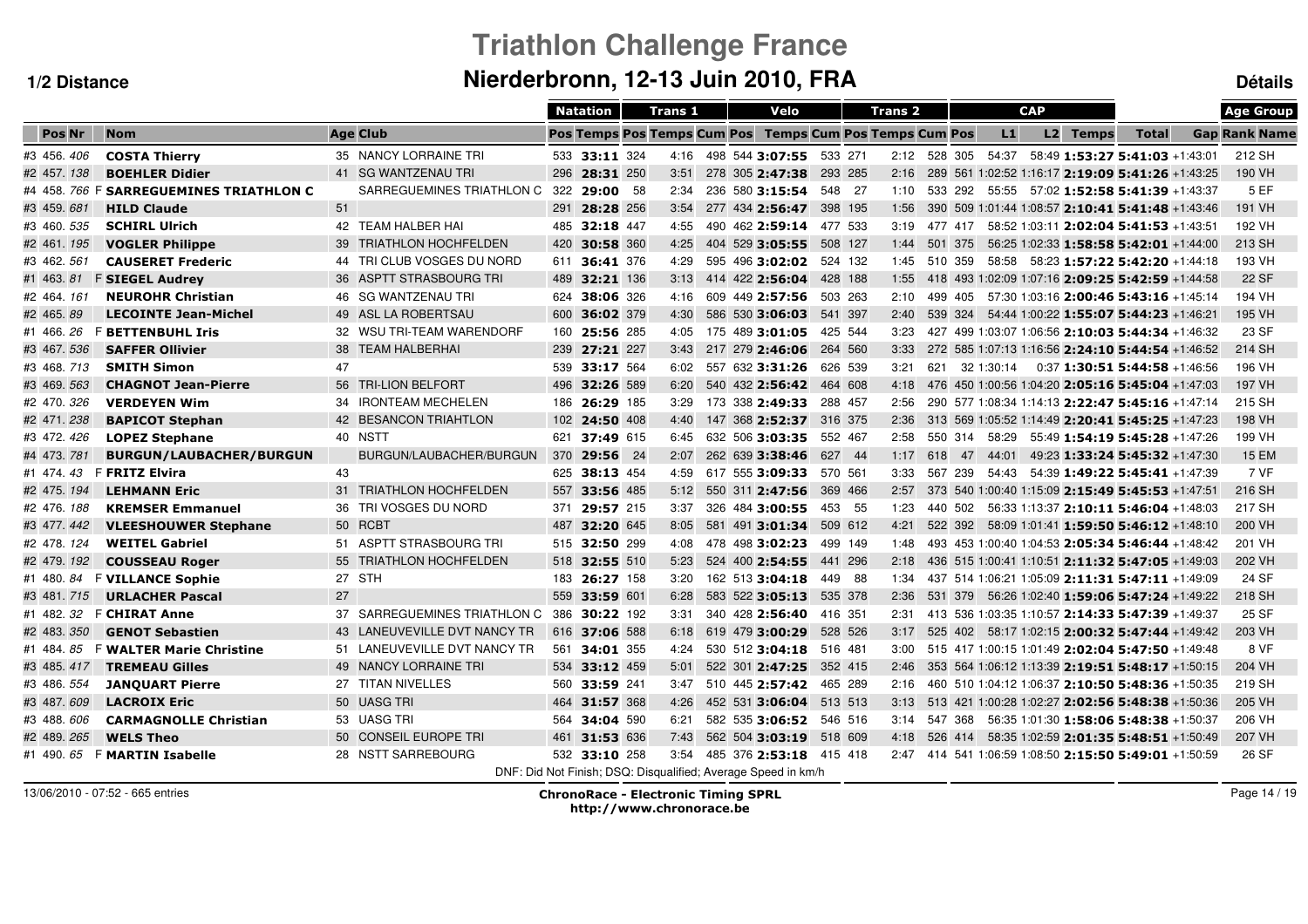# **Triathlon Challenge FranceNierderbronn, 12-13 Juin 2010, FRA Détails**

|               |                                 |                              |                          | <b>Natation</b> |        | <b>Trans 1</b>                     |  | Velo                                                          |         | <b>Trans 2</b> |         |         |       | <b>CAP</b> |          |                                                  | <b>Age Group</b>     |
|---------------|---------------------------------|------------------------------|--------------------------|-----------------|--------|------------------------------------|--|---------------------------------------------------------------|---------|----------------|---------|---------|-------|------------|----------|--------------------------------------------------|----------------------|
| <b>Pos Nr</b> | <b>Nom</b>                      | <b>Age Club</b>              |                          |                 |        | <b>Pos Temps Pos Temps Cum Pos</b> |  | <b>Temps Cum Pos Temps Cum Pos</b>                            |         |                |         |         | L1    |            | L2 Temps | <b>Total</b>                                     | <b>Gap Rank Name</b> |
| #2 491.304    | <b>MACIEJOWSKI David</b>        | 36 FLINES TEAM TRI           |                          | 595 35:44 519   |        | 5:28                               |  | 596 566 3:13:36 580 614                                       |         | 4:22           |         | 580 244 | 52:20 |            |          | 57:40 1:50:01 5:49:13 +1:51:11                   | 220 SH               |
| #3 492. 533   | <b>VANNIEUWENHUYSEN Michel</b>  | 41 TDCH                      |                          | 433 31:19 632   |        | 7:36                               |  | 544 441 2:57:32                                               | 476 607 | 4:15           |         |         |       |            |          | 484 484 1:01:13 1:07:19 2:08:32 5:49:16 +1:51:15 | 208 VH               |
| #3 493.656    | <b>CLAVERT Philippe</b>         | 38                           |                          | 507 32:40 580   |        | 6:10                               |  | 542 469 2:59:34                                               | 496 403 | 2:41           |         |         |       |            |          | 492 480 1:01:09 1:07:02 2:08:12 5:49:19 +1:51:18 | 221 SH               |
| #2 494.224    | <b>LEBOUTEILLER Jean-Claude</b> | 62 CLUB LOISIRS LEO LAGRANGE | 430                      | 31:17 463       |        | 5:02                               |  | 447 450 2:58:07                                               | 452 520 | 3:15           |         |         |       |            |          | 458 517 1:02:47 1:08:50 2:11:37 5:49:19 +1:51:18 | 209 VH               |
| #2 495 149    | <b>GERLINGER Emmanuel</b>       | 48 SG WANTZENAU TRI          |                          | 617 37:42 535   |        | 5:40                               |  | 618 539 3:07:17                                               | 563 463 | 2:57           | 562 337 |         |       |            |          | 56:17 59:33 1:55:50 5:49:29 +1:51:27             | 210 VH               |
| #2 496.343    | <b>BASTIEN Antoine</b>          | 34 LANEUVEVILLE DVT NANCY TR | 522                      | 32:59 434       |        | 4:49                               |  | 512 521 3:05:08                                               | 519 259 | 2:09           | 511 441 |         |       |            |          | 58:59 1:05:34 2:04:33 5:49:40 +1:51:38           | 222 SH               |
| #3 497.659    | <b>DE LANGHE Bram</b>           | 29                           |                          | 110 25:04 438   |        | 4:51                               |  | 170 437 2:57:14                                               | 371 501 | 3:08           |         |         |       |            |          | 381 562 1:04:10 1:15:30 2:19:40 5:49:59 +1:51:57 | 223 SH               |
| #2 498.359    | <b>RAULLET Rodolphe</b>         | 40 LANEUVEVILLE DVT NANCY TR | 431                      | 31:18 465       |        | 5:02                               |  | 449 429 2:56:40                                               | 439 525 | 3:17           |         |         |       |            |          | 444 530 1:00:28 1:13:18 2:13:47 5:50:05 +1:52:03 | 211 VH               |
| #3 499.642    | <b>BABILON Raphael</b>          | 28                           | 429                      | 31:14 561       |        | 6:01                               |  | 492 271 2:45:29                                               | 323 246 | 2:07           |         |         |       |            |          | 315 593 1:03:57 1:21:30 2:25:27 5:50:20 +1:52:18 | 224 SH               |
| #1 500.35     | <b>F CRANSVELD Christiane</b>   | 38 TTF                       | 423                      | 31:01 545       |        | 5:47                               |  | 470 525 3:05:24                                               | 511 384 | 2:37           |         |         |       |            |          | 508 455 59:25 1:06:16 2:05:41 5:50:33 +1:52:31   | 27 SF                |
| #2 501.294    | <b>AST Michel</b>               | 40 DRAVEIL TRIATHLON 2000    |                          | 443 31:29 541   |        | 5:44                               |  | 489 471 2:59:43                                               | 480 428 | 2:49           |         |         |       |            |          | 475 512 1:03:01 1:07:58 2:11:00 5:50:47 +1:52:45 | 212 VH               |
| #3 502.468    | <b>MONNOT Willy</b>             | 35 RSC CHAMPIGNY TRIATHLON   |                          | 579 34:34 341   |        | 4:20                               |  | 543 466 2:59:30                                               | 495 572 | 3:41           |         |         |       |            |          | 498 486 1:02:57 1:05:48 2:08:45 5:50:53 +1:52:51 | 225 SH               |
| #2 503.106    | <b>KAMMERER Pierre</b>          | 29 ASPTT STRASBOURG TRI      |                          | 315 28:50 499   |        | 5:19                               |  | 352 395 2:54:40                                               | 395 580 | 3:50           |         |         |       |            |          | 408 556 1:04:28 1:13:49 2:18:17 5:50:59 +1:52:57 | 226 SH               |
| #3 504. 543   | <b>CORDUAN Stephane</b>         | 38 TGV54                     |                          | 498 32:27 334   |        | 4:18                               |  | 465 433 2:56:45                                               | 443 135 | 1:45           |         |         |       |            |          | 433 542 1:06:11 1:09:39 2:15:51 5:51:08 +1:53:06 | 227 SH               |
| #2 505.221    | <b>GUERBOIS Laurent</b>         | 44 ANDRESY TRIATHLON         |                          | 416 30:55 392   |        | 4:34                               |  | 411 542 3:07:35                                               | 521 320 | 2:24           |         |         |       |            |          | 512 459 1:00:37 1:05:33 2:06:10 5:51:39 +1:53:38 | 213 VH               |
| #3 506.701    | <b>NURNBERGER Alexander</b>     | 33                           |                          | 436 31:23 598   |        | 6:25                               |  | 511 482 3:00:39                                               | 497 454 | 2:55           |         |         |       |            |          | 496 507 1:06:28 1:03:55 2:10:23 5:51:48 +1:53:46 | 228 SH               |
| #4 507, 753   | F DENAT/TORDI/BERNOT            | DENAT/TORDI/BERNOT           |                          | 553 33:48 38    |        | 2:19                               |  | 440 595 3:19:49                                               | 584 37  | 1:14           | 575 317 |         |       |            |          | 56:12 58:24 1:54:36 5:51:48 +1:53:47             | 6 EF                 |
| #3 508, 591   | <b>JARDON Paul</b>              | 55 TTF                       |                          | 477 32:11 243   |        | 3:48                               |  | 438 590 3:18:28                                               | 579 310 | 2:22           | 572 327 |         | 55:21 |            |          | 59:55 1:55:17 5:52:06 +1:54:05                   | 214 VH               |
| #3 509.610    | <b>LANDRY Philippe</b>          | 54 UASG TRI                  |                          | 460 31:51 546   |        | 5:48                               |  | 506 453 2:58:19 472 597                                       |         | 4:06           |         |         |       |            |          | 480 523 1:06:46 1:05:36 2:12:23 5:52:29 +1:54:27 | 215 VH               |
| #3 510.632    | <b>NICKEL Dennis</b>            | 27 WETTERAU-FRIEDBERG TRI    |                          | 511 32:46 525   |        | 5:33                               |  | 525 575 3:15:03                                               | 573 477 | 3:00           |         |         |       |            |          | 568 344 54:13 1:01:57 1:56:10 5:52:35 +1:54:33   | 229 SH               |
| #2 511.300    | <b>LANG Brian</b>               | 37 EXPA TRIES                | 299                      | 28:33 521       |        | 5:29                               |  | 348 406 2:55:08                                               | 399 548 | 3:27           |         |         |       |            |          | 407 567 1:08:56 1:11:20 2:20:16 5:52:56 +1:54:54 | 230 SH               |
| #3 512.692    | <b>MANNES Philippe</b>          | 33                           | 196                      | 26:39 320       |        | 4:15                               |  | 209 387 2:54:11 346 523                                       |         | 3:15           |         |         |       |            |          | 352 587 1:04:11 1:20:31 2:24:42 5:53:04 +1:55:02 | 231 SH               |
| #3 513, 693   | <b>MANNES Pierre</b>            | 33                           | 251                      | 27:44 327       |        | 4:17                               |  | 258 412 2:55:20                                               | 374 354 | 2:32           |         |         |       |            |          | 369 580 1:02:39 1:20:31 2:23:11 5:53:05 +1:55:03 | 232 SH               |
| #2 514.90     | <b>JUCHS Jacques</b>            | 55 ASL LA ROBERTSAU          | $\overline{\phantom{a}}$ |                 | $\sim$ |                                    |  | 555 457 2:58:49                                               | 492 423 | 2:48           |         |         |       |            |          | 489 524 1:03:26 1:09:04 2:12:31 5:53:27 +1:55:25 | 216 VH               |
| #3 515.584    | <b>HUNDGEBURTH Edwin</b>        | 38 TSV BAYER DORMAGEN        | 304                      | 28:39 606       |        | 6:34                               |  | 400 503 3:02:31                                               | 483 534 | 3:20           |         |         |       |            |          | 491 522 1:06:04 1:06:16 2:12:21 5:53:27 +1:55:25 | 233 SH               |
| #2 516.379    | <b>WILK Christian</b>           | 44 LSV LADENBURG             | 568                      | 34:08 530       |        | 5:36                               |  | 565 509 3:04:01                                               | 527 321 | 2:24           |         |         |       |            |          | 520 468 1:01:00 1:06:16 2:07:17 5:53:28 +1:55:26 | 217 VH               |
| #2 517.246    | <b>VENTER Danie</b>             | 35 BLOU BULLE                |                          | 619 37:43 594   |        | 6:24                               |  | 626 519 3:05:01                                               | 559 463 | 2:57           | 554 415 |         |       |            |          | 56:49 1:04:50 2:01:39 5:53:45 +1:55:44           | 234 SH               |
| #3 518.680    | <b>HENKEL Franck</b>            | 37                           | 396                      | 30:34 128       |        | 3:10                               |  | 331 492 3:01:46                                               | 467 204 | 1:58           |         |         |       |            |          | 454 551 1:07:26 1:09:29 2:16:56 5:54:26 +1:56:24 | 235 SH               |
| #3 519.428    | <b>DOHET Olivier</b>            | 50 NSTT SARREBOURG           | 614                      | 36:54 568       |        | 6:03                               |  | 612 552 3:08:57                                               | 567 420 | 2:47           | 565 396 |         |       |            |          | 56:53 1:03:09 2:00:03 5:54:47 +1:56:45           | 218 VH               |
| #3 520.665    | <b>EPSOM Dominic</b>            | 31                           | 276                      | 28:13 225       |        | 3:42                               |  | 255 631 3:30:47                                               | 609 482 | 3:01           | 603 250 |         |       |            |          | 53:39  56:52  1:50:32  5:56:16 +1:58:14          | 236 SH               |
| #2 521 101    | <b>CIESIELSKI Martin</b>        | 40 ASPTT STRASBOURG TRI      | 281                      | 28:16 427       |        | 4:47                               |  | 307 378 2:53:28                                               | 361 572 | 3:41           |         |         |       |            |          | 379 595 1:06:16 1:20:22 2:26:38 5:56:52 +1:58:50 | 219 VH               |
| #1 522.27     | <b>F BRUNEL Caroline</b>        | 37 FREE IRON TEAM            | 284                      | 28:20 581       |        | 6:11                               |  | 372 606 3:21:10                                               | 582 603 | 4:12           |         |         |       |            |          | 584 356 56:51 1:00:25 1:57:16 5:57:11 +1:59:09   | 28 SF                |
| #3 523. 521   | <b>LEONARD Christophe</b>       | 42 TCM PONT A MOUSSON        | 479                      | 32:13 390       |        | 4:33                               |  | 468 373 2:53:05                                               | 410 601 | 4:09           |         |         |       |            |          | 422 581 1:04:31 1:18:40 2:23:12 5:57:14 +1:59:13 | 220 VH               |
| #2 524.302    | <b>KALIFA Thierry</b>           | 45 FLINES TEAM TRI           |                          | 325 29:06 539   |        | 5:42                               |  | 383 405 2:55:07 412 634                                       |         | 5:51           |         |         |       |            |          | 438 573 1:03:41 1:18:02 2:21:43 5:57:32 +1:59:30 | 221 VH               |
| #3 525.474    | <b>AILLET Gregory</b>           | 35 SAINT QUENTIN EN YVELINES |                          | 584 34:45 473   |        | 5:09                               |  | 567 549 3:08:47 557 308                                       |         | 2:21           |         |         |       |            |          | 549 465 1:00:42 1:05:58 2:06:40 5:57:44 +1:59:42 | 237 SH               |
|               |                                 |                              |                          |                 |        |                                    |  | DNF: Did Not Finish: DSQ: Disqualified: Average Speed in km/h |         |                |         |         |       |            |          |                                                  |                      |

13/06/2010 - 07:52 - 665 entries

 ChronoRace - Electronic Timing SPRL http://www.chronorace.be

Page 15 / 19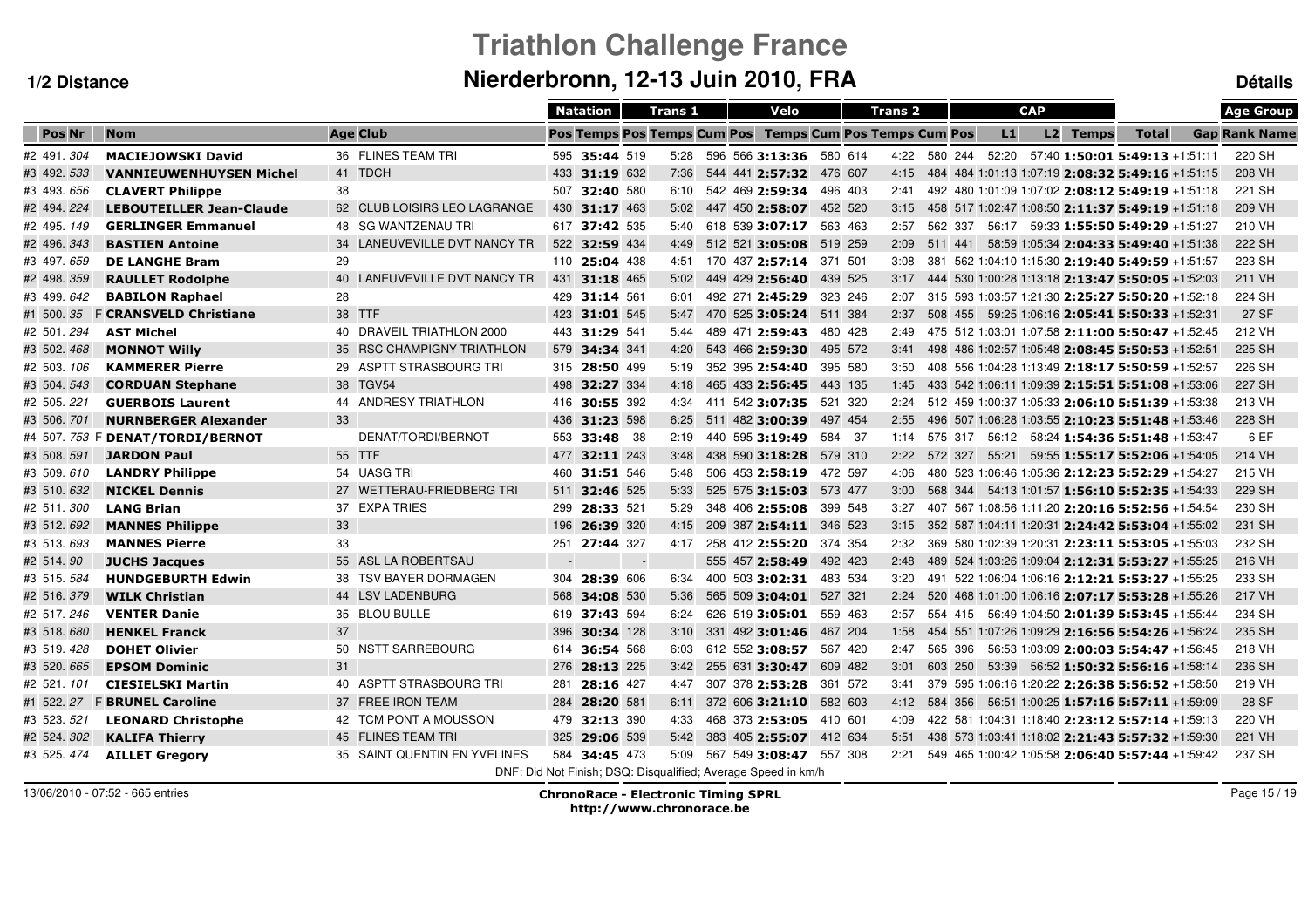# **Triathlon Challenge FranceNierderbronn, 12-13 Juin 2010, FRA Détails**

|                |                               |                                   | <b>Natation</b>                                               | <b>Trans 1</b> | Velo                         |         | <b>Trans 2</b>                     |         |         |    | <b>CAP</b> |          |                                                       | <b>Age Group</b>     |
|----------------|-------------------------------|-----------------------------------|---------------------------------------------------------------|----------------|------------------------------|---------|------------------------------------|---------|---------|----|------------|----------|-------------------------------------------------------|----------------------|
| Pos Nr         | <b>Nom</b>                    | <b>Age Club</b>                   | Pos Temps Pos Temps Cum Pos                                   |                |                              |         | <b>Temps Cum Pos Temps Cum Pos</b> |         |         | L1 |            | L2 Temps | <b>Total</b>                                          | <b>Gap Rank Name</b> |
| #3 526, 688    | <b>KEIFF Christophe</b>       | 46                                | 405 30:42 230                                                 |                | 3:44 363 370 2:52:56 375 424 |         |                                    |         |         |    |            |          | 2:48 377 600 1:10:25 1:17:32 2:27:57 5:58:10 +2:00:08 | 222 VH               |
| #2 527.241     | <b>MAY Bernard</b>            | 57 BESANCON TRIATHLON             | 608<br>36:34 556                                              | 5:57           | 611 510 3:04:07              | 542 555 | 3:29                               |         |         |    |            |          | 543 476 1:01:27 1:06:37 2:08:04 5:58:13 +2:00:12      | 223 VH               |
| #3 528.626     | <b>JEUNE Cedric</b>           | 30 VERSAILLES TRIATHLON           | 538<br>33:16 471                                              | 5:06           | 528 487 3:01:02              | 500 630 | 5:26                               |         |         |    |            |          | 508 527 1:03:38 1:09:53 2:13:32 5:58:24 +2:00:22      | 238 SH               |
| #2 529.280     | <b>STRUILLOU Philippe</b>     | <b>COURBEVOIE TRIATHLON</b><br>41 | 574<br>34:16 595                                              | 6:24           | 587 532 3:06:06              | 543 530 | 3:18                               |         |         |    |            |          | 542 481 1:03:25 1:04:53 2:08:19 5:58:24 +2:00:23      | 224 VH               |
| #3 530.687     | <b>KANDLER Ronnie</b>         | 31                                | 514<br>32:50 560                                              | 6:00           | 541 382 2:53:39              | 431 594 | 4:01                               |         |         |    |            |          | 446 575 1:10:17 1:12:07 2:22:25 5:58:58 +2:00:56      | 239 SH               |
| #1 531.62      | <b>FLUDEMANN Annette</b>      | 37                                | 569<br>34:10 578                                              | 6:09           | 578 604 3:20:57              | 605 502 | 3:08                               | 600 316 |         |    |            |          | 56:13 58:22 1:54:35 5:59:01 +2:00:59                  | 29 SF                |
| #3 532.603     | <b>WOLF Peter</b>             | 47 TV 1867 BAD SOBERNHEIM         | 379<br>30:15 320                                              | 4:15           | 371 486 3:00:57              | 463 443 | 2:52                               |         |         |    |            |          | 464 571 1:09:30 1:11:17 2:20:47 5:59:08 +2:01:07      | 225 VH               |
| #3 533, 516    | <b>LHEUREUX Regis</b>         | 47 TCA ANDRESY                    | 480<br>32:13 481                                              | 5:11           | 495 550 3:08:47              | 538 427 | 2:49                               |         |         |    |            |          | 535 504 1:00:52 1:09:26 2:10:18 5:59:20 +2:01:18      | 226 VH               |
| #2 534, 147    | <b>FLACHAIRE Vincent</b>      | 35 SG WANTZENAU TRI               | 28:00 231<br>263                                              | 3:45           | 248 502 3:02:27              | 451 471 | 2:59                               |         |         |    |            |          | 451 574 1:07:05 1:15:02 2:22:08 5:59:20 +2:01:18      | 240 SH               |
| #2 535.366     | <b>LE BRIZE Jean-Herve</b>    | 54 LE MEE SPORTS TRI              | 536<br>33:14 641                                              | 7:51           | 593 511 3:04:13              | 532 262 | 2:09                               |         |         |    |            |          | 527 519 1:04:33 1:07:21 2:11:55 5:59:24 +2:01:23      | 227 VH               |
| #1 536.75      | <b>F PICCOLI Catherine</b>    | 43 LANEUVEVILLE DVT NANCY TR      | 171<br>26:14 467                                              | 5:04           | 226 548 3:08:39              | 501 541 | 3:22                               |         |         |    |            |          | 502 545 1:05:31 1:11:00 2:16:32 5:59:51 +2:01:50      | 9 VF                 |
| #1 537.80      | <b>F SERODON Sophie</b>       | 42 VERSAILLES TRIATHLON           | 509 32:42 260                                                 | 3:55           | 460 574 3:14:53              | 565 32  | 1:12                               |         |         |    |            |          | 558 475 1:00:33 1:07:03 2:07:36 6:00:21 +2:02:19      | <b>10 VF</b>         |
| #1 538.22      | <b>F BAGREL Marion</b>        | 35 NANCY LORRAINE TRI             | 587 34:54 553                                                 | 5:53           | 589 543 3:07:53              | 556 463 | 2:57                               |         |         |    |            |          | 552 491 1:01:53 1:07:07 2:09:01 6:00:39 +2:02:37      | 30 SF                |
| #2 539.173     | <b>ZAUGG Stephane</b>         | 37 SG WANTZENAU TRI               | 594<br>35:36 439                                              | 4:52           | 584 411 2:55:19              | 471 620 | 4:47                               |         |         |    |            |          | 482 566 1:09:31 1:10:36 2:20:08 6:00:44 +2:02:42      | 241 SH               |
| #1 540.68      | <b>F MICHAL Theresa</b>       | 44 UBERFIT                        | 139 25:22 308                                                 | 4:11           | 149 567 3:13:36              | 523 545 | 3:24                               |         |         |    |            |          | 523 535 1:05:40 1:08:38 2:14:18 6:00:54 +2:02:52      | 11 VF                |
| #2 541, 275    | <b>CORNET Vincent</b>         | 46 COURBEVOIE TRIATHLON           | 245 27:28 310                                                 | 4:12           | 243 514 3:04:29              | 474 308 | 2:21                               |         |         |    |            |          | 467 578 1:06:32 1:16:24 2:22:56 6:01:28 +2:03:26      | 228 VH               |
| #1 542.721     | <b>F GUERBOIS Sandrine</b>    | 37 ANDRESY TRIATHLON              | 494 32:23 296                                                 | 4:07           | 458 584 3:16:48              | 572 134 | 1:45                               |         |         |    |            |          | 566 467 1:01:17 1:05:33 2:06:51 6:01:57 +2:03:55      | 31 SF                |
| #2 543, 254    | <b>LAMARE Benoit</b>          | 31 CAO SAINT CYR                  | 179 26:25 345                                                 | 4:20           | 203 388 2:54:12 343 388      |         | 2:38                               |         |         |    |            |          | 344 613 1:11:37 1:22:49 2:34:26 6:02:02 +2:04:01      | 242 SH               |
| #2 544.180     | <b>LAULE Herve</b>            | 38 TRI CLUB BISCHWILLER           | 28:04 509<br>268                                              | 5:23           | 321 554 3:09:23              | 517 436 | 2:51                               |         |         |    |            |          | 514 544 1:04:58 1:11:32 2:16:31 6:02:14 +2:04:12      | 243 SH               |
| #3 545.649     | <b>BLAISE Denis</b>           | 49                                | 604 36:22 610                                                 | 6:39           | 613 562 3:13:03              | 585 355 | 2:33                               |         |         |    |            |          | 578 431 58:40 1:05:01 2:03:42 6:02:21 +2:04:19        | 229 VH               |
| #2 546.385     | <b>COLLE Romuald</b>          | 37 METZ TRIATHLON                 | 32:27 382<br>497                                              | 4:31           | 477 220 2:42:28              | 287 642 | 7:39                               |         |         |    |            |          | 337 616 1:11:13 1:24:28 2:35:42 6:02:48 +2:04:46      | 244 SH               |
| #3 547.698     | <b>MERLEN Michael</b>         | 37                                | 173<br>26:18 554                                              | 5:54           | 269 505 3:03:29              | 469 575 | 3:42                               |         |         |    |            |          | 472 583 1:12:31 1:11:13 2:23:44 6:03:09 +2:05:07      | 245 SH               |
| #1 548.49      | <b>F HERRMANN Antie</b>       | 47 BUHAWA WARRIORS                | 33:05 493<br>525                                              | 5:16           | 527 551 3:08:48              | 545 478 | 3:00                               |         |         |    |            |          | 544 529 1:03:40 1:10:04 2:13:45 6:03:57 +2:05:55      | <b>12 VF</b>         |
| #3 549.<br>602 | <b>FREGAPANE Romano</b>       | 44 TV 1867 BAD SOBERNHEIM         | 383<br>30:20 522                                              | 5:29           | 426 560 3:12:05              | 550 536 | 3:20                               |         |         |    |            |          | 551 525 1:04:02 1:08:48 2:12:51 6:04:06 +2:06:04      | 230 VH               |
| #1 550.74      | <b>F PICARD Marie-Laure</b>   | 58 VERSAILLES TRIATHLON           | 606<br>36:27 474                                              | 5:09           | 600 515 3:04:31              | 537 494 | 3:03                               |         |         |    |            |          | 538 539 1:06:09 1:09:20 2:15:29 6:04:42 +2:06:40      | 13 VF                |
| #2 551.227     | <b>ROYAL Eric</b>             | 40 ASL SUEZ                       | 195<br>26:38 446                                              | 4:54           | 235 558 3:11:30              | 520 416 | 2:47                               |         |         |    |            |          | 517 558 1:02:55 1:15:59 2:18:55 6:04:45 +2:06:44      | 231 VH               |
| #1 552.<br>69  | <b>F OTTOLINI Lucile</b>      | 21 FAST GUEBWILLER                | 274<br>28:12 135                                              | 3:13           | 228 534 3:06:36              | 488 80  | 1:30                               |         |         |    |            |          | 474 592 1:09:05 1:16:12 2:25:18 6:04:51 +2:06:49      | 32 SF                |
| #2 553.271     | <b>COURCOT Frederic</b>       | 38 COTE D'OPALE TRIATHLON         | 338<br>29:14 562                                              | 6:01           | 402 468 2:59:33              | 455 453 | 2:55                               |         |         |    |            |          | 459 597 1:08:57 1:18:10 2:27:07 6:04:52 +2:06:50      | 246 SH               |
| #1 554.36      | <b>F DEBOCK Julie</b>         | 30 TITAN NIVELLES                 | 610<br>36:40 343                                              | 4:20           | 591 581 3:16:17              | 593 584 | 3:52                               |         | 588 434 |    |            |          | 58:37 1:05:13 2:03:51 6:05:02 +2:07:00                | 33 SF                |
| #3 555.672     | <b>GRAESSEL Emmanuel</b>      | 25                                | 35:06 544<br>590                                              | 5:47           | 590 524 3:05:21              | 539 449 | 2:54                               |         |         |    |            |          | 536 543 1:03:23 1:12:40 2:16:04 6:05:14 +2:07:13      | 247 SH               |
|                | #4 556. 767 F EXPATRIES GIRLS | <b>EXPATRIES GIRLS</b>            | 601<br>36:03 43                                               | 2:23           | 531 610 3:22:48              | 604 87  | 1:33                               |         |         |    |            |          | 595 428 59:52 1:03:39 2:03:32 6:06:20 +2:08:18        | 7 EF                 |
| #3 557.661     | <b>DIRR Ulrich</b>            | 64                                | 293<br>28:30 432                                              | 4:48           | 314 477 3:00:14              | 444 616 | 4:41                               |         |         |    |            |          | 463 605 1:14:30 1:14:04 2:28:34 6:06:49 +2:08:47      | 232 VH               |
| #3 558.555     | <b>DEFRAENE Arturo</b>        | 39 TITAN NIVELLES                 | 465 31:59 558                                                 | 5:58           | 516 605 3:21:05              | 598 553 | 3:29                               |         |         |    |            |          | 594 437 1:00:50 1:03:27 2:04:17 6:06:51 +2:08:49      | 248 SH               |
| #4 559.793     | HACHE/HACHE/HACHE             | HACHE/HACHE/HACHE                 | 425 31:03 70                                                  | 2:42           | 332 641 3:40:14 632 490      |         | 3:02                               |         |         |    |            |          | 626 245 52:54 57:18 1:50:12 6:07:15 +2:09:13          | <b>16 EM</b>         |
| #3 560, 685    | <b>KANDLER Kasper</b>         | 28                                | 359 29:43 634                                                 | 7:38           | 494 481 3:00:38              | 486 441 | 2:52                               |         |         |    |            |          | 487 596 1:10:07 1:16:50 2:26:57 6:07:49 +2:09:48      | 249 SH               |
|                |                               |                                   | DNF: Did Not Finish: DSQ: Disqualified: Average Speed in km/h |                |                              |         |                                    |         |         |    |            |          |                                                       |                      |

13/06/2010 - 07:52 - 665 entries

 ChronoRace - Electronic Timing SPRL http://www.chronorace.be

Page 16 / 19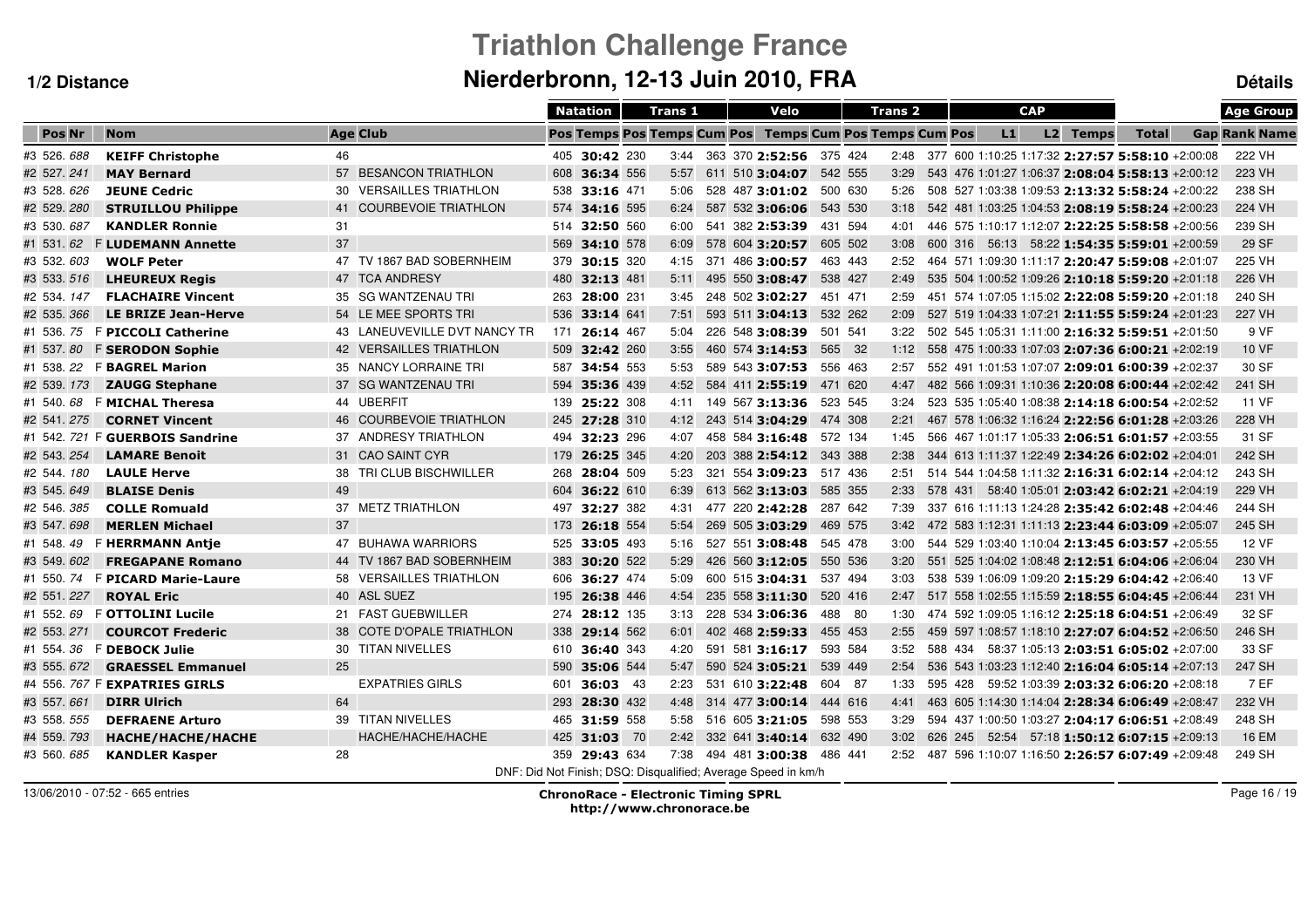# **Triathlon Challenge FranceNierderbronn, 12-13 Juin 2010, FRA Détails**

|                |                                |                              | <b>Natation</b> |           | <b>Trans 1</b>              | Velo                                                          |         | <b>Trans 2</b> |         |    | <b>CAP</b> |          |                                                         | <b>Age Group</b>     |
|----------------|--------------------------------|------------------------------|-----------------|-----------|-----------------------------|---------------------------------------------------------------|---------|----------------|---------|----|------------|----------|---------------------------------------------------------|----------------------|
| <b>Pos Nr</b>  | <b>Nom</b>                     | <b>Age Club</b>              |                 |           | Pos Temps Pos Temps Cum Pos | <b>Temps Cum Pos Temps Cum Pos</b>                            |         |                |         | L1 |            | L2 Temps | <b>Total</b>                                            | <b>Gap Rank Name</b> |
| #1 561 83      | <b>F VASSIVIERE Nathalie</b>   | 38 SENS TRIATHLON            | 535 33:13 409   |           |                             | 4:40 513 616 3:23:49                                          | 607 440 |                |         |    |            |          | 2:52 601 430 57:31 1:06:10 2:03:42 6:08:17 +2:10:15     | 34 SF                |
| #2 562.347     | <b>COMTE Denis</b>             | 45 LANEUVEVILLE DVT NANCY TR | 531 33:10 571   |           | 6:05                        | 552 589 3:17:48                                               | 592 585 | 3:54           |         |    |            |          | 587 474 1:03:15 1:04:18 2:07:33 6:08:31 +2:10:29        | 233 VH               |
| #2 563.270     | <b>BRIDENNE Arnaud</b>         | 40 COTE D'OPALE TRIATHLON    | 591             | 35:19 584 | 6:14                        | 599 617 3:24:56                                               | 617 361 | 2:33           |         |    |            |          | 612 388 59:22 1:00:14 1:59:36 6:08:40 +2:10:38          | 234 VH               |
| #2 564.278     | <b>PESTEL Dominique</b>        | 52 COURBEVOIE TRIATHLON      | 620             | 37:44 388 | 4:32                        | 607 537 3:06:59                                               | 560 479 | 3:00           |         |    |            |          | 556 546 1:06:19 1:10:16 2:16:35 6:08:52 +2:10:50        | 235 VH               |
| #1 565.30      | <b>F CARMAGNOLLE Marielle</b>  | 57 UASG TRI                  | 647             | 44:19 479 | 5:11                        | 647 585 3:17:02                                               | 618 550 | 3:28           |         |    |            |          | 615 389 58:13 1:01:25 1:59:39 6:09:39 +2:11:37          | 14 VF                |
| #3 566. 537    | <b>GREINER Torsten</b>         | 49 TEAM KLINIKUM NURNBERG    | 603             | 36:18 640 | 7:50                        | 628 572 3:14:15                                               | 596 579 | 3:50           |         |    |            |          | 593 478 1:02:06 1:06:01 2:08:08 6:10:23 +2:12:21        | 236 VH               |
| #3 567.522     | <b>COURTOIS Philippe</b>       | 30 TDCH                      | 308             | 28:41 477 | 5:11                        | 339 570 3:14:10                                               | 551 446 | 2:53           |         |    |            |          | 548 563 1:05:59 1:13:49 2:19:49 6:10:46 +2:12:45        | 250 SH               |
| #1 568.67      | <b>F MESS Jennifer</b>         | 24 VFL PFULLINGEN            | 280             | 28:15 75  | 2:46                        | 216 573 3:14:47                                               | 536 278 | 2:14           |         |    |            |          | 529 579 1:06:40 1:16:23 2:23:03 6:11:07 +2:13:05        | 35 SF                |
| #2 569.<br>125 | <b>WENDLING Cesar</b>          | 23 ASPTT STRASBOURG TRI      | 445             | 31:32 639 | 7:50                        | 559 645 3:48:03                                               | 642 581 | 3:51           | 637 105 |    |            |          | 52:39 47:27 1:40:07 6:11:24 +2:13:22                    | 251 SH               |
| #1 570.71      | <b>F PARISOT Alexandra</b>     | 31 REIMS TRIATHLON           | 390             | 30:26 617 | 6:48                        | 493 583 3:16:47                                               | 578 563 | 3:34           | 576 537 |    |            |          | 59:36 1:15:03 2:14:40 6:12:17 +2:14:15                  | 36 SF                |
| #1 571.<br>44  | <b>F GARTISER LAMI Vanessa</b> | 41                           | 393             | 30:29 608 | 6:35                        | 484 613 3:23:26                                               | 602 558 | 3:32           |         |    |            |          | 598 485 1:02:57 1:05:47 2:08:44 6:12:47 +2:14:45        | <b>15 VF</b>         |
| #1 572.56      | <b>F KLOTZ Pascale</b>         | 47 LANEUVEVILLE DVT NANCY TR | 623             | 38:06 622 | 6:55                        | 635 602 3:20:42                                               | 613 336 | 2:27           |         |    |            |          | 609 443 1:01:04 1:03:46 2:04:51 6:13:03 +2:15:01        | 16 VF                |
| #3 573.576     | <b>DUFRAING Wim</b>            | 37 TRIKA                     | 468             | 32:04 505 | 5:21                        | 497 579 3:15:54                                               | 571 519 | 3:15           |         |    |            |          | 570 553 1:09:12 1:08:37 2:17:49 6:14:24 +2:16:22        | 252 SH               |
| #3 574.427     | <b>DIEDAT Damien</b>           | 51 NSTT SARREBOURG           | 261             | 27:58 398 | 4:36                        | 290 557 3:11:08                                               | 526 305 | 2:20           |         |    |            |          | 519 603 1:15:13 1:13:06 2:28:20 6:14:25 +2:16:23        | 237 VH               |
| #2 575.91      | <b>LEHR Daniel</b>             | 60 ASL LA ROBERTSAU          | 567             | 34:07 596 | 6:24                        | 585 582 3:16:27                                               | 591 610 | 4:18           |         |    |            |          | 589 533 1:01:18 1:12:44 2:14:02 6:15:21 +2:17:19        | 238 VH               |
| #2 576.212     | <b>DELAUNAY Arnaud</b>         | 32                           | 500             | 32:33 500 | 5:20                        | 514 540 3:07:34                                               | 534 622 | 4:51           |         |    |            |          | 545 590 1:11:59 1:13:03 2:25:02 6:15:23 +2:17:21        | 253 SH               |
| #1 577.28      | <b>F BURESI Valerie</b>        | 43 SG WANTZENAU TRI          | 618 37:43 378   |           | 4:30                        | 605 553 3:09:21                                               | 566 67  | 1:27           |         |    |            |          | 559 576 1:09:22 1:13:16 2:22:39 6:15:41 +2:17:39        | <b>17 VF</b>         |
| #3 578.608     | <b>GALLIAERDE Ludwig</b>       | 42 UASG TRI                  | 285             | 28:20 609 | 6:35                        | 387 568 3:13:52                                               | 558 495 | 3:03           |         |    |            |          | 553 584 1:07:33 1:16:34 2:24:08 6:16:00 +2:17:59        | 239 VH               |
| #1 579.50      | <b>F HIRTZ Severine</b>        | 31 TRI VOSGES DU NORD        | 454             | 31:44 626 | 7:21                        | 548 608 3:21:30                                               | 603 404 | 2:42           |         |    |            |          | 596 526 1:03:50 1:09:38 2:13:29 6:16:47 +2:18:45        | 37 SF                |
| #1 580. 52     | <b>F HOLTZER Helene</b>        | 26 VCUS SCHWENHEIM TRI       | 233             | 27:16 292 | 4:07                        | 227 593 3:19:27                                               | 564 110 | 1:38           |         |    |            |          | 557 588 1:08:51 1:16:08 2:24:59 6:17:29 +2:19:27        | 38 SF                |
| #1 581.59      | <b>F LEMESE Monika</b>         | <b>42 TRIMOUNTI LATVIA</b>   | 645             | 43:09 416 | 4:42                        | 644 494 3:01:57                                               | 562 589 | 3:58           |         |    |            |          | 563 586 1:11:49 1:12:28 2:24:17 6:18:05 +2:20:03        | 18 VF                |
| #2 582.112     | <b>LEROUGE Philippe</b>        | 53 ASPTT STRASBOURG TRI      | 350             | 29:36 611 | 6:40                        | 442 599 3:20:22                                               | 589 418 | 2:47           |         |    |            |          | 582 560 1:03:49 1:15:14 2:19:03 6:18:30 +2:20:28        | 240 VH               |
| #1 583.25      | <b>F BERGUIG Patricia</b>      | 53 SO HOUILLES               | 563             | 34:04 461 | 5:01                        | 547 621 3:27:06                                               | 615 411 | 2:45           |         |    |            |          | 611 496 1:02:47 1:06:55 2:09:42 6:18:40 +2:20:38        | 19 VF                |
| #1 584, 73     | <b>F PARRA Severine</b>        | 40 TRI-LION BELFORT          | 224             | 27:07 566 | 6:03                        | 312 518 3:04:58                                               | 493 447 | 2:53           |         |    |            |          | 490 621 1:19:38 1:18:43 2:38:21 6:19:25 +2:21:23        | 20 VF                |
| #1 585.<br>33  | <b>F CONTINI Isabelle</b>      | 45 NANCY LORRAINE TRI        | 622             | 37:55 630 | 7:35                        | 637 603 3:20:43                                               | 616 380 | 2:37           |         |    |            |          | 610 516 1:03:41 1:07:54 2:11:35 6:20:27 +2:22:25        | 21 VF                |
| #2 586.355     | <b>MICHEL Daniel</b>           | 57 LANEUVEVILLE DVT NANCY TR | 634             | 39:04 597 | 6:25                        | 636 611 3:22:49                                               | 621 489 | 3:02           |         |    |            |          | 616 495 1:00:44 1:08:57 2:09:41 6:21:03 +2:23:01        | 241 VH               |
| #3 587.714     | <b>THONON Jerome</b>           | 33                           | 333             | 29:11 612 | 6:40                        | 429 601 3:20:42                                               | 588 593 | 4:01           |         |    |            |          | 586 568 1:08:38 1:12:01 2:20:40 6:21:15 +2:23:13        | 254 SH               |
| #1 588.72      | <b>F PARMENTIER Isabelle</b>   | 50 SG WANTZENAU TRI          | 593             | 35:26 405 | 4:39                        | 571 586 3:17:38                                               | 595 407 | 2:42           |         |    |            |          | 585 572 1:09:08 1:11:48 2:20:56 6:21:23 +2:23:21        | <b>22 VF</b>         |
| #3 589.658     | <b>COLLYS Christian</b>        | 50                           | 543             | 33:24 550 | 5:50                        | 551 565 3:13:30                                               | 569 570 | 3:41           |         |    |            |          | 569 594 1:14:09 1:12:27 2:26:36 6:23:03 +2:25:01        | 242 VH               |
| #2 590. 146    | <b>FERBER Laurent</b>          | 44 SG WANTZENAU TRI          | 187             | 26:31 492 | 5:16                        | 251 533 3:06:27                                               | 494 377 | 2:36           |         |    |            |          | 488 626 1:14:33 1:28:20 2:42:53 6:23:46 +2:25:44        | 243 VH               |
| #3 591 400     | <b>BAGREL Dominique</b>        | 39 NANCY LORRAINE TRI        | 565             | 34:07 555 | 5:54                        | 570 500 3:02:24                                               | 512 542 | 3:22           |         |    |            |          | 516 620 1:15:12 1:22:48 2:38:01 6:23:49 +2:25:47        | 255 SH               |
| #3 592.666     | <b>FONTAINE Alain</b>          | 54                           | 493             | 32:23 501 | 5:20                        | 507 478 3:00:19                                               | 489 511 | 3:13           |         |    |            |          | 495 627 1:16:31 1:26:39 2:43:11 6:24:28 +2:26:26        | 244 VH               |
| #3 593.472     | <b>GORGES Sebastian</b>        | 23 SAARLOUIS TRIATHLON       | 267             | 28:04 620 | 6:53                        | 388 628 3:29:16 612 586                                       |         | 3:55           |         |    |            |          | 608 549 1:05:38 1:11:06 2:16:45 6:24:54 +2:26:52        | 256 SH               |
| #1 594.41      | <b>F FISCHBACH Guillemette</b> | 29 SC SELESTAT TRI           | 366             | 29:52 460 | 5:01                        | 386 625 3:28:13 611 433                                       |         | 2:50           |         |    |            |          | 604 559 1:07:51 1:11:05 2:18:56 6:24:54 +2:26:52        | 39 SF                |
| #1 595, 720    | <b>DARRE Philippe</b>          | 47 COTE D'OPALE TRIATHLON    | 650 50:38 483   |           | 5:12                        | 650 448 2:57:55 576 517                                       |         |                |         |    |            |          | $3:14$ 573 602 1:07:17 1:20:55 2:28:12 6:25:12 +2:27:11 | 245 VH               |
|                |                                |                              |                 |           |                             | DNF: Did Not Finish: DSQ: Disqualified: Average Speed in km/h |         |                |         |    |            |          |                                                         |                      |

13/06/2010 - 07:52 - 665 entries

 ChronoRace - Electronic Timing SPRL http://www.chronorace.be

Page 17 / 19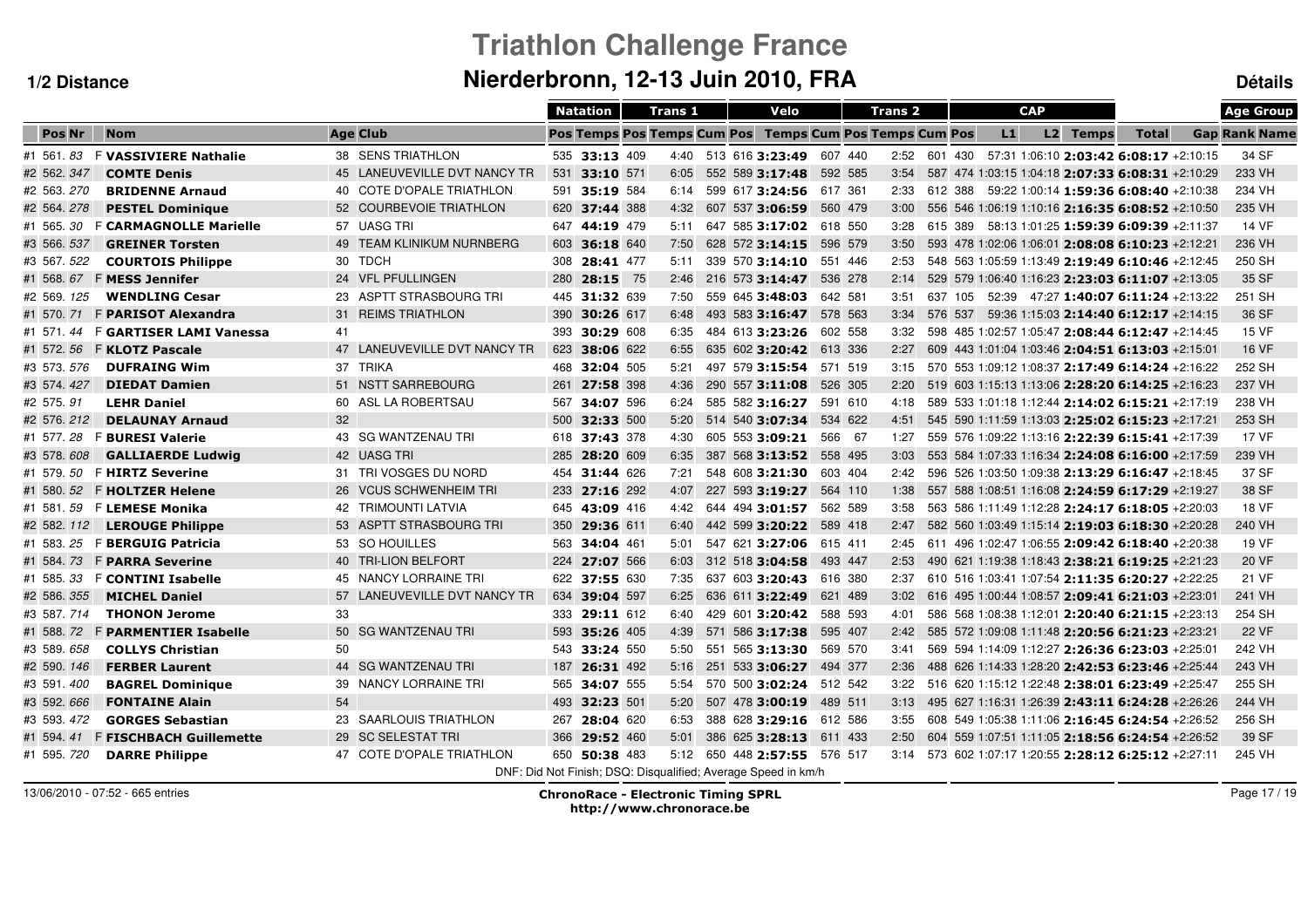# **Triathlon Challenge FranceNierderbronn, 12-13 Juin 2010, FRA Détails**

|             |                                |                              |     | <b>Natation</b> | <b>Trans 1</b> |  | Velo                                                          |         | <b>Trans 2</b> |      |    | <b>CAP</b> |          |                                                       | <b>Age Group</b>     |
|-------------|--------------------------------|------------------------------|-----|-----------------|----------------|--|---------------------------------------------------------------|---------|----------------|------|----|------------|----------|-------------------------------------------------------|----------------------|
| Pos Nr      | <b>Nom</b>                     | <b>Age Club</b>              |     |                 |                |  | Pos Temps Pos Temps Cum Pos Temps Cum Pos Temps Cum Pos       |         |                |      | L1 |            | L2 Temps | <b>Total</b>                                          | <b>Gap Rank Name</b> |
| #3 596.668  | <b>FUCHS Michel</b>            | 48                           |     | 630 38:39 648   |                |  | 8:19 643 564 3:13:12 600 641                                  |         |                |      |    |            |          | 6:46 607 557 1:08:43 1:09:47 2:18:31 6:25:28 +2:27:26 | 246 VH               |
| #3 597.700  | <b>NERRINCK Philippe</b>       | 52                           | 337 | 29:13 602       | 6:28           |  | 423 499 3:02:24                                               | 491 636 |                | 5:57 |    |            |          | 504 624 1:13:16 1:28:31 2:41:47 6:25:51 +2:27:49      | 247 VH               |
| #3 598. 566 | <b>HURIEZ Daniel</b>           | 62 TRIATH'CLUB ANDRESY       | 639 | 40:09 643       | 8:03           |  | 645 607 3:21:16                                               | 622 417 |                | 2:47 |    |            |          | 619 534 1:06:06 1:08:04 2:14:11 6:26:27 +2:28:25      | 248 VH               |
| #3 599.461  | <b>DANTOING Benoit</b>         | 47 RIXHEIM TRI 132           |     | 444 31:29 355   | 4:24           |  | 431 596 3:19:56                                               | 583 556 |                | 3:31 |    |            |          | 581 601 1:11:35 1:16:29 2:28:04 6:27:26 +2:29:24      | 249 VH               |
| #2 600, 261 | <b>JANKOWIAK Pierre</b>        | 53 CHTI'TRIATLILLE           | 503 | 32:35 557       | 5:57           |  | 535 547 3:08:34                                               | 544 625 |                | 5:03 |    |            |          | 555 617 1:13:57 1:21:53 2:35:50 6:28:01 +2:30:00      | 250 VH               |
| #1 601.55   | <b>F KAPPLER Christine</b>     | 56 SG WANTZENAU TRI          |     | 516 32:54 532   | 5:38           |  | 534 576 3:15:07                                               | 575 455 |                | 2:56 |    |            |          | 571 607 1:13:51 1:17:46 2:31:38 6:28:14 +2:30:12      | 23 VF                |
| #3 602. 612 | <b>LE BOUDEC Michel</b>        | 52 UASG TRI                  | 377 | 30:12 569       | 6:04           |  | 444 612 3:23:23                                               | 599 595 |                | 4:04 |    |            |          | 597 591 1:10:02 1:15:11 2:25:13 6:28:58 +2:30:56      | 251 VH               |
| #2 603.380  | <b>HINZE Jens</b>              | 45 LSV LADENBURG TRI         | 638 | 40:05 575       | 6:09           |  | 638 615 3:23:47                                               | 623 372 |                | 2:35 |    |            |          | 620 548 1:08:39 1:08:03 2:16:43 6:29:21 +2:31:19      | 252 VH               |
| #2 604.371  | <b>MCMAHON Chris</b>           | 49 LEICESTER TRI CLUB        | 417 | 30:56 535       | 5:40           |  | 459 559 3:12:00                                               | 554 624 |                | 4:58 |    |            |          | 561 618 1:14:44 1:21:10 2:35:54 6:29:31 +2:31:29      | 253 VH               |
| #2 605.167  | <b>ROUSSEY Jean-Marc</b>       | 46 SG WANTZENAU TRI          | 577 | 34:28 625       | 7:20           |  | 601 633 3:31:39                                               | 631 510 |                | 3:13 |    |            |          | 625 528 1:01:41 1:11:54 2:13:35 6:30:16 +2:32:15      | 254 VH               |
| #1 606.45   | <b>F GENOT Nathalie</b>        | 41 LANEUVEVILLE DVT NANCY TR | 528 | 33:06 531       | 5:37           |  | 539 587 3:17:45                                               | 587 322 |                | 2:24 |    |            |          | 579 608 1:13:47 1:18:13 2:32:00 6:30:54 +2:32:52      | 24 VF                |
| #2 607.94   | <b>THERINCA Alix</b>           | 54 ASPPT MULHOUSE TRI        |     | 602 36:07 489   | 5:15           |  | 598 545 3:08:00                                               | 561 628 |                | 5:19 |    |            |          | 564 619 1:17:52 1:19:26 2:37:18 6:32:01 +2:33:59      | 255 VH               |
| #1 608.29   | <b>F BUTEL Annie</b>           | 49 VERSAILLES TRIATHLON      |     | 607 36:33 543   | 5:46           |  | 608 620 3:25:57                                               | 620 551 |                | 3:28 |    |            |          | 617 570 1:05:29 1:15:13 2:20:43 6:32:29 +2:34:27      | 25 VF                |
| #2 609. 133 | <b>FERRAND Christophe</b>      | 43 NAVECO BETSCHDORF         |     | 501 32:34 526   | 5:34           |  | 521 556 3:10:14                                               | 553 255 |                | 2:08 |    |            |          | 546 625 1:12:59 1:29:45 2:42:45 6:33:17 +2:35:15      | 256 VH               |
| #3 610.414  | <b>PARDONNET Roger</b>         | 60 NANCY LORRAINE TRI        |     | 472 32:07 344   | 4:20           |  | 455 600 3:20:30                                               | 590 376 |                | 2:36 |    |            |          | 583 611 1:12:14 1:22:08 2:34:23 6:33:58 +2:35:56      | 257 VH               |
| #3 611.457  | <b>RUGOLOTTO Stephane</b>      | 37 REIMS TRIATHLON           |     | 576 34:27 384   | 4:31           |  | 545 594 3:19:35 597 439                                       |         |                | 2:51 |    |            |          | 590 610 1:14:21 1:18:39 2:33:01 6:34:28 +2:36:26      | 257 SH               |
| #3 612.444  | <b>CANU Laurent</b>            | 55 REIMS TRIATHLON           |     | 636 39:09 529   | 5:36           |  | 633 577 3:15:26                                               | 601 599 |                | 4:08 |    |            |          | 599 606 1:10:44 1:19:23 2:30:08 6:34:28 +2:36:26      | 258 VH               |
| #3 613, 508 | <b>LETON Antoine</b>           | 41 ASTRIUM SPORT ATTITUDE    |     | 644 42:33 616   | 6:46           |  | 646 629 3:29:43                                               | 638 509 |                | 3:12 |    |            |          | 633 552 1:06:27 1:10:35 2:17:02 6:39:18 +2:41:16      | 259 VH               |
| #3 614.640  | <b>ACKER Thierry</b>           | 27                           | 631 | 38:48 437       | 4:51           |  | 622 614 3:23:31 619 390                                       |         |                | 2:39 |    |            |          | 614 609 1:12:42 1:19:33 2:32:16 6:42:08 +2:44:06      | 258 SH               |
| #3 615.630  | <b>NOUZE Richard</b>           | 62 VITROLLES TRIATHLON       |     | 556 33:54 512   | 5:23           |  | 556 609 3:22:19                                               | 606 512 |                | 3:13 |    |            |          | 602 622 1:14:50 1:24:08 2:38:59 6:43:50 +2:45:48      | 260 VH               |
| #3 616.492  | <b>DILG Hans-Joachim</b>       | 52 SIGAT SAARBRUCKEN         |     | 435 31:22 614   | 6:45           |  | 520 624 3:28:01                                               | 614 531 |                | 3:19 |    |            |          | 613 612 1:13:17 1:21:07 2:34:25 6:43:54 +2:45:52      | 261 VH               |
| #3 617.458  | <b>TONNELET Jacques</b>        | 64 REIMS TRIATHLON           | 646 | 43:46 629       | 7:27           |  | 648 591 3:19:27                                               | 625 627 |                | 5:12 |    |            |          | 623 604 1:10:00 1:18:25 2:28:25 6:44:19 +2:46:18      | 262 VH               |
|             | #4 618. 751 F CUINCY TRIATHLON | <b>CUINCY TRIATHLON</b>      | 643 | 42:26 39        | 2:20           |  | 634 642 3:40:37                                               | 640 54  |                | 1:23 |    |            |          | 635 555 1:02:04 1:16:12 2:18:16 6:45:04 +2:47:02      | 8 EF                 |
| #3 619.607  | <b>ECARY Pierre</b>            | 37 UASG TRI                  | 599 | 36:00 646       | 8:08           |  | 627 623 3:27:20                                               | 628 639 |                | 6:30 |    |            |          | 628 598 1:09:40 1:17:37 2:27:18 6:45:17 +2:47:15      | 259 SH               |
| #3 620.405  | <b>CONTINI Didier</b>          | 49 NANCY LORRAINE TRI        | 598 | 35:51 631       | 7:35           |  | 620 569 3:14:01                                               | 594 615 |                | 4:27 |    |            |          | 592 629 1:21:03 1:23:15 2:44:19 6:46:15 +2:48:13      | 263 VH               |
| #1 621.48   | <b>F HENRY Odile</b>           | 35                           | 220 | 27:05 592       | 6:22           |  | 322 643 3:42:23                                               | 634 507 |                | 3:12 |    |            |          | 630 599 1:11:14 1:16:19 2:27:33 6:46:37 +2:48:35      | 40 SF                |
| #3 622. 694 | <b>MARLIER Damien</b>          | 32                           | 541 | 33:20 618       | 6:51           |  | 574 630 3:30:25                                               | 624 606 |                | 4:14 |    |            |          | 622 614 1:15:04 1:19:33 2:34:37 6:49:29 +2:51:27      | 260 SH               |
| #3 623.419  | <b>BINET Christian</b>         | 59 NICE TRIATHLON CLUB       | 648 | 45:35 619       | 6:51           |  | 649 635 3:35:44                                               | 643 605 |                | 4:14 |    |            |          | 638 554 1:04:45 1:13:07 2:17:53 6:50:19 +2:52:17      | 264 VH               |
| #3 624.456  | <b>RISACHER Jerome</b>         | 49 REIMS TRIATHLON           | 361 | 29:44 551       | 5:50           |  | 415 622 3:27:15                                               | 610 569 |                | 3:40 |    |            |          | 605 628 1:22:33 1:21:33 2:44:06 6:50:37 +2:52:35      | 265 VH               |
| #2 625.282  | <b>FOURCADE Pierre</b>         | 56 CUINCY TRIAHTLON          | 627 | 38:17 508       | 5:23           |  | 623 470 2:59:38                                               | 525 623 |                | 4:57 |    |            |          | 530 636 1:25:43 1:38:17 3:04:00 6:52:16 +2:54:14      | 266 VH               |
| #2 626.179  | <b>JULLY Alexandre</b>         | 39 TRI CLUB BISCHWILLER      | 424 | 31:03 607       | 6:34           |  | 505 618 3:24:57                                               | 608 596 |                | 4:06 |    |            |          | 606 632 1:18:05 1:28:34 2:46:39 6:53:20 +2:55:18      | 261 SH               |
| #3 627.690  | <b>KIEFFER Dominique</b>       | 59                           | 653 | 52:58 653       | 10:58          |  | 654 637 3:37:08                                               | 647 632 |                | 5:42 |    |            |          | 642 518 1:06:23 1:05:20 2:11:43 6:58:31 +3:00:30      | 267 VH               |
| #1 628.47   | <b>F HECKER Simone</b>         | 44 SG WANTZENAU TRI          | 625 | 38:13 565       | 6:03           |  | 631 636 3:36:35                                               | 639 430 |                | 2:50 |    |            |          | 634 623 1:14:15 1:25:03 2:39:19 7:03:01 +3:05:00      | 26 VF                |
| #2 629.88   | <b>FINCK Thierry</b>           | 58                           |     | 633 38:56 628   | 7:26           |  | 639 626 3:28:48                                               | 633 600 |                | 4:09 |    |            |          | 631 631 1:24:26 1:20:02 2:44:28 7:03:49 +3:05:47      | 268 VH               |
|             | #1 630.86 F WILDMAN Ruth       | 48                           |     | 554 33:53 392   | 4:34           |  | 532 640 3:39:00 636 409                                       |         |                | 2:43 |    |            |          | 632 630 1:21:32 1:22:52 2:44:24 7:04:36 +3:06:34      | 27 VF                |
|             |                                |                              |     |                 |                |  | DNF: Did Not Finish; DSQ: Disqualified; Average Speed in km/h |         |                |      |    |            |          |                                                       |                      |

13/06/2010 - 07:52 - 665 entries

 ChronoRace - Electronic Timing SPRL http://www.chronorace.be

Page 18 / 19